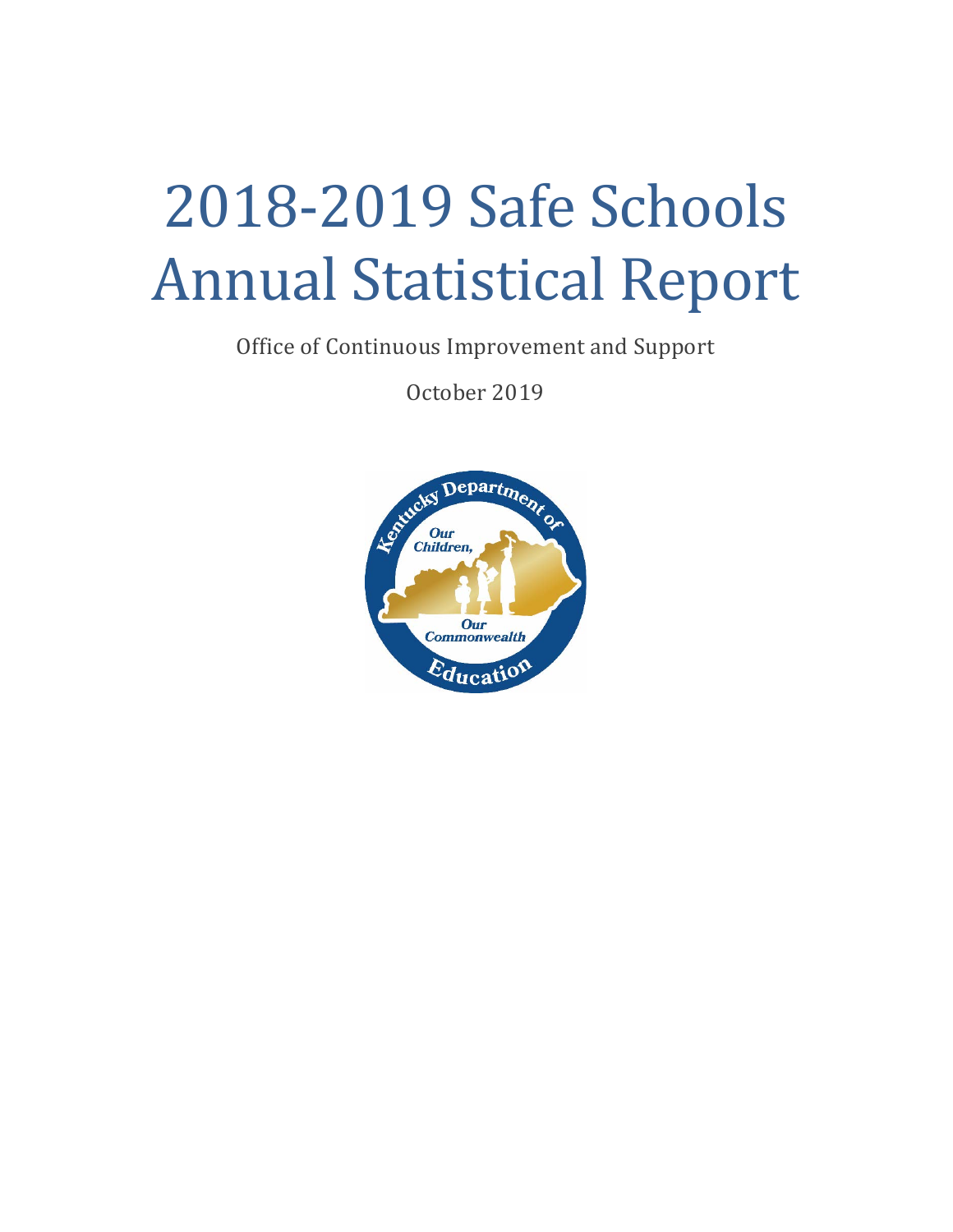# Contents

Ξ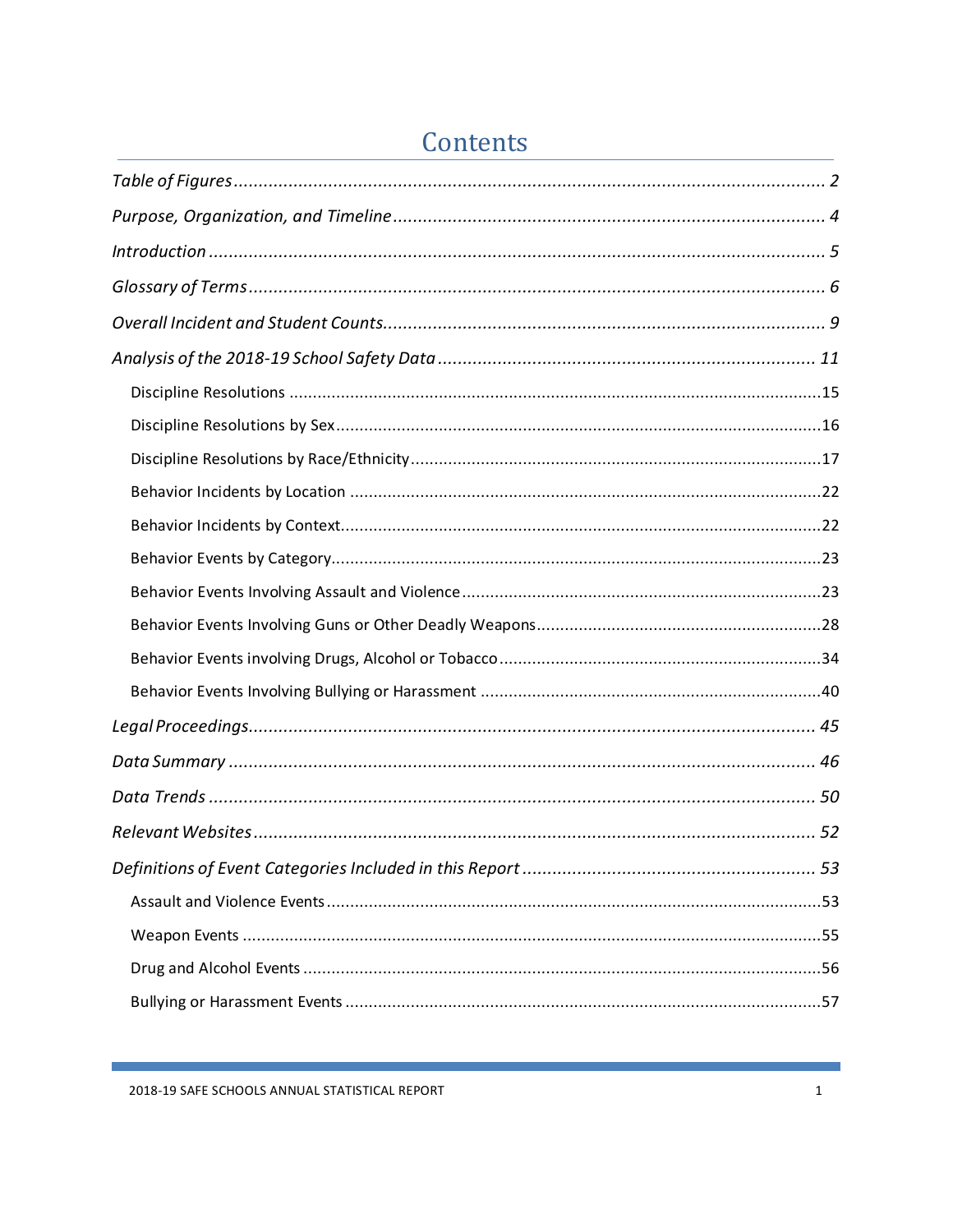# Table of Figures

<span id="page-2-0"></span>

| Figure 2: Enrollment Compared to Number of Students involved in a Behavior       |
|----------------------------------------------------------------------------------|
|                                                                                  |
| Figure 4: Unduplicated Count of Students involved in Behavior Events13           |
| Figure 5: Count of Students by Race/Ethnicity involved in Behavior Events 14     |
|                                                                                  |
|                                                                                  |
| Figure 8: Discipline Resolutions by Race/Ethnicity, Expelled with Services16     |
| Figure 9: Discipline Resolutions by Race/Ethnicity, Expelled without Services 17 |
| Figure 10: Discipline Resolutions by Race/Ethnicity, Out-of-School Suspension18  |
| Figure 11: Discipline Resolutions by Race/Ethnicity, In-School Removal19         |
| Figure 12: Discipline Resolutions by Race/Ethnicity, Corporal Punishment 20      |
|                                                                                  |
|                                                                                  |
|                                                                                  |
| Figure 15: Behavior Events Involving Assault and Violence by Race/Ethnicity23    |
|                                                                                  |
| Figure 17: Behavior Events Involving Assault and Violence by Grade24             |
| Figure 18: Behavior Events Involving Assault and Violence by Socioeconomic       |
| Figure 19: Behavior Events Involving Assault and Violence by Resolution 27       |
|                                                                                  |
|                                                                                  |
|                                                                                  |
| Figure 23: Behavior Events Involving Weapons by Socioeconomic Status 31          |

2018-19 SAFE SCHOOLS ANNUAL STATISTICAL REPORT 2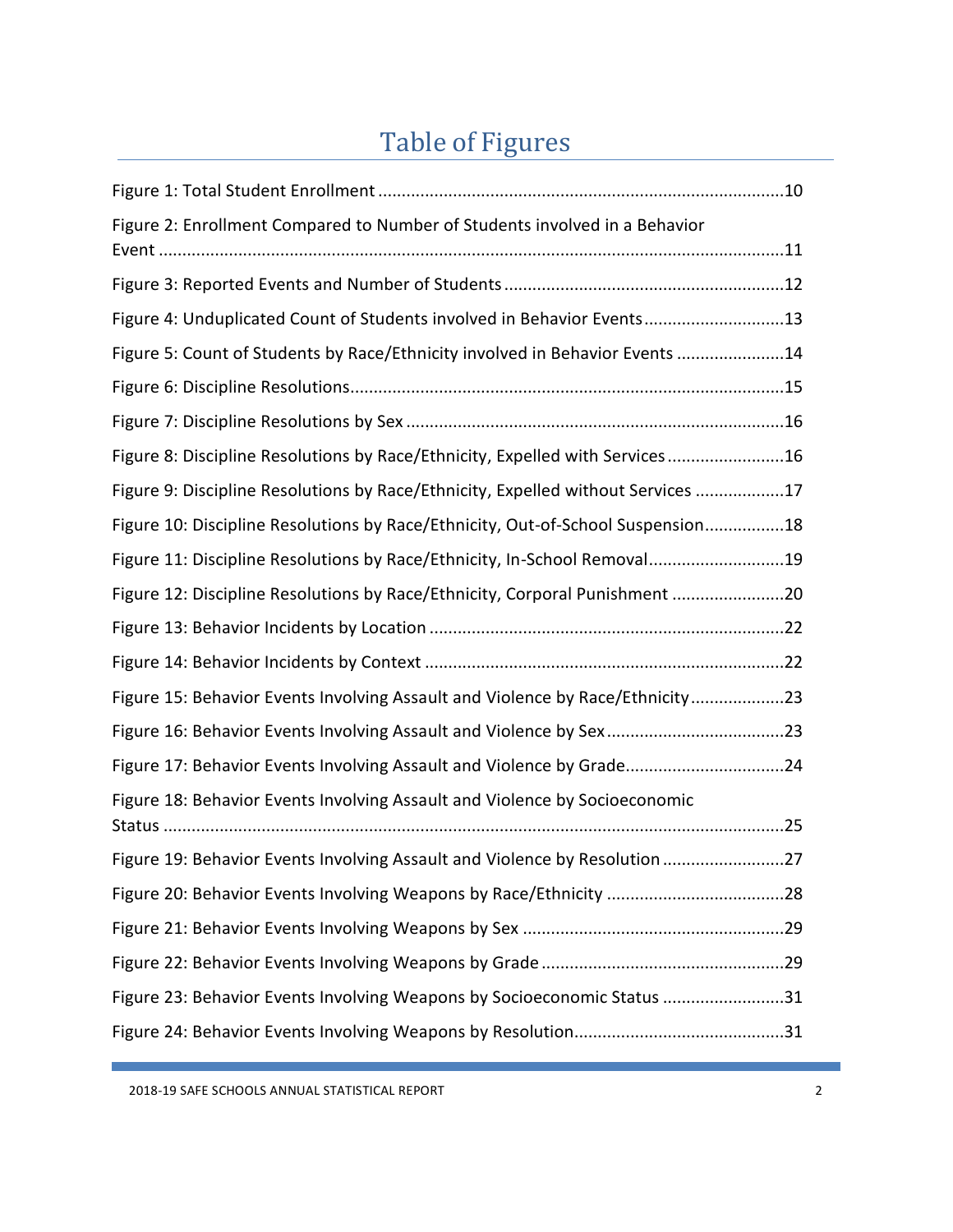| Figure 26: Behavior Events Involving Drugs, Alcohol or Tobacco by               |  |
|---------------------------------------------------------------------------------|--|
| Figure 27: Behavior Events Involving Drugs, Alcohol or Tobacco by Sex 35        |  |
| Figure 28: Behavior Events Involving Drugs, Alcohol or Tobacco by Grade36       |  |
| Figure 29: Behavior Events Involving Drugs, Alcohol or Tobacco by               |  |
| Figure 30: Behavior Events Involving Drugs, Alcohol or Tobacco by Resolution 37 |  |
| Figure 31: Behavior Events Involving Drugs, Alcohol or Tobacco by Type38        |  |
| Figure 32: Behavior Events Involving Bullying or Harassment by Race/Ethnicity40 |  |
| Figure 33: Behavior Events Involving Bullying or Harassment by Sex41            |  |
| Figure 34: Behavior Events Involving Bullying or Harassment by Grade42          |  |
| Figure 35: Behavior Events Involving Bullying or Harassment by Socioeconomic    |  |
| Figure 36: Behavior Events Involving Bullying or Harassment by Resolution 43    |  |
|                                                                                 |  |

Г

e.<br>Viite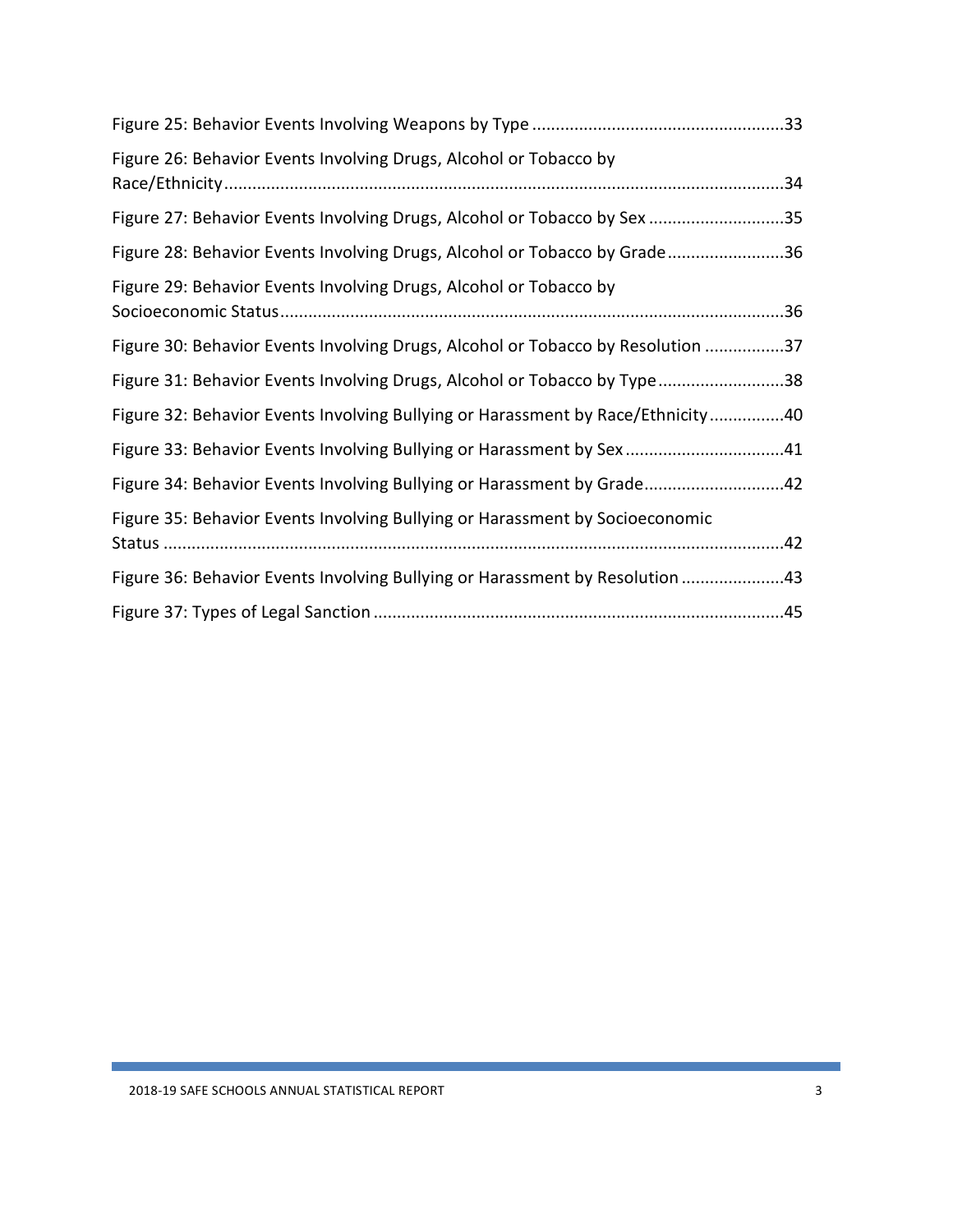# Purpose, Organization, and Timeline

<span id="page-4-0"></span>The purpose of this document is to provide a summary of Kentucky's 2018-19 safe schools data, pursuant to Kentucky Revised Statute (KRS) [158.444.](https://apps.legislature.ky.gov/law/statutes/statute.aspx?id=3519) The data is collected via the state's student information system, Infinite Campus (IC). Terminology in this report is consistent with terminology used in state and federal reporting and data collection (e.g., race/ethnicity, offender, discipline resolution, behavior event, and behavior incident).

This report begins with an overview, starting with student enrollment compared with behavior events reported, followed by disaggregated discipline resolutions and incident categories sorted by race/ethnicity, sex, grade level, and socioeconomic status.

Behavior data is entered in IC by administrators at the school level and is then verified at the school and district levels before submission to the Kentucky Department of Education (KDE). The data reflected in this report has been verified through the following verification process:

- **May 2019** District Safe Schools Administrators were instructed to begin validation of behavior data by utilizing the Safe Schools Report within IC.
- **June 2019** District superintendents were required to submit a district verification form to KDE. This verification indicated that the district data was complete and accurate.
- **July-August 2019** Districts were instructed to verify aggregate district and school safety data via the School Report Card Quality Assurance site.
- **July-August 2019** Districts were instructed to make any necessary behavior data changes in IC.
- **October 2019** State, district, and school level behavior data was publicly released via the School Report Card within KDE's Open [House.](http://openhouse.education.ky.gov/)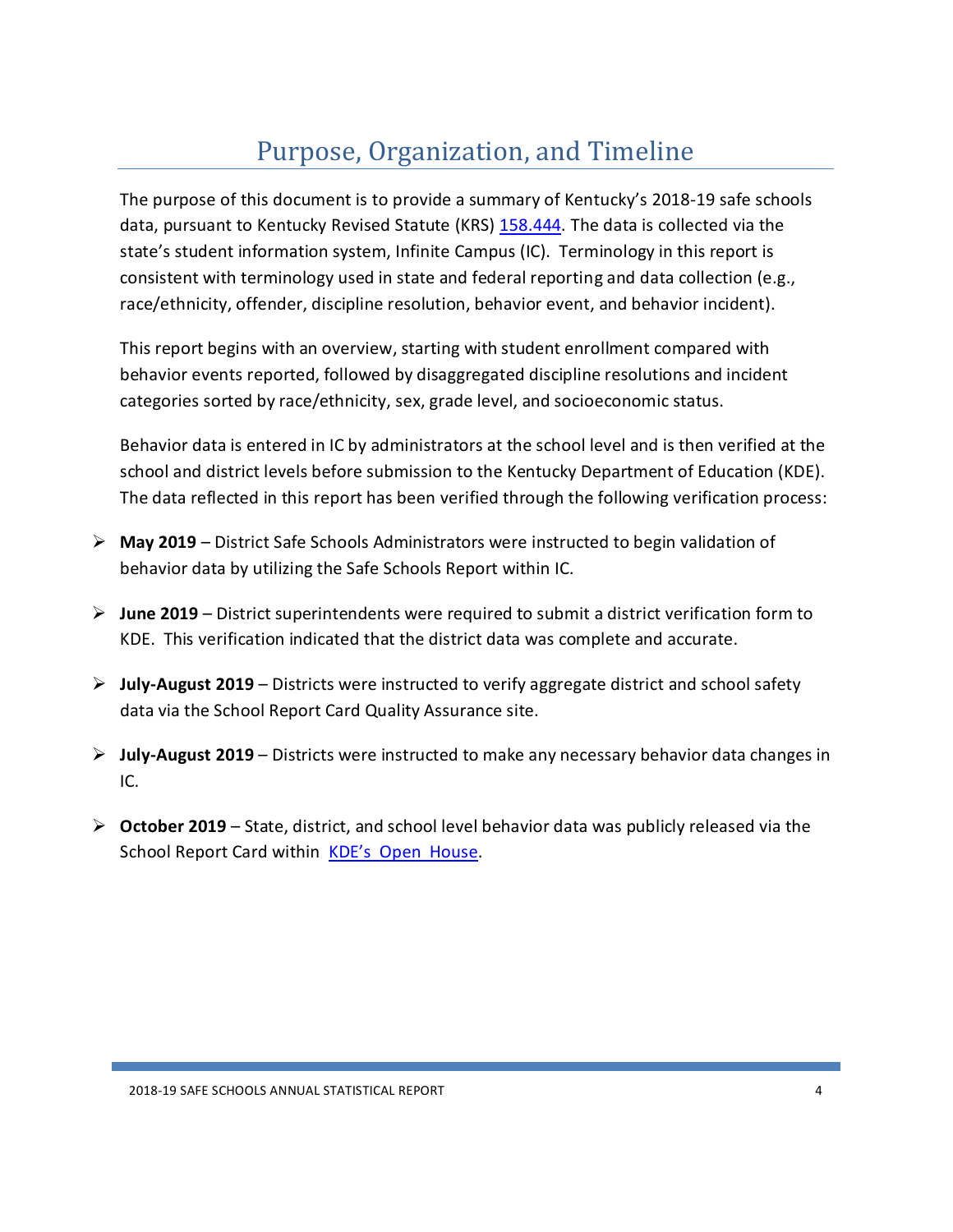# Introduction

<span id="page-5-0"></span>The 2018-19 *Safe Schools Annual Statistical Report* is produced by KDE in compliance with KRS [158.444.](https://apps.legislature.ky.gov/law/statutes/statute.aspx?id=3519) Districts enter all behavior events into IC. Any behavior event resulting in expulsion (with or without services), suspension (in-school or out-of-school), or corporal punishment has been included in this report. In addition, any behavior events involving assault and violence, weapons, tobacco, alcohol, drugs, bullying, or harassment are included in this report, regardless of resolution. The data is disaggregated by sex, race/ethnicity, grade level, socioeconomic status, location of the event, and context of the event. The data presented in this report is for school years 2016-17, 2017-18, and 2018-19.

The Division of Student Success has provided training and guidance to schools and districts to ensure accuracy and reliability in data collection and reporting. The data standards and related webinar trainings are available on the **Safe Schools website**.

*For additional information, please contact:*

*Division of Student Success Office of Continuous Improvement and Support Kentucky Department of Education (502) 564-4772*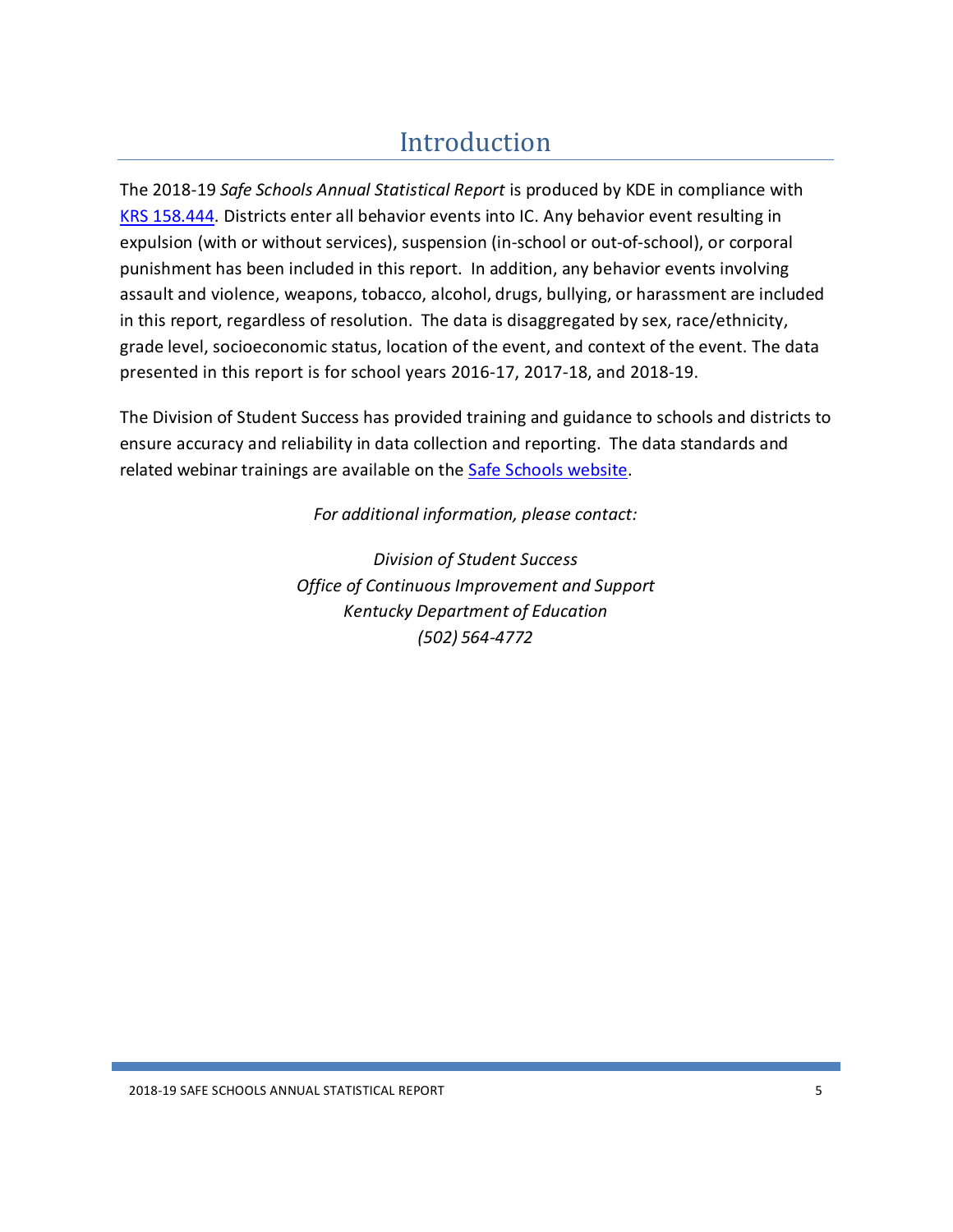# Glossary of Terms

<span id="page-6-0"></span>The following terms are used in the *Safe Schools Annual Statistical Report*, consistent with requirements of [KRS 158.444.](https://apps.legislature.ky.gov/law/statutes/statute.aspx?id=3519)

**Behavior Event** – A behavior event describes a specific student offense.

**Behavior Incident** – A behavior incident is a group of behavior events linked by time and proximity. Events do not have to be related nor do the same participants have to be grouped together in an incident. Therefore, multiple events could be attached to one behavior incident.

Example: A student uses social media during class to bully another student, resulting in a physical fight. Several separate behavior events (inappropriate use of technology, bullying, assault) are linked together by time and proximity to produce a single behavior incident.

**Context –** Context is an indicator of *when* the behavior incident occurred. The following are the codes recorded in IC:

- $\triangleright$  SS School sponsored event, during school hours
- $\triangleright$  SN School sponsored event, not during school hours
- $\triangleright$  NS Non-school sponsored event, during school hours
- $\triangleright$  NN Non-school sponsored event, not during school hours

**Discipline Resolution** – This is a consequence a student receives from the school in response to a behavior event. Students may receive multiple resolutions for one event. There are five state discipline resolutions that are reported to KDE annually and become part of the *Safe Schools Annual Statistical Report* per [KRS 158.444:](https://apps.legislature.ky.gov/law/statutes/statute.aspx?id=3519)

- **Expelled with Services (SSP1):** Expulsion with services is the removal of a student from school for disciplinary reasons that results in withdrawal of the student from the school of attendance. Criteria for expulsion are defined and set by the local board of education. Although the student is expelled from the regular classroom setting, arrangements are made for the provision of educational and Individualized Education Program (IEP)-related services.
- **Expelled without Services (SSP2):** Expulsion without services is the removal of a student from school for disciplinary reasons that results in withdrawal of the student from the school of attendance. Criteria for expulsion are defined and set by the local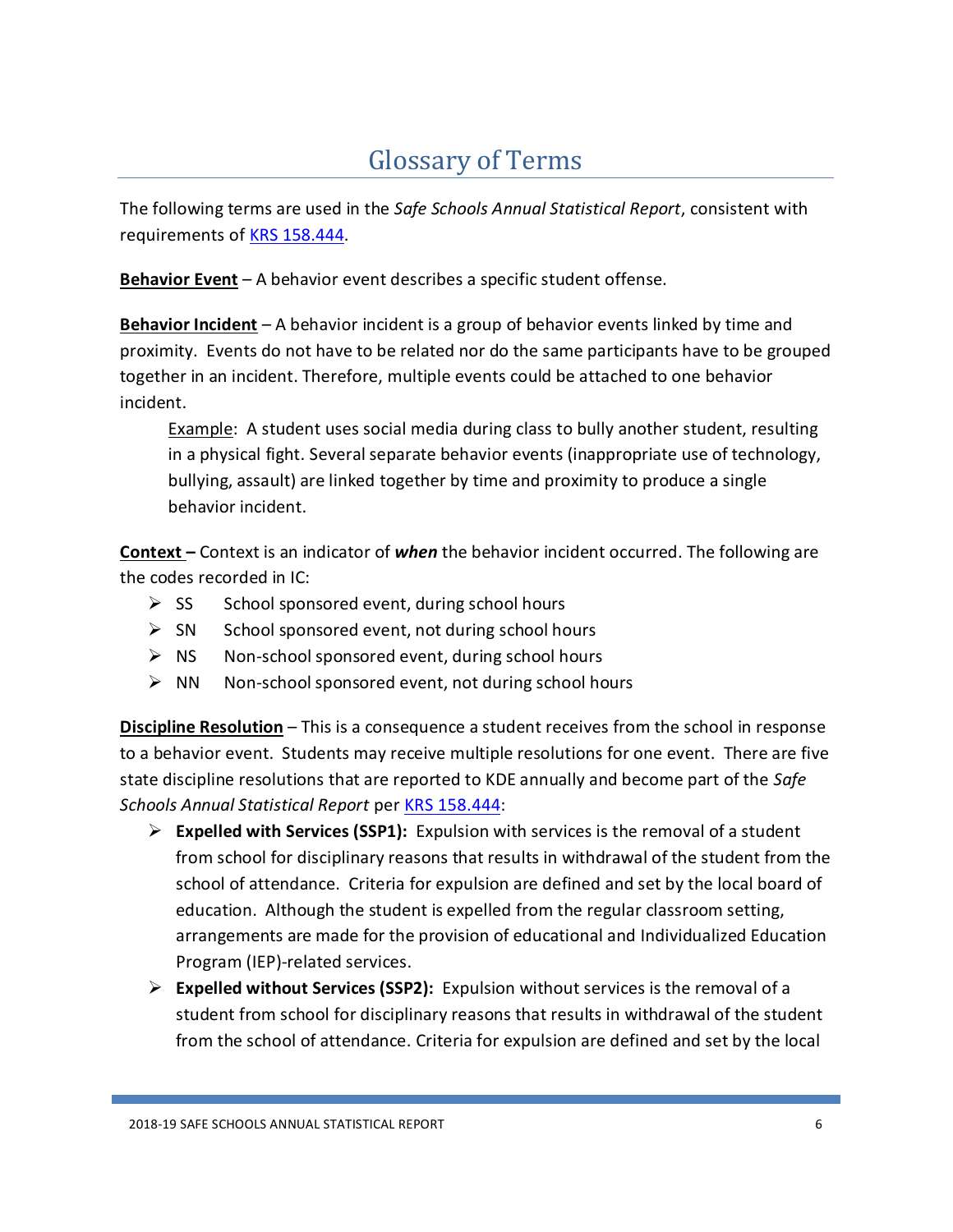board of education. No arrangements are made for the provision of educational services. Students with an IEP may not be expelled without services.

- **▷ Out-of-School Suspension (SSP3):** In this resolution, a student is removed from the regular educational setting and not allowed in the school for a specified period of time.
- **Corporal Punishment (SSP5):** Corporal punishment is the physical punishment (e.g., paddling, spanking, or another form) of a student. Policy regarding corporal punishment is set at the district level.
- **In-School Removal (INSR):** This resolution results in removal from the student's regular educational setting during instructional time and placement in a program or another setting within the district with the student continuing to receive educational and IEP-related services (e.g., In-School Alternative Placement (ISAP), In-School Suspension (ISS), Safe Room, In-School Detention, Alternative Classroom, or Alternative Education Program within the district). Student must remain under direct supervision of school or district staff.

**Grade Level** – A standardized list of grade levels used in Infinite Campus for all students. The following are the codes recorded in IC:

| PS = Preschool                 | $09 = 9th$ Grade                          |
|--------------------------------|-------------------------------------------|
| $K =$ Kindergarten             | $10 = 10$ <sup>th</sup> Grade             |
| $01$ = Primary $1st$           | $11 = 11th$ Grade                         |
| $02$ = Primary 2 <sup>nd</sup> | $12 = 12$ <sup>th</sup> Grade             |
| $03$ = Primary 3 <sup>rd</sup> | 14 = Students receiving Special Education |
| $04 = 4th$ Grade               | services participating in an Alternate    |
| $05 = 5th$ Grade               | Assessment, who must turn 17 years of     |
| $06 = 6th$ Grade               | age on or before October 1 of the current |
| $07 = 7th$ Grade               | school year and must have progressed      |
| $08 = 8th$ Grade               | through grade 12 assessments              |

**Individual Education Program (IEP)** – An IEP is the legal document that defines a student's special education program, including the disability under which the student qualifies for Special Education Services. This is a federal requirement under the Individuals with Disabilities Education Act (IDEA).

**Infinite Campus (IC)** – Kentucky's statewide student information system. All student records are maintained in this system.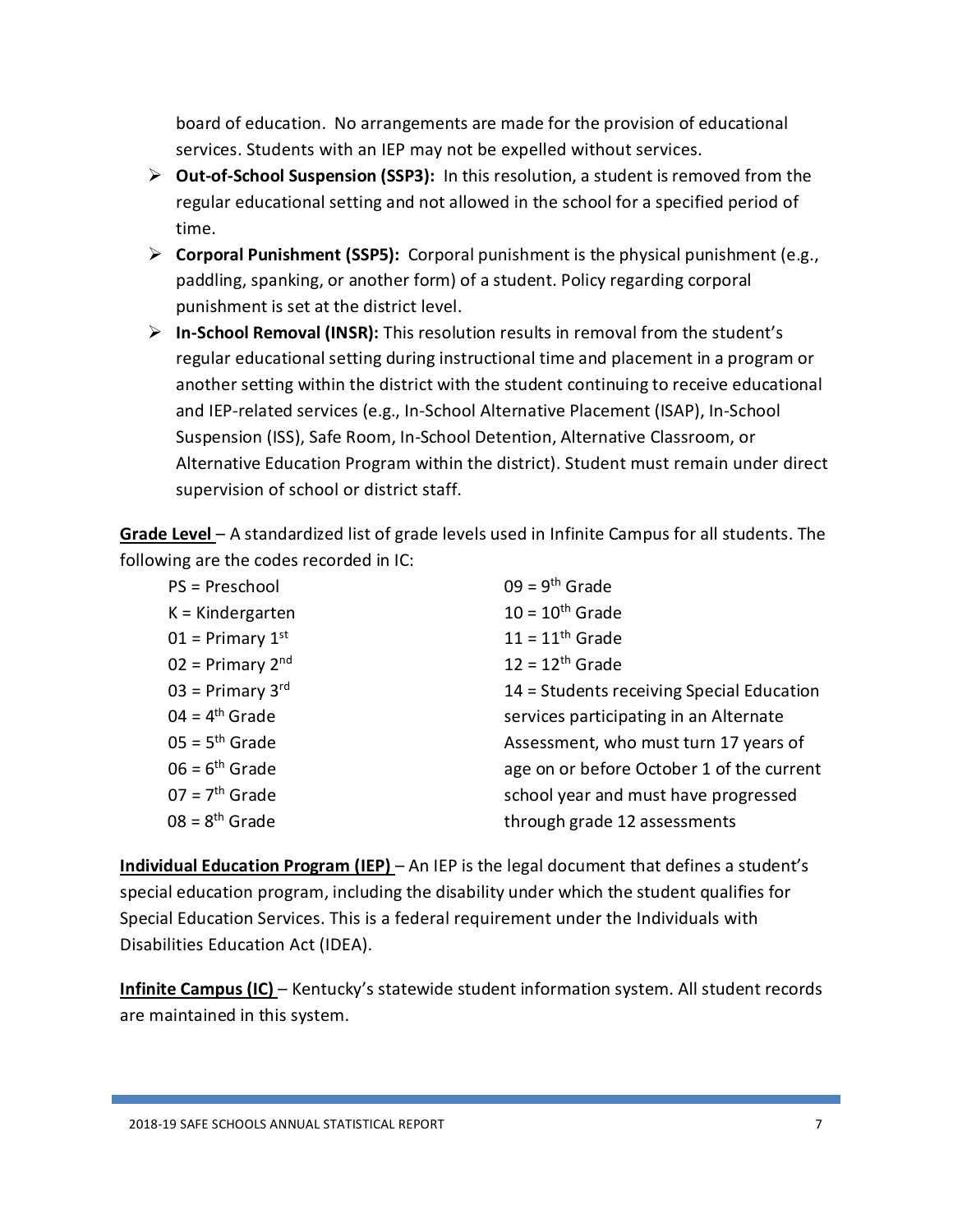**Location –** Location is an indicator of where the behavior incident took place. The following are the codes recorded in IC:

- $\triangleright$  SSL1 Classroom
- $\triangleright$  SSL2 Bus
- $\triangleright$  SSL3 Hallway/Stairwell
- $\triangleright$  SSL4 Cafeteria
- $\triangleright$  SSL5 Campus Grounds
- $\triangleright$  SSL6 Off-Campus
- $\triangleright$  SSL7 Restroom
- $\triangleright$  SSL8 Gymnasium
- $\triangleright$  SSL9 Office
- $\triangleright$  SSL10 Athletic Field
- $\triangleright$  SSL11 Playground
- $\triangleright$  SSL12 Field Trip
- $\triangleright$  SSL13 Other

**Socioeconomic Status (SES)** – SES is measured by using the student's assigned meal code (free meal, reduced-price meal, or paid meal, based on income forms completed annually by the parent or by direct certification received by the school). Free and reduced-price meal status are included as economically disadvantaged in reporting.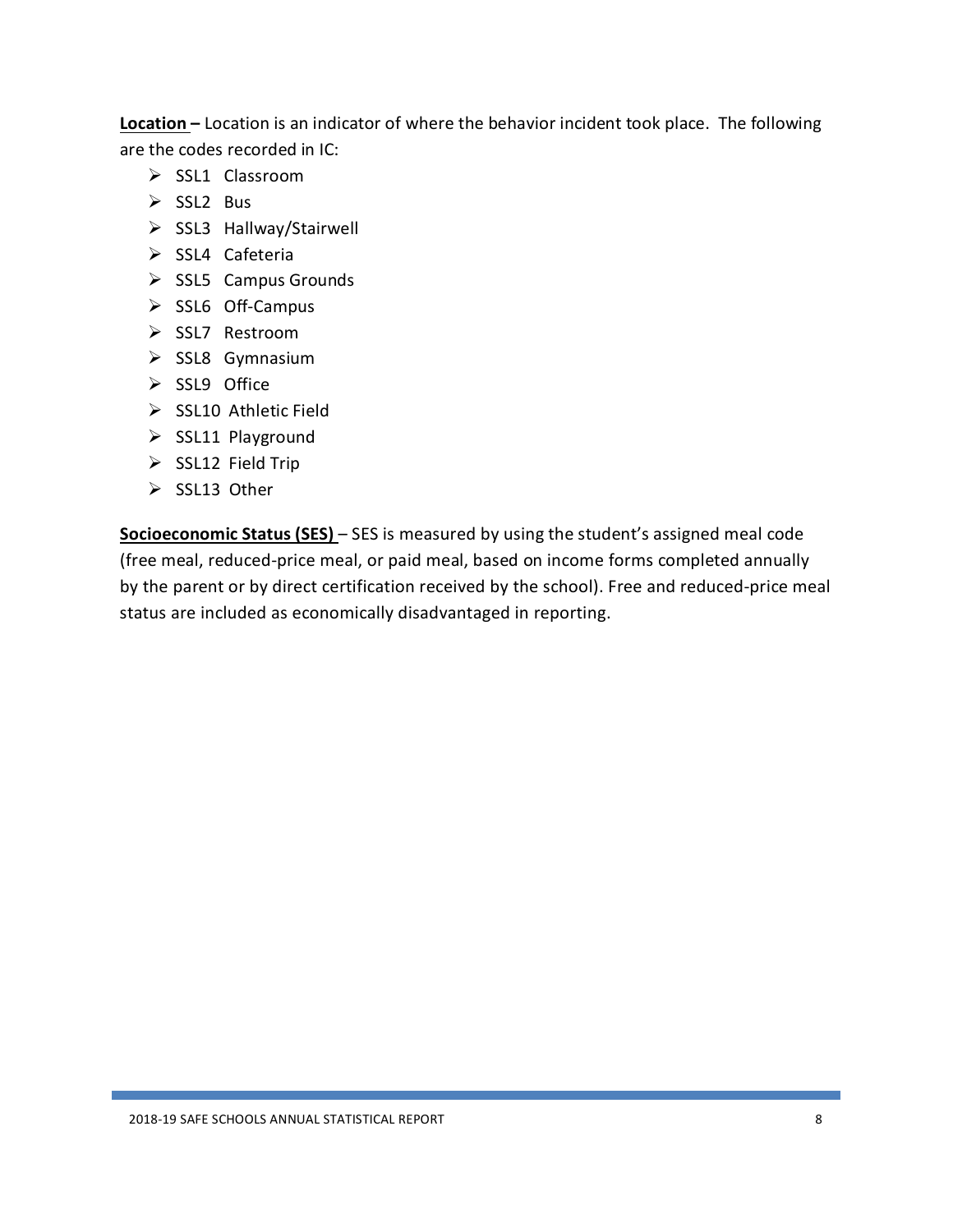# Overall Incident and Student Counts

<span id="page-9-0"></span>For the 2018-19 school year, the following state discipline resolutions are included in this report:

- $\triangleright$  INSR: In-School Removal
- $\triangleright$  SSP1: Expelled with Services
- $\triangleright$  SSP2: Expelled without Services
- $\triangleright$  SSP3: Out-of-School Suspension
- $\triangleright$  SSP5: Corporal Punishment

Behavior events related to the following are included, *regardless of resolution type*:

- $\triangleright$  Assault and violence
- $\triangleright$  Bullying or harassment
- $\triangleright$  Tobacco
- $\triangleright$  Alcohol
- $\triangleright$  Drugs
- Weapons

Kentucky's total public school population for the 2018-19 school year was 646,766 students, as reported on the [2018-19](https://www.kyschoolreportcard.com/home?year=2019) School Report Card. (Note that this total membership includes only kindergarten through grade 14 and does not include preschool students). The School Report Card is posted on KDE's website and provides information about each school and district, including test performance, teacher qualifications, student safety, and parent involvement. The safety data can be found on the School Report Card via the Safety Domain. The data can be displayed at the district or school level.

<span id="page-9-1"></span>Of the total Kentucky public school population, 76.1 percent of students were White, 10.6 percent were Black, 7.2 percent were Hispanic/Latino, 4.1 percent were Two or More Races, 1.9 percent were Asian, 0.1 percent were American Indian or Alaska Native, and 0.1 percent were Native Hawaiian or Other Pacific Islander. The male and female total student populations were almost equal, with 51.5 percent males and 48.5 percent females. Students who were economically disadvantaged (low SES) comprised 60.7 percent of the total population.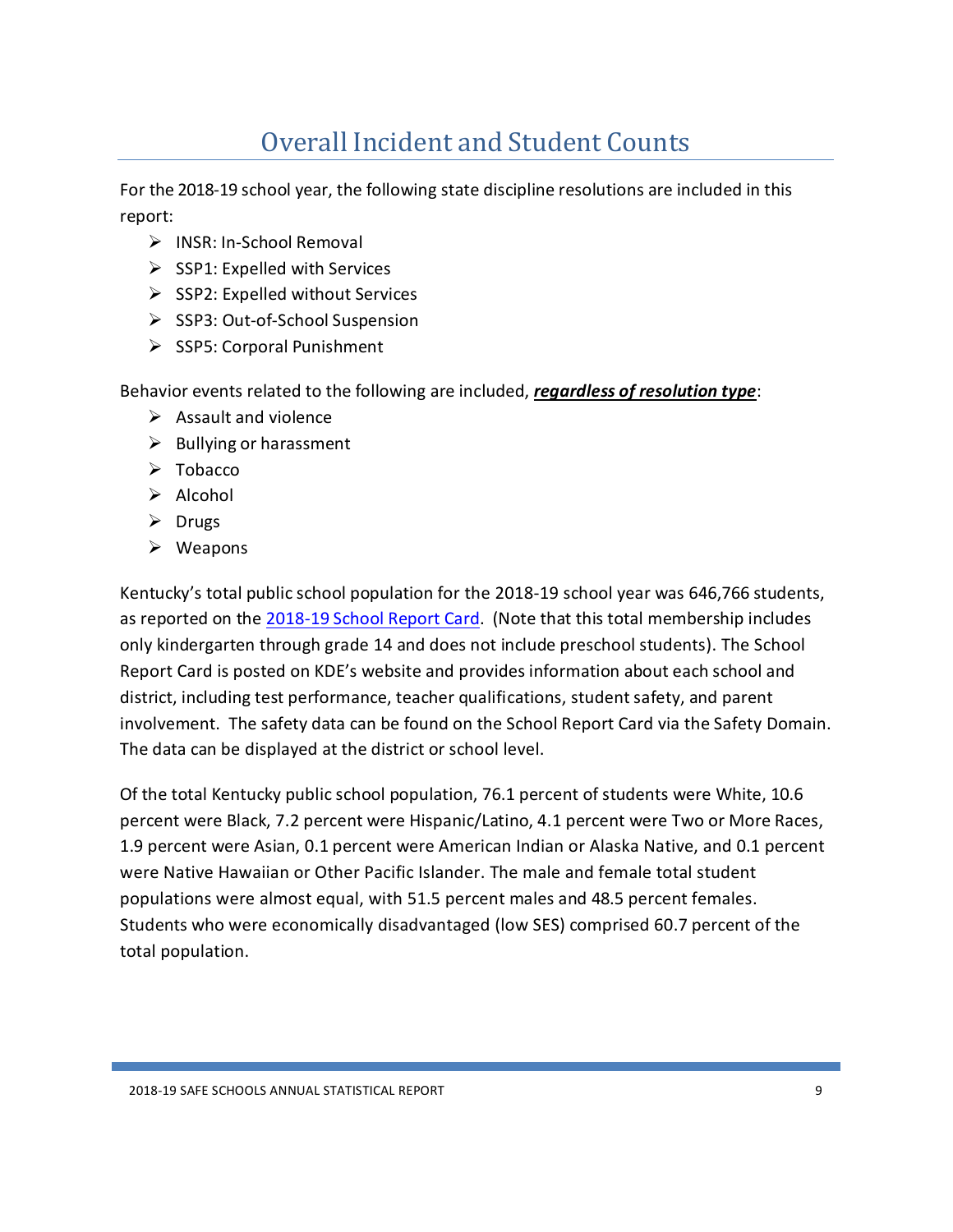| <b>Total Student Enrollment</b>                | 2016-17 | 2017-18 | 2018-19 |  |
|------------------------------------------------|---------|---------|---------|--|
| Race                                           |         |         |         |  |
| White                                          | 508,152 | 498,011 | 491,939 |  |
| <b>Black</b>                                   | 69,510  | 68,207  | 68,254  |  |
| Hispanic/Latino                                | 42,275  | 43,875  | 46,489  |  |
| Other                                          | 36,651  | 38,276  | 40,084  |  |
| Gender                                         |         |         |         |  |
| Male                                           | 337,632 | 333,552 | 332,910 |  |
| Female                                         | 318,956 | 314,817 | 313,856 |  |
| <b>Socioeconomic Status</b>                    |         |         |         |  |
| Economically Disadvantaged                     | 399,235 | 394,657 | 392,419 |  |
| <b>Economically Advantaged</b>                 | 257,353 | 253,712 | 254,347 |  |
| <b>Behavior and Enrollment</b>                 |         |         |         |  |
| <b>Students Not Involved in Behavior Event</b> | 569,658 | 560,391 | 555,733 |  |
| Students Involved in Behavior Event            | 86,930  | 87,978  | 91,033  |  |
| <b>Total Student Enrollment</b>                | 656,588 | 648,369 | 646,766 |  |
| <b>Total Reported Behavior Events</b>          | 287,841 | 291,675 | 299,987 |  |

#### *Figure 1*

Figure 1 depicts total student enrollment for 2016-17, 2017-18, and 2018-19. The chart is separated into race, sex, and socioeconomic status sections and includes the number of total behavior events reported based on the requirements of **KRS [158.444](https://apps.legislature.ky.gov/law/statutes/statute.aspx?id=3519)** along with a breakdown of how many students are involved in the behavior events. This total enrollment includes all students in grades kindergarten through 12, including grade 14. *Please note "Other" includes American Indian/Alaska Native, Asian, Native Hawaiian/Pacific Islander and two or more races.*

Even though Kentucky public schools' overall student enrollment decreased from 2016-17 to 2018-19, the number of behavior events increased during that same period. During the 2018-19 school year, total student enrollment decreased by 1,603 students from the previous school year and showed a 1.5 percent decrease across the three reported school years, while total reported behavior events increased by 4 percent. The number of students involved in a behavior event increased by 4.7 percent over the three reported school years.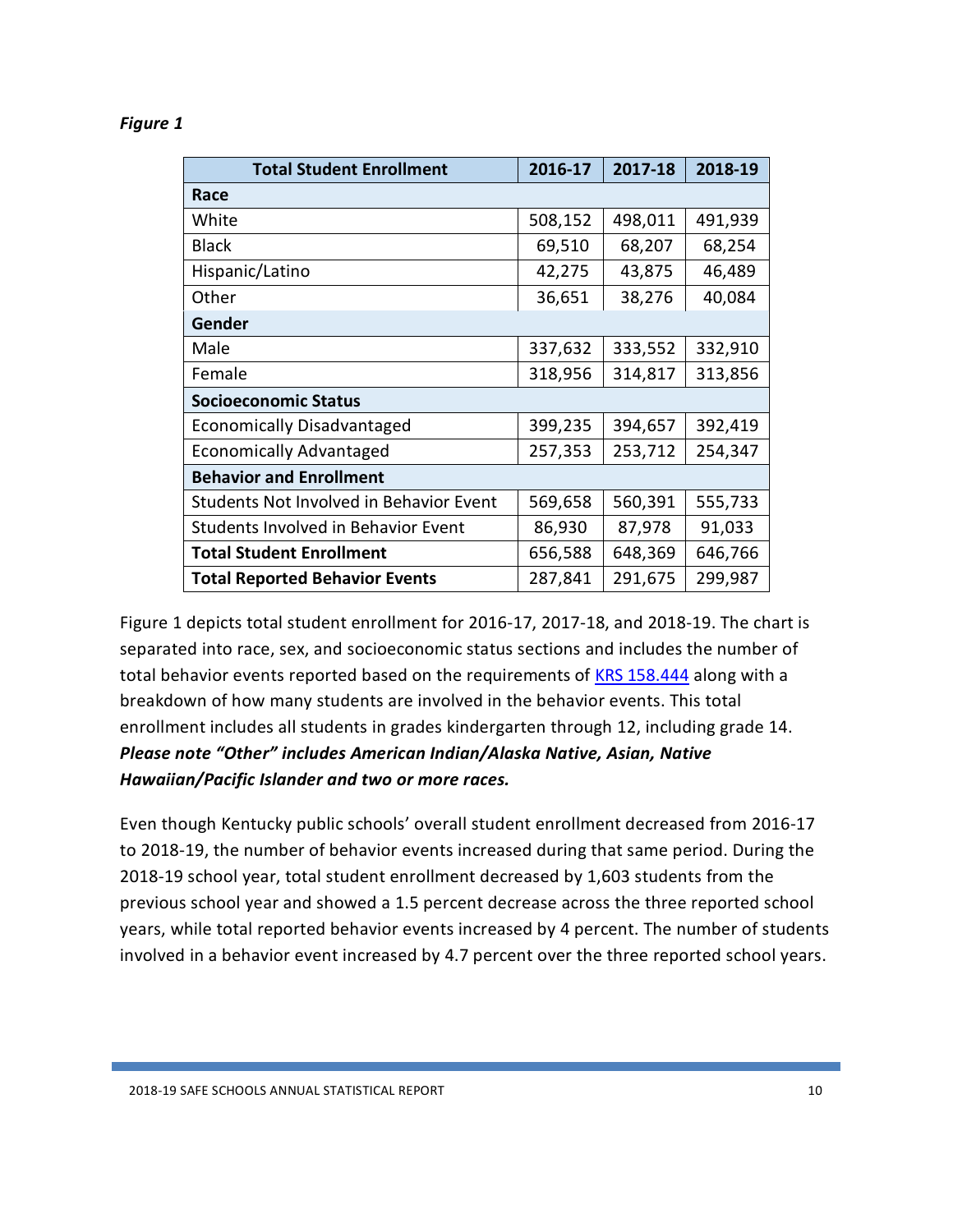# Analysis of the 2018-19 School Safety Data

<span id="page-11-0"></span>This section illustrates data reported based on the requirements of KRS [158.444.](https://apps.legislature.ky.gov/law/statutes/statute.aspx?id=3519)

### <span id="page-11-1"></span>*Figure 2*



<span id="page-11-2"></span>Figure 2 reflects the total student enrollment (646,766) compared to the number of students involved in a behavior event (91,033) for the 2018-19 school year. Figure 2 illustrates that in the 2018-19 school year, 91,033 students, or 14 percent of the overall population of students, were involved in a behavior event that included a qualifying state behavior event or state resolution based on the inclusions outlined in KRS [158.444.](https://apps.legislature.ky.gov/law/statutes/statute.aspx?id=3519) The fact that 299,987 behavior events were reported indicates that some students were involved in multiple behavior events.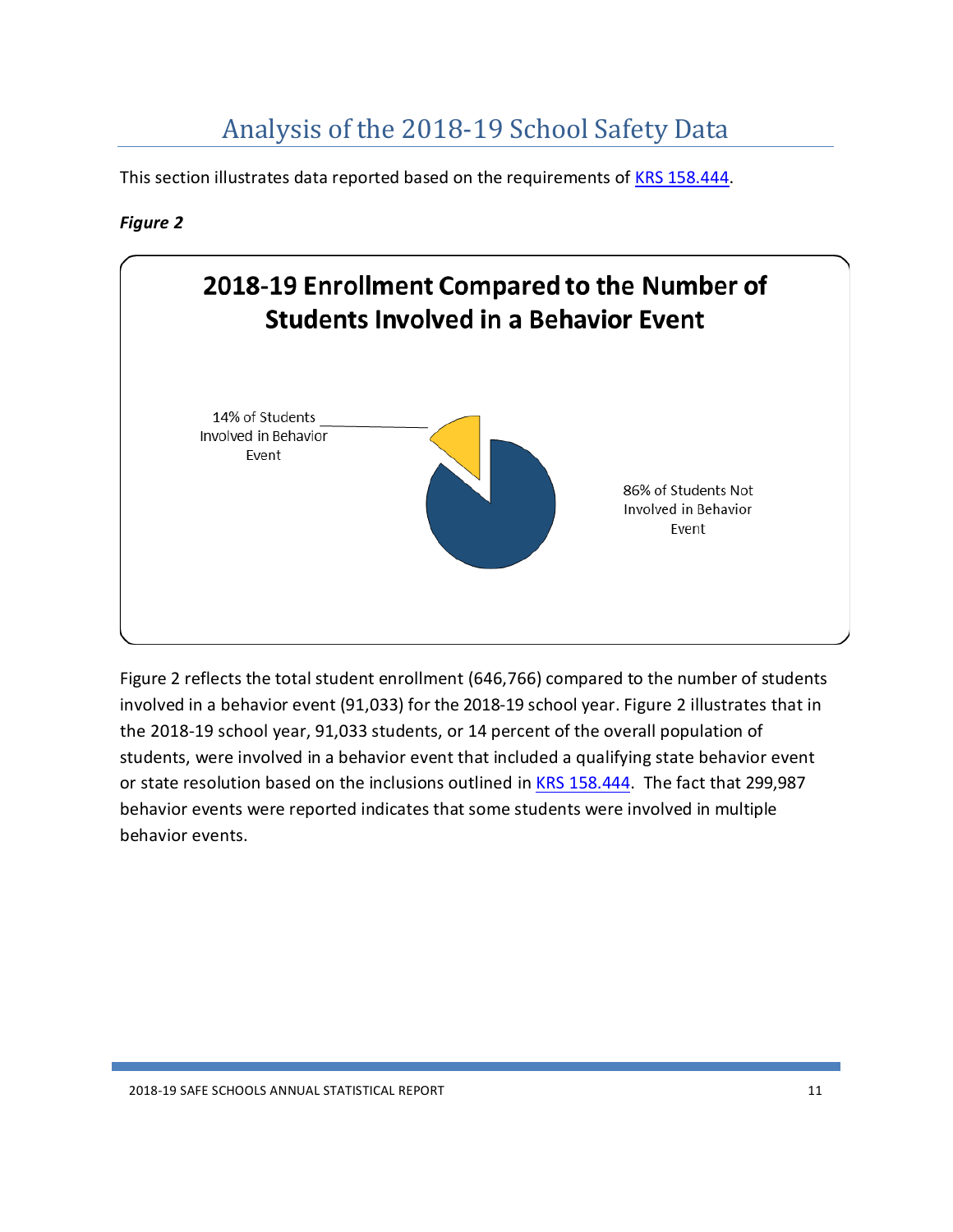#### *Figure 3*

| <b>Reported Events</b> | <b>Number of</b><br><b>Individual Students</b> | <b>Percentage of</b><br><b>Students</b> |
|------------------------|------------------------------------------------|-----------------------------------------|
| 1-10 Events            | 85,971                                         | 94.4%                                   |
| 11-20 Events           | 3,824                                          | 4.2%                                    |
| 21-30 Events           | 808                                            | 0.9%                                    |
| 31-40 Events           | 249                                            | 0.3%                                    |
| 41-50 Events           | 96                                             | 0.1%                                    |
| 51 and greater Events  | 85                                             | 0.1%                                    |

<span id="page-12-0"></span>Figure 3 reflects the number of students involved in a behavior event (91,033) for the 2018- 19 school year and indicates how many students had a reported behavior event. It should be noted that 43,197 students had only one behavior event, which is 49.1 percent of all students involved in a behavior event, and 94.4 percent of students involved in a behavior event had 10 or fewer events.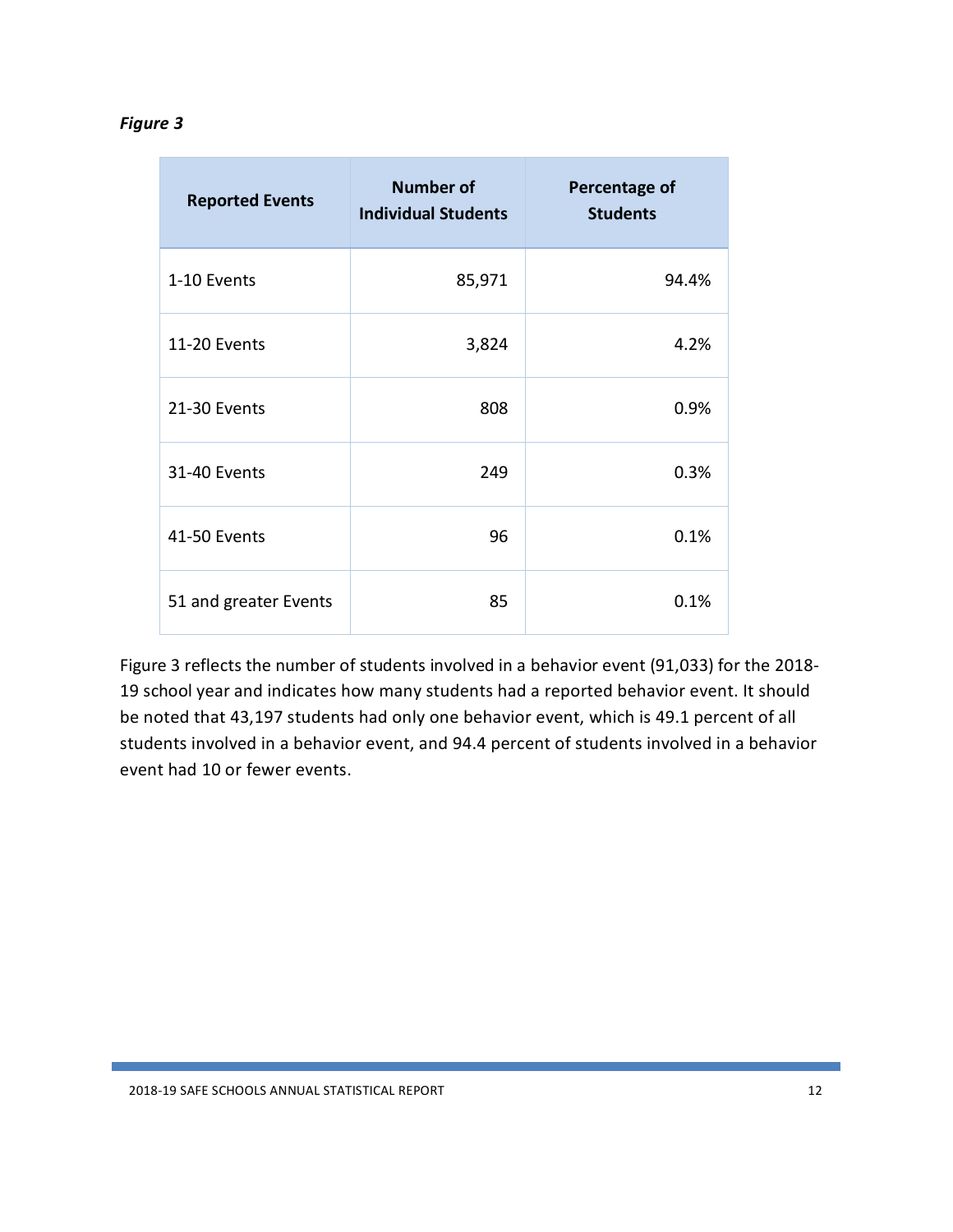



<span id="page-13-0"></span>The data in Figure 4 indicate that the number of students involved in behavior events has increased over the three reported school years. Figure 4 counts each student one time, though the student may have been involved in more than one behavior event.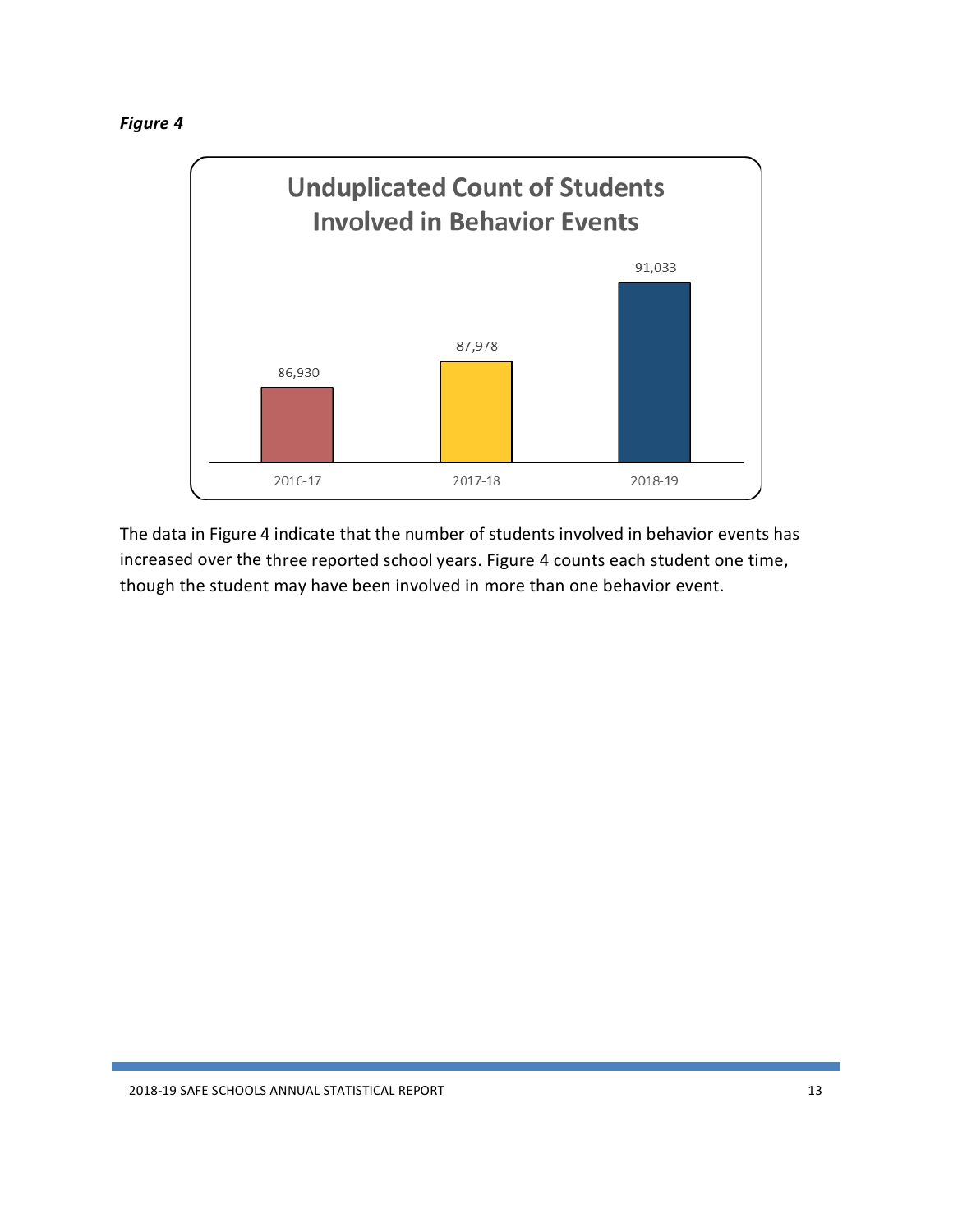

Figure 5 presents the unduplicated number of students by race/ethnicity involved in a behavior incident for school year 2018-19. These data indicate that of the students involved in behavior events, 64 percent of students were White, 23 percent of students were Black, 6 percent of students were Hispanic/Latino, and 6 percent were in the other race/ethnicity categories. Based on the distribution of student membership by race described in the *Overall Incident and Student Counts* section of the report, White students, Hispanic/Latino students, and students of other races or ethnicities were underrepresented in the involvement of behavior events. However, Black students were overrepresented with 23 percent of behavior events compared to their 10.6 percent composition of the total student membership.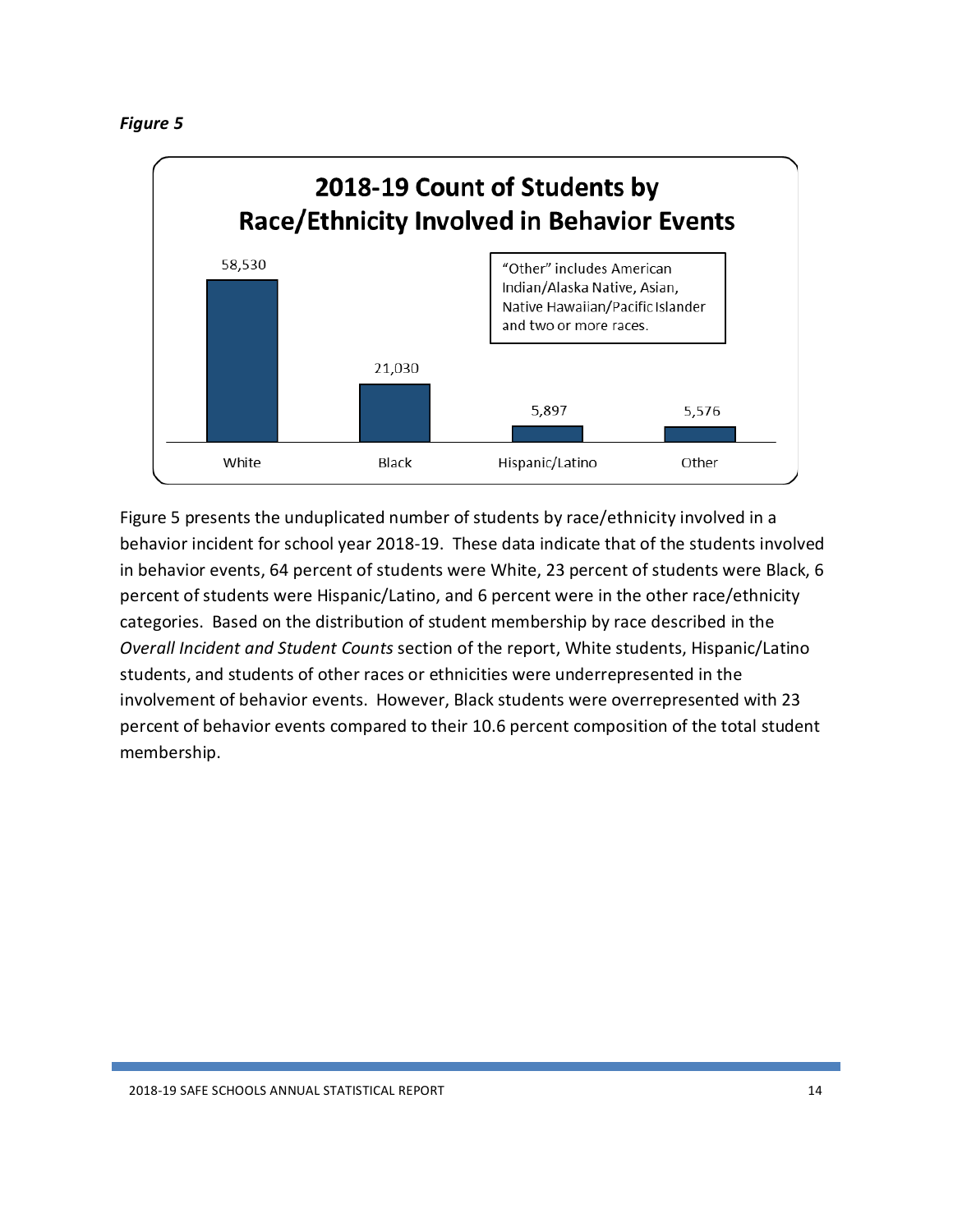## Discipline Resolutions

<span id="page-15-0"></span>Behavior events may result in one or more resolutions. Of the 330,924 behavior resolutions reported in the 2018-19 school year, 302,839 resolutions resulted in expulsion (with or without services), suspension (out-of-school or in-school), or corporal punishment. The remaining 28,085 resolutions may have resulted in a court referral, restraint or seclusion, conference, after-school detention and bus suspension or other locally determined resolutions. The figures in this section of the report reflect analysis using the total for resolutions of expulsion (with or without services), suspension (out-of-school or in-school), or corporal punishment (N = 302,839).

| <b>Discipline Resolutions</b>   | 2016-17 | 2017-18 | 2018-19 |
|---------------------------------|---------|---------|---------|
| <b>In-School Removal</b>        | 225,322 | 229,591 | 240,519 |
| Expelled, with Services         | 137     | 209     | 137     |
| Expelled, without Services      | 21      | 20      | 22      |
| <b>Out-of-School Suspension</b> | 62,167  | 65,902  | 61,877  |
| Corporal Punishment*            | 334     | 452     | 284     |
| Total                           | 287,981 | 296,174 | 302,839 |

#### <span id="page-15-1"></span>*Figure 6*

Figure 6 shows that in-school removal was the most frequently reported discipline resolution for all three school years. For the 2018-19 school year, 79.4 percent of behavior events resulted in an in-school removal from the student's regular educational setting; 20.4 percent of behavior events resulted in an out-of-school suspension; and less than 1 percent of behavior events resulted in an expulsion (with or without services) or corporal punishment. Out-of-school suspension has decreased over the three reported school years, while expulsion (with or without services) remained relatively constant in proportion to other resolutions.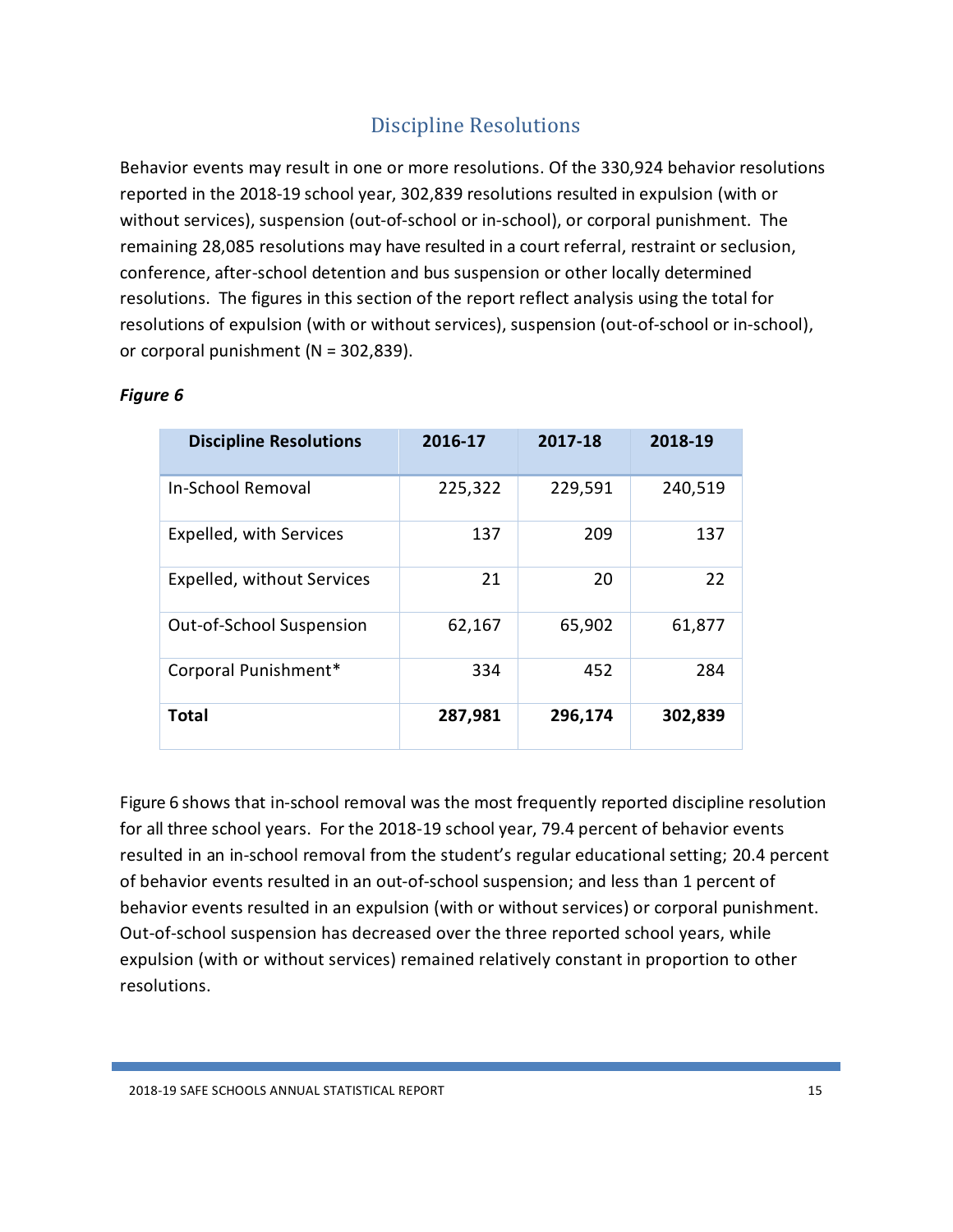Despite a slight increase from the 2016-17 school year to 2017-18, corporal punishment has declined steadily since the 2011-12 school year when there were 1096 instances reported. Twenty-five school districts reported the use of corporal punishment in the 2015-16 school year, while in the 2016-17 and 2017-18 school years 17 school districts reported using that resolution. In the 2018-19 school year, 13 districts reported use of corporal punishment\*. Inschool removal has shown an increase over the three reported school years.

\*KDE does not collect data on the number of districts that include corporal punishment in their district policy, so more districts may allow for the use of corporal punishment than report using corporal punishment each year.

|                                      | 2016-17     |        | 2017-18     |        | 2018-19     |        |
|--------------------------------------|-------------|--------|-------------|--------|-------------|--------|
| <b>Discipline Resolutions by Sex</b> | <b>Male</b> | Female | <b>Male</b> | Female | <b>Male</b> | Female |
| In-School Removal                    | 162,846     | 62,476 | 164,413     | 65,178 | 169,311     | 71,208 |
| <b>Expelled, with Services</b>       | 110         | 27     | 157         | 52     | 109         | 28     |
| Expelled, without Services           | 19          | 2      | 17          | 3      | 20          | 2      |
| Out-of-School Suspension             | 44,177      | 17,990 | 47.204      | 18,698 | 43,829      | 18,048 |
| <b>Corporal Punishment</b>           | 297         | 37     | 403         | 49     | 244         | 40     |

## <span id="page-16-1"></span>Discipline Resolutions by Sex

#### <span id="page-16-0"></span>*Figure 7*

Figure 7 disaggregates behavior data by discipline resolution and sex per school year. The majority of the discipline resolutions across all school years involved male students. For the 2018-19 school year, 70.5 percent of the discipline resolutions involved male students, compared to 51.5 percent of the total population.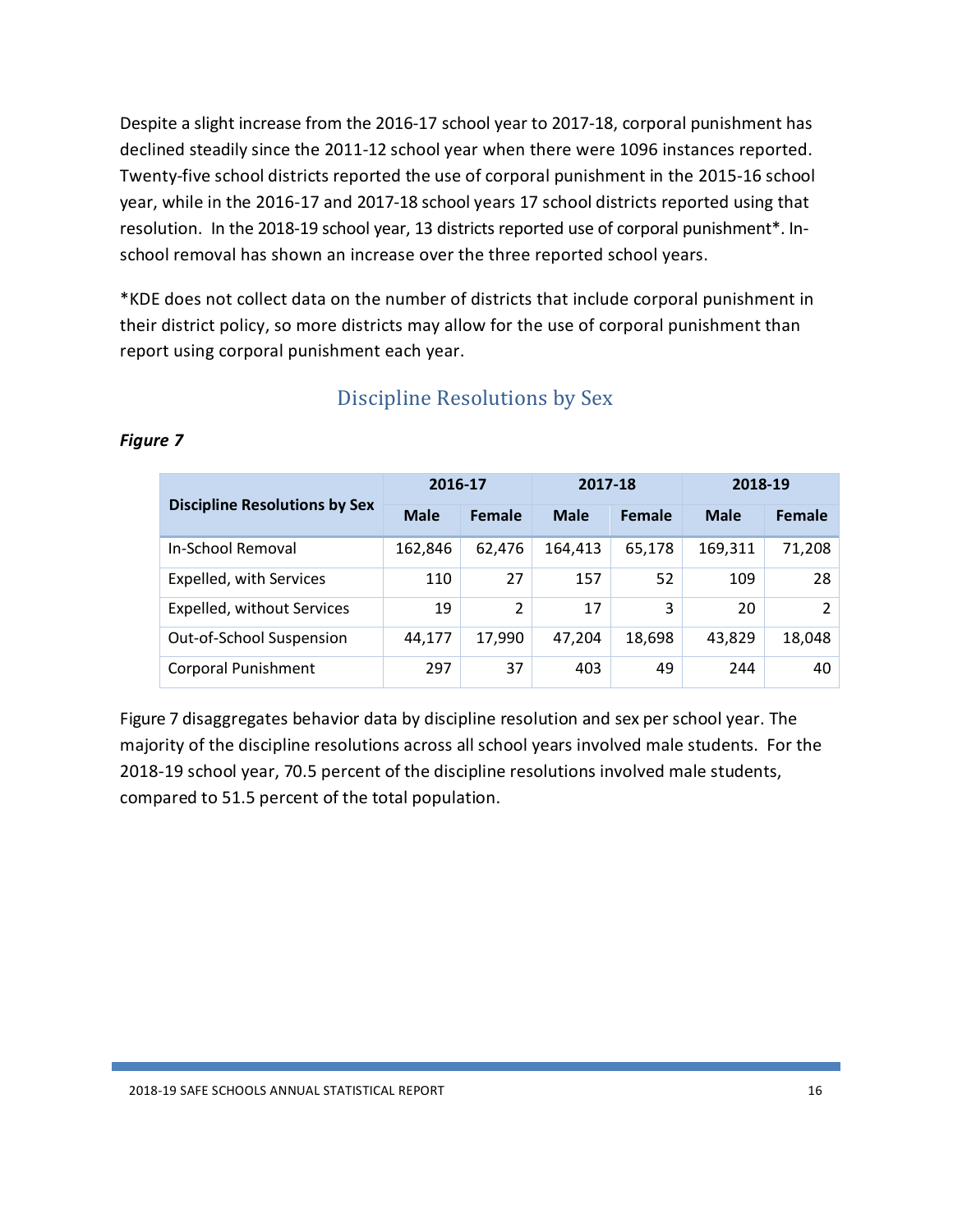## Discipline Resolutions by Race/Ethnicity

<span id="page-17-1"></span><span id="page-17-0"></span>



<span id="page-17-2"></span>Figure 8 disaggregates resolutions of expulsion with services by race/ethnicity, per school year. Criteria for expulsion are defined and set by each local board of education. In the case of students who were expelled with services, arrangements are to be made for the provision of educational or IEP-related services, even though the student is expelled from the regular educational setting. Resolutions of expulsion with services by race/ethnicity are proportionate to the total student population.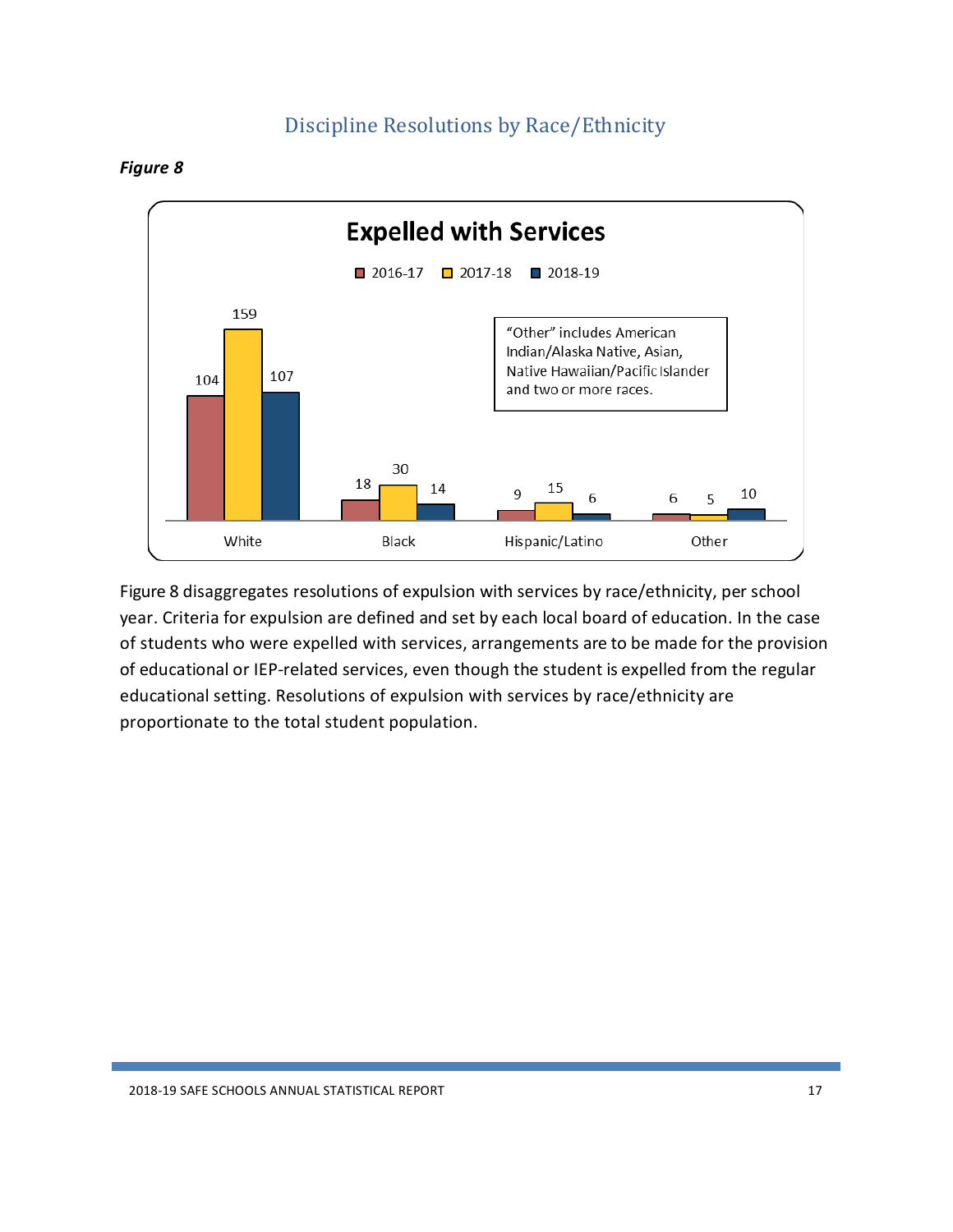

<span id="page-18-0"></span>Figure 9 disaggregates resolutions of expulsion without services by race/ethnicity, per school year. Expulsion without services is the removal of a student from school for disciplinary reasons that results in withdrawal of the student from the school of attendance. Criteria for expulsion are defined and set by each local board of education. Arrangements are not made for the provision of educational services to students expelled without services. It is important to note that pursuant to the Individuals with Disabilities Education Act (IDEA), students with disabilities have additional protections regarding discipline and cannot be expelled without services. Black students were overrepresented with 31.8 percent of the total out-of-school suspension resolutions compared to their 10.6 percent composition of the total student membership in the 2018-19 school year.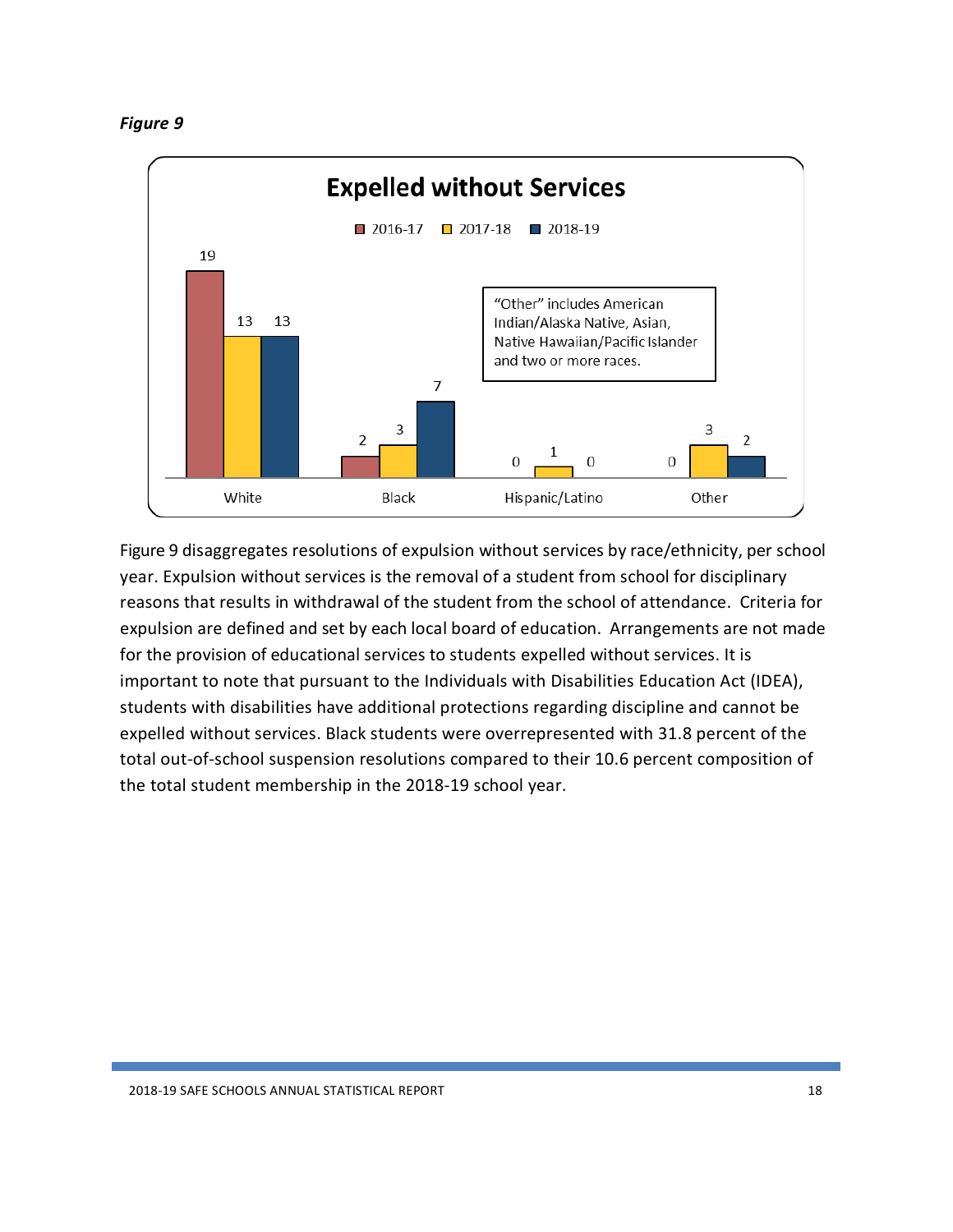

<span id="page-19-0"></span>Figure 10 disaggregates resolutions of out-of-school suspension by race/ethnicity, per school year. Out-of-school suspension is defined as a student's removal from the regular educational setting with restricted access to school for a specified duration of time. There was an overall decrease in the number of out-of-school suspensions in the three years of school data. Black students were overrepresented with 32.5 percent of the total out-ofschool suspension resolutions compared to their 10.6 percent composition of the total student membership in the 2018-19 school year.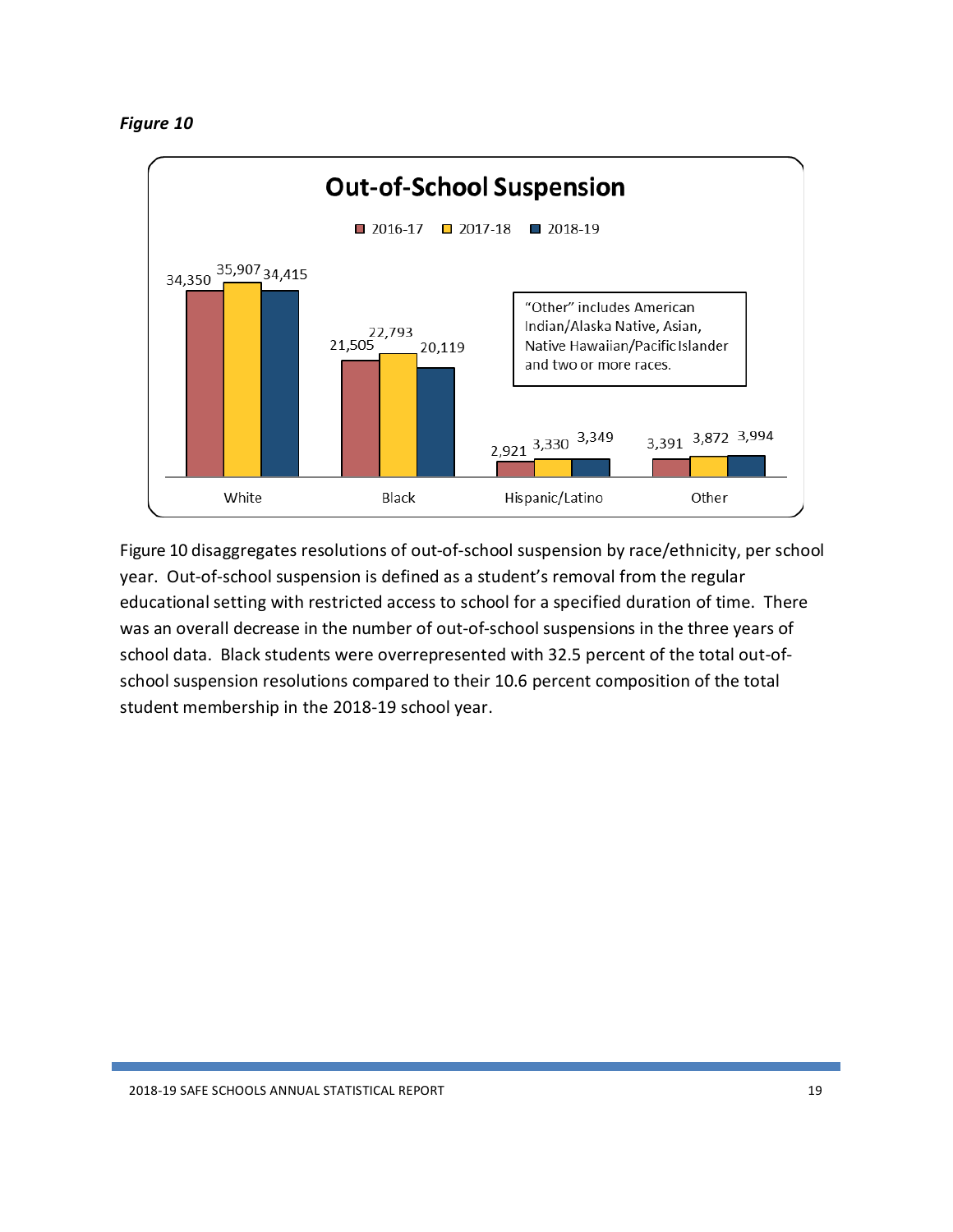*Figure 11*



<span id="page-20-0"></span>Figure 11 disaggregates resolutions of in-school removal by race/ethnicity, per school year. In-school removal is defined as a student's removal from the regular educational setting while remaining in the school building. The data indicate an increase over time in the number of students receiving a resolution of in-school removal. For the 2018-19 school year, 50.6 percent of students who received in-school removal were White, 36.8 percent were Black, 6.3 percent were Hispanic/Latino, and 6.3 percent were of other race/ethnicity categories. Black students were overrepresented with 36.8 percent of the total in-school removal resolutions compared to their 10.6 percent composition of the total student membership in the 2018-19 school year.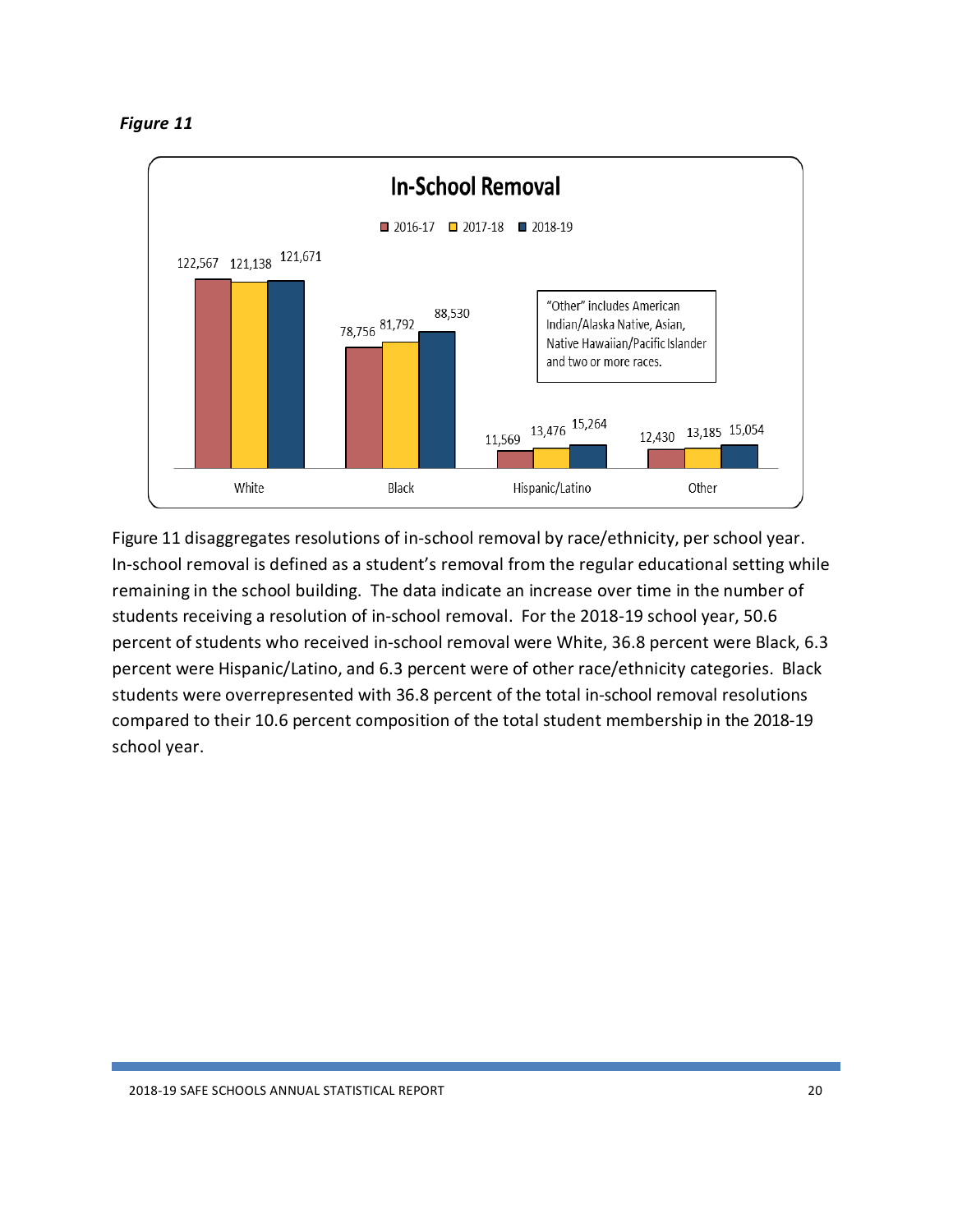

Figure 12 disaggregates resolutions of corporal punishment by race/ethnicity, per school year. Corporal punishment is defined and established by local board policy. White students were overrepresented, accounting for 90.8% of the total corporal punishment resolutions.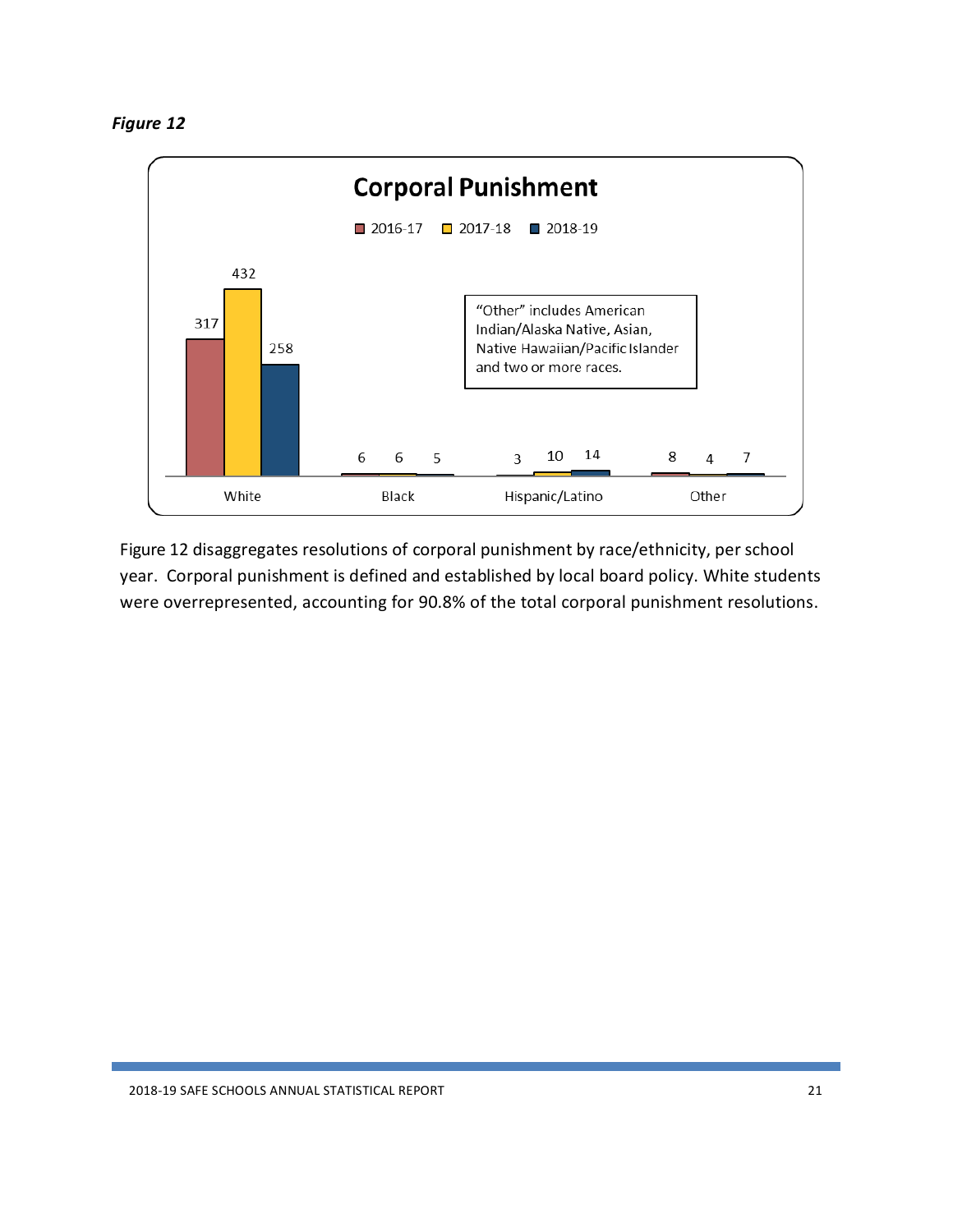## Behavior Incidents by Location

#### <span id="page-22-2"></span><span id="page-22-0"></span>*Figure 13*

| Location              | <b>Total</b> | Percentage |
|-----------------------|--------------|------------|
| Classroom             | 240,049      | 80.0%      |
| Bus                   | 7,534        | 2.5%       |
| Hallway/Stairwell     | 20,100       | 6.7%       |
| Cafeteria             | 8,189        | 2.7%       |
| <b>Campus Grounds</b> | 4,382        | 1.5%       |
| Off-Campus            | 1,853        | 0.6%       |
| Restroom              | 4,980        | 1.7%       |
| Gymnasium             | 5,403        | 1.8%       |
| Office                | 1,432        | 0.5%       |
| <b>Athletic Field</b> | 287          | 0.1%       |
| Playground            | 2,413        | 0.8%       |
| <b>Field Trip</b>     | 310          | 0.1%       |
| Other                 | 3,055        | 1.0%       |

Figure 13 disaggregates behavior incidents by the location in which they occurred for the 2018-19 school year. As in prior years, the classroom remained the most frequent location for reported behavior incidents.

## Behavior Incidents by Context

#### <span id="page-22-3"></span><span id="page-22-1"></span>*Figure 14*

| <b>Incidents by Context</b>                         | <b>Number</b> | Percentage   |
|-----------------------------------------------------|---------------|--------------|
| School sponsored event, during school hours         | 295,701       | 99%          |
| School sponsored event, not during school hours     | 2,994         | 1%           |
| Non-school sponsored event, during school hours     | 755           | Less than 1% |
| Non-school sponsored event, not during school hours | 537           | Less than 1% |

Figure 14 disaggregates behavior incidents by context for the 2018-19 school year. Ninetynine percent of all behavior events took place during school hours at a school-sponsored event during the 2018-19 school year.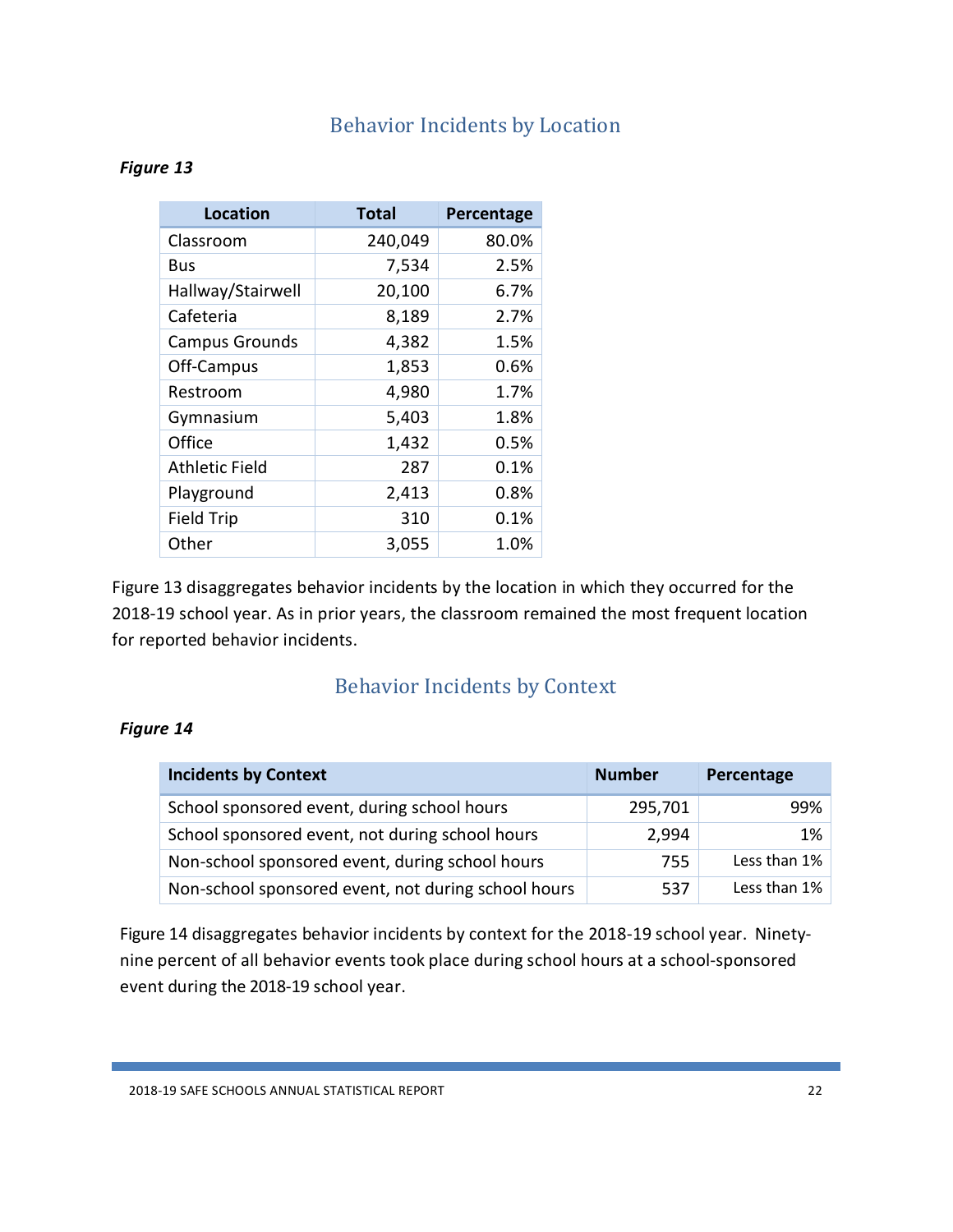## Behavior Events by Category

<span id="page-23-0"></span>This section of data disaggregates behavior events by category of assault and violence, weapons, drugs, alcohol or tobacco, and bullying or harassment.

## Behavior Events Involving Assault and Violence

<span id="page-23-1"></span>For the 2018-19 school year, there were a total of 5,104 reported behavior events involving assault and violence, which accounted for 2 percent of all behavior events.



<span id="page-23-3"></span><span id="page-23-2"></span>Figure 15 disaggregates behavior events involving assault and violence by race/ethnicity. The data indicate that 61.1 percent of assault and violence behavior events involved White students, 26.2 percent Black students, 5.3 percent Hispanic/Latino, and 7.3 percent involved students of other race/ethnicity categories. Black students were overrepresented in this category compared to comprising 10.6 percent of the total student membership.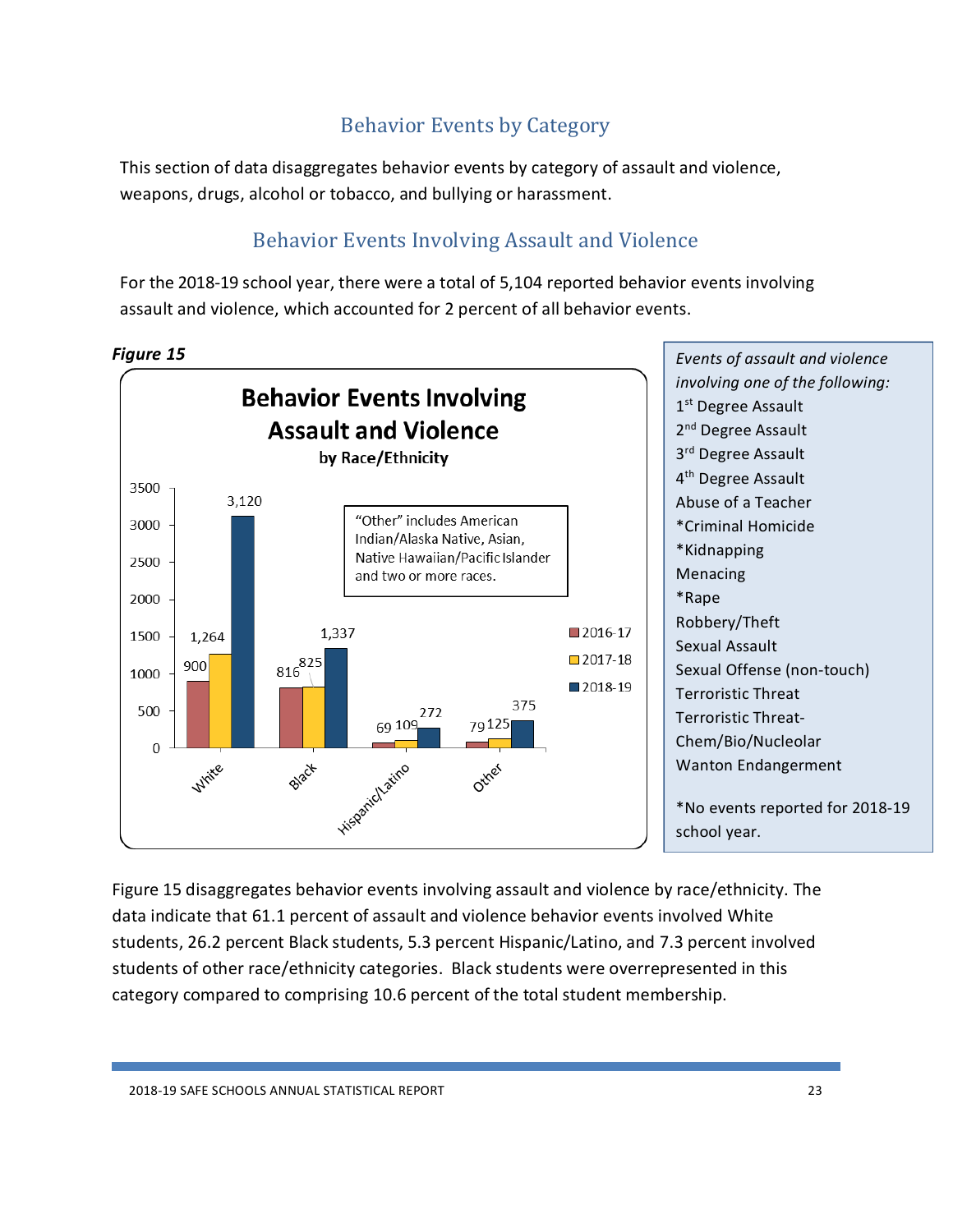



<span id="page-24-0"></span>Figure 16 disaggregates by sex behavior events involving assault and violence. For the 2018- 19 school year, the data indicate that 76.4 percent of behavior events of assault and violence involved male students, and 23.6 percent involved female students, indicating that males were overrepresented in this category.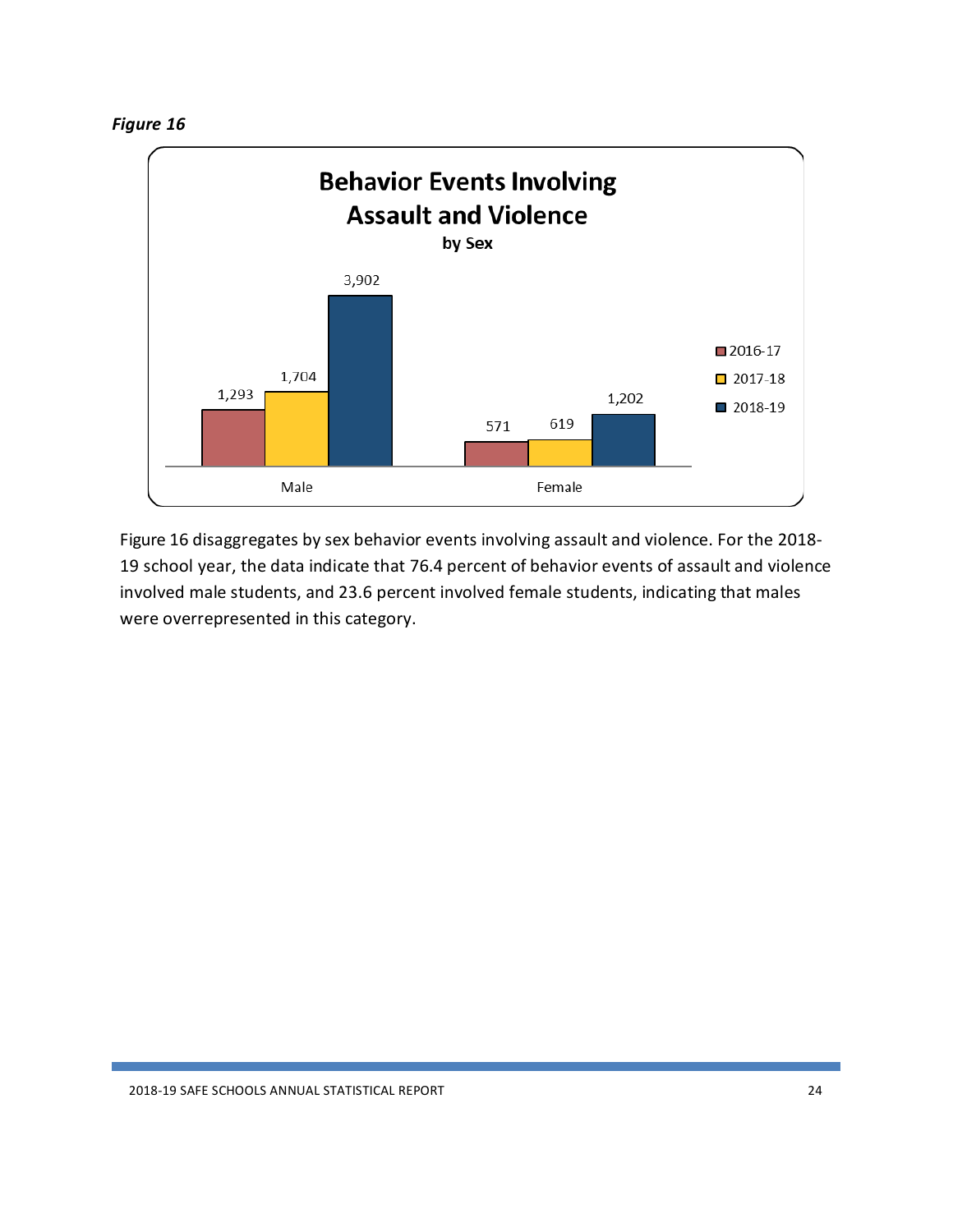| <b>Figure 1</b> |  |
|-----------------|--|
|-----------------|--|



<span id="page-25-0"></span>Figure 17 disaggregates by grade level behavior events involving assault and violence. The data indicate a peak of 16.5 percent of behavior events involving assault and violence at the ninth-grade level during the 2018-19 school year, with 63.3 percent being reported in grades six through ten. G*rade 14 includes special education students participating in the Alternate Assessment, who must turn 17 years of age on or before October 1 of the current school year and must have progressed through grade 12 assessments. The term "PS" indicates preschool-aged students.*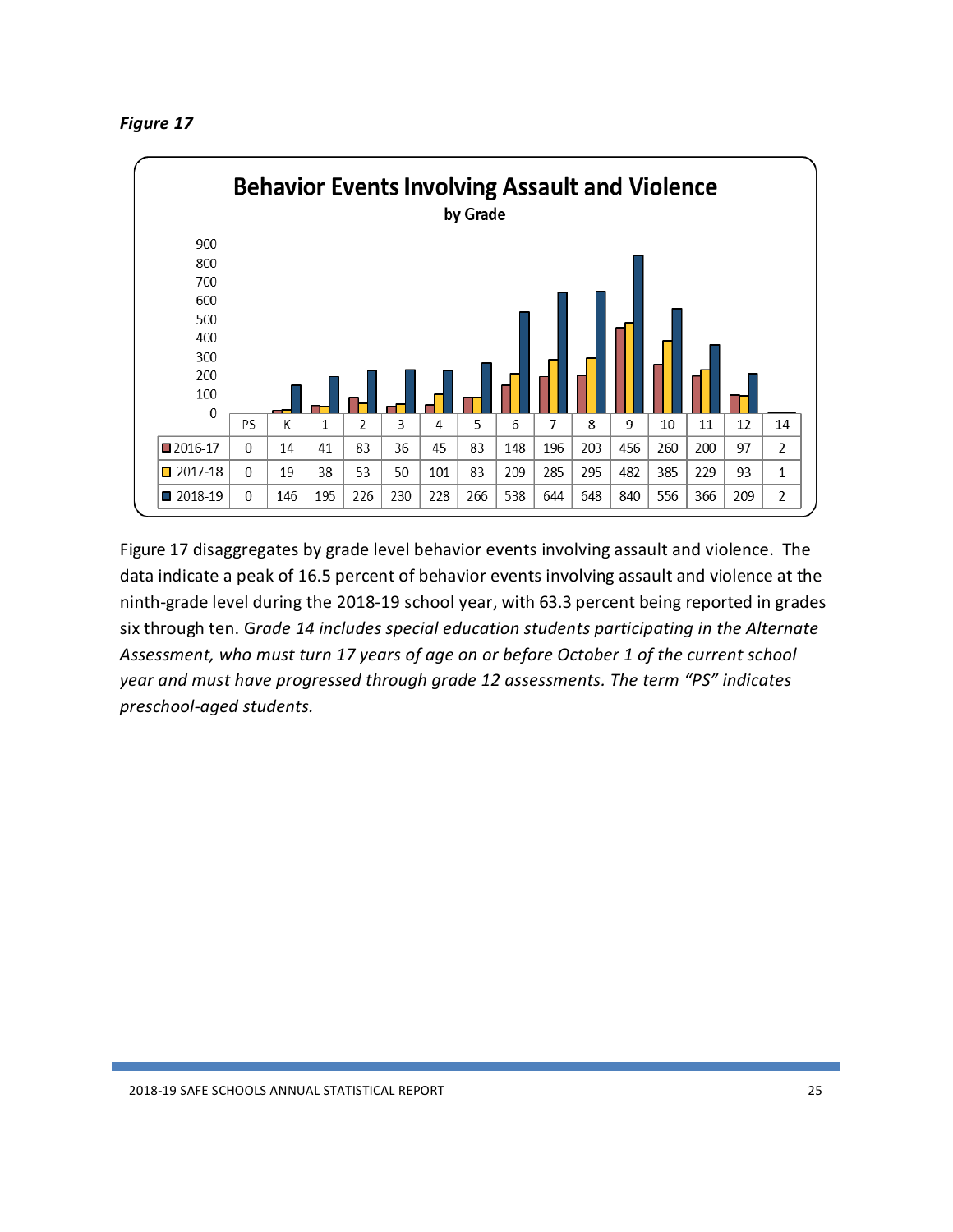

<span id="page-26-0"></span>Figure 18 disaggregates behavior events involving assault and violence by socioeconomic status. For the 2018-19 school year, the data indicate that 79.8 percent of behavior events of assault and violence involved students who were economically disadvantaged, yet these students comprised only 60.7 percent of the total student population.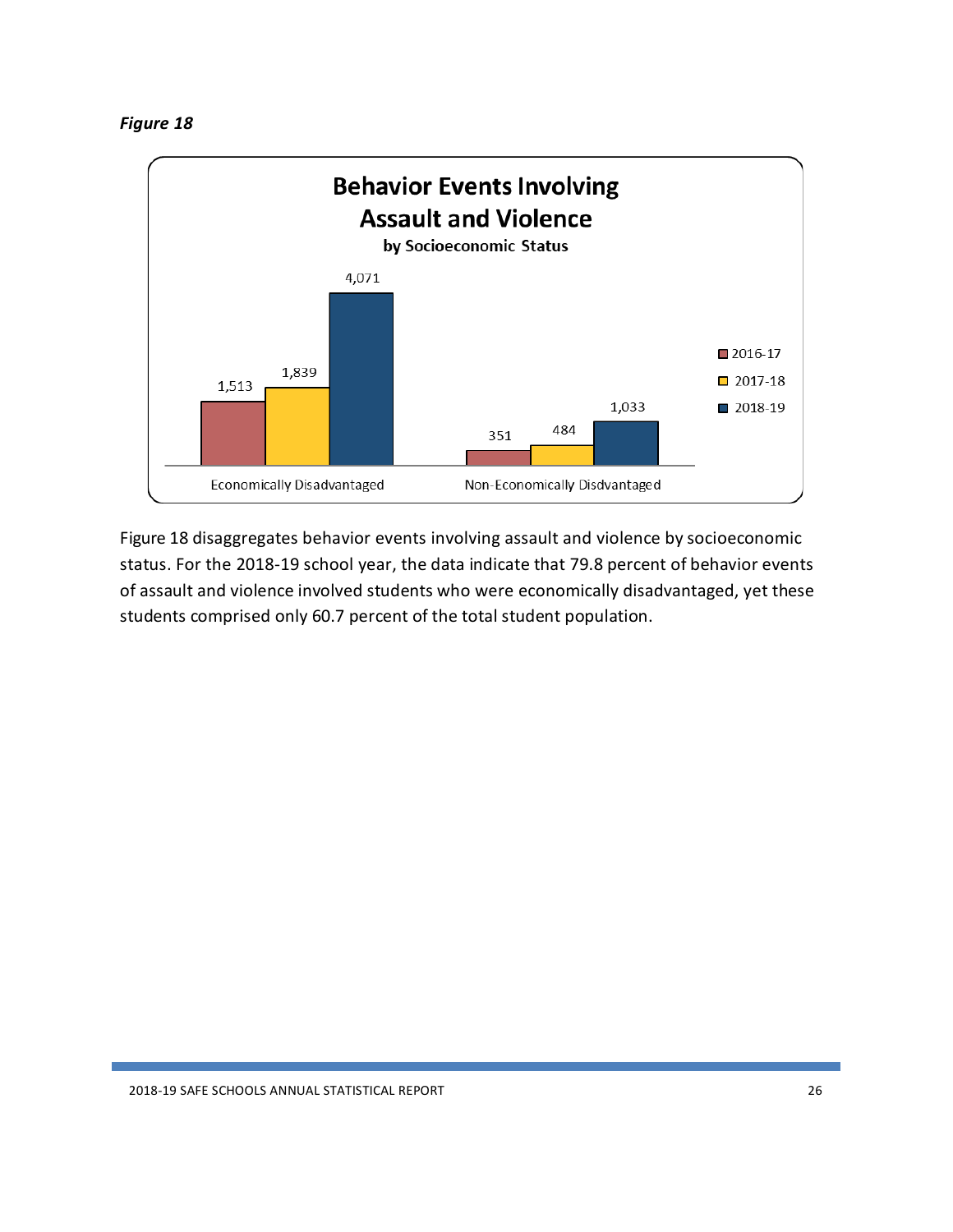



Figure 19 disaggregates by resolution type behavior events involving assault and violence. "Other Resolutions" were the second most frequent discipline resolutions reported and can include outcomes such as court referral, restraint or seclusion, conference, after-school detention, and bus suspension. The data indicate that the majority of behavior events involving assault and violence each year result in out-of-school suspension, which accounted for 47.3 percent of all discipline resolutions in the 2018-19 school year. "Other Resolutions" were reported in 32 percent of the behavior events involving assault and violence while inschool removals accounted for 20.3 percent of the events. In-school removals and "Other Resolutions" roughly quadrupled from the previous school year in this category.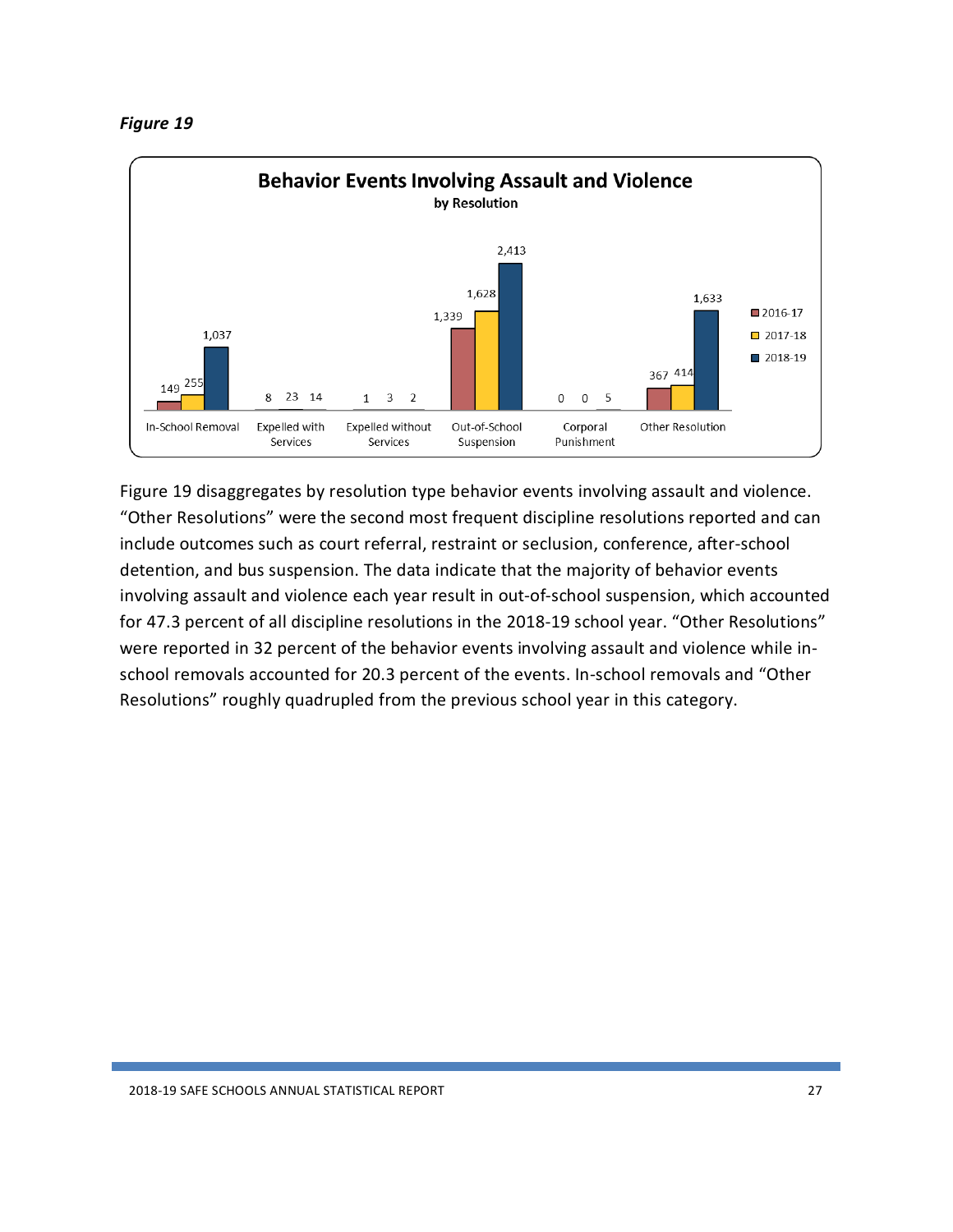## Behavior Events Involving Guns or Other Deadly Weapons

<span id="page-28-0"></span>For school year 2018-19, weapons were involved in 676 behavior events, which is less than one percent of all behavior events reported.

#### <span id="page-28-1"></span>*Figure 20*



<span id="page-28-2"></span>Figure 20 disaggregates behavior events involving weapons by race/ethnicity. "Other Weapons" can include but are not limited to pocketknives, artificial knuckles, clubs, batons, and karate sticks. For the 2018-19 school year, the data indicate that 67.8 percent of behavior events involving weapons included White students, 21.6 percent included Black students, 5.3 percent included Hispanic/Latino students, and 5.3 percent included students of other race/ethnicity categories. As noted in other categories, Black students were overrepresented and White students were underrepresented compared to the total student population, but the disproportionality is by a smaller margin than in the other categories.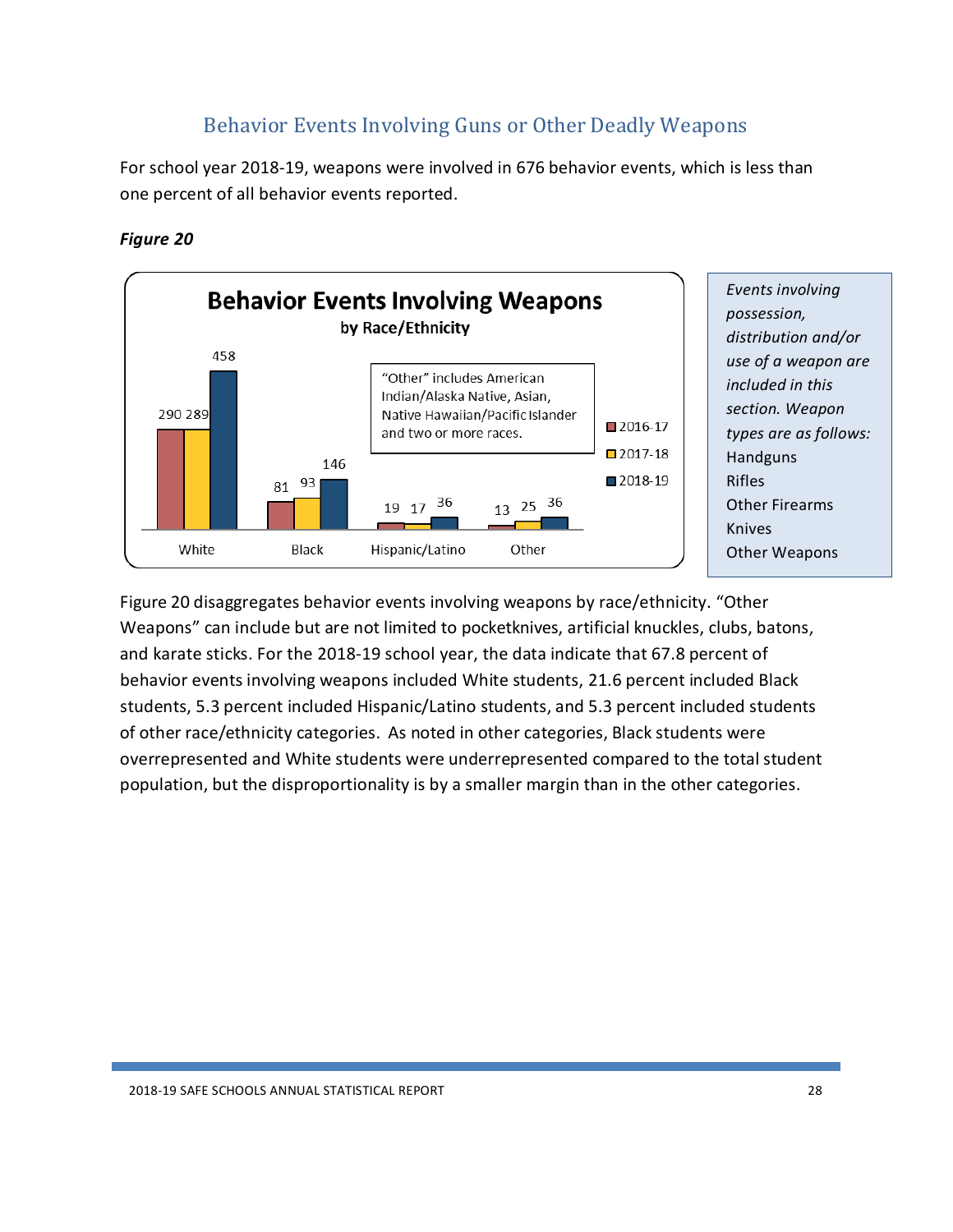

<span id="page-29-0"></span>Figure 21 disaggregates by sex behavior events involving weapons. The data indicate that 78.7 percent of weapon-involved behavior events included male students and 21.3 percent included female students, indicating an overrepresentation of males compared to the total population.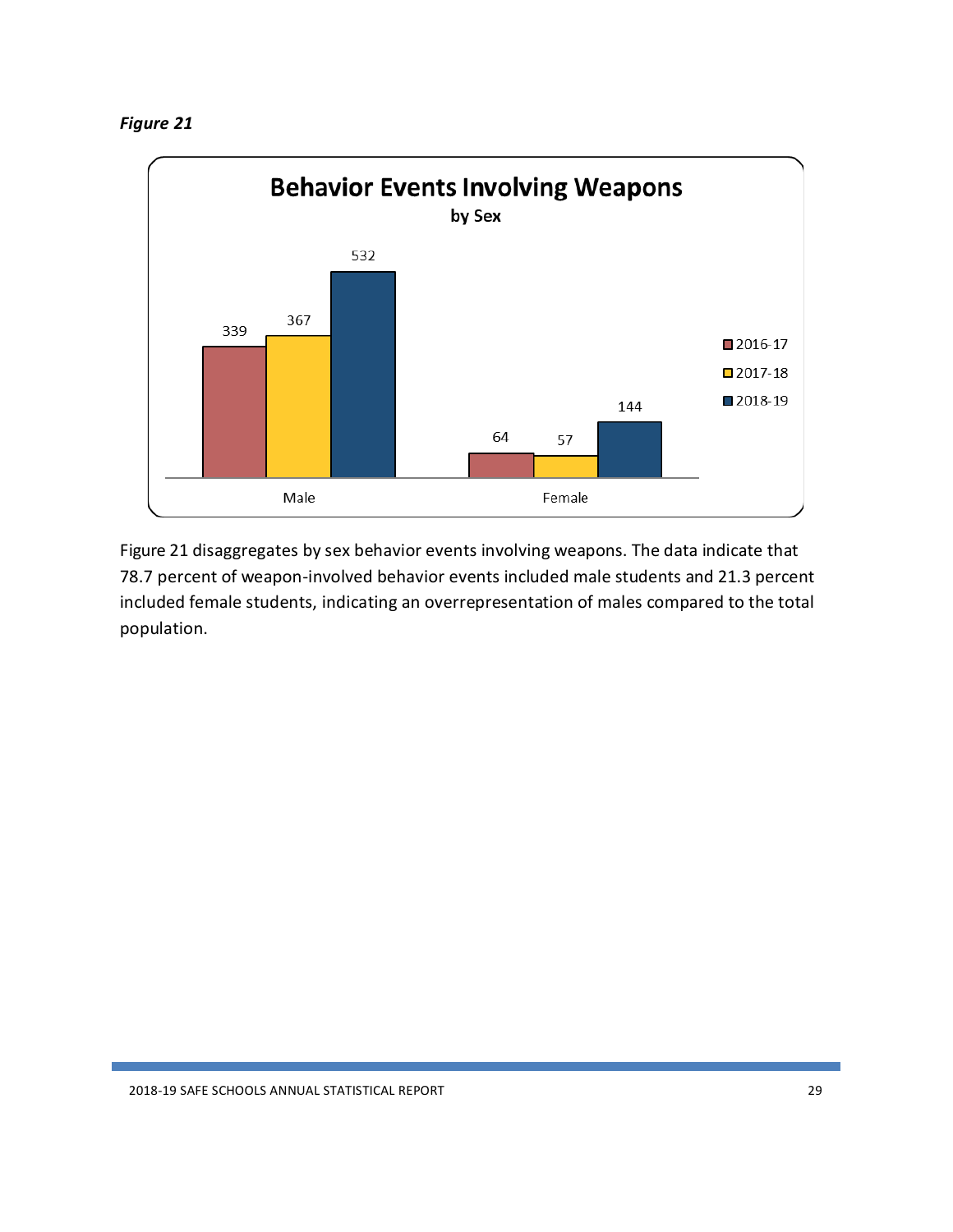



<span id="page-30-0"></span>Figure 22 disaggregates by grade level behavior events involving weapons. The data indicate most behavior events involving weapons occurred in grades five through eleven, with these grade levels comprising 76.8 percent of the total behavior events involving weapons.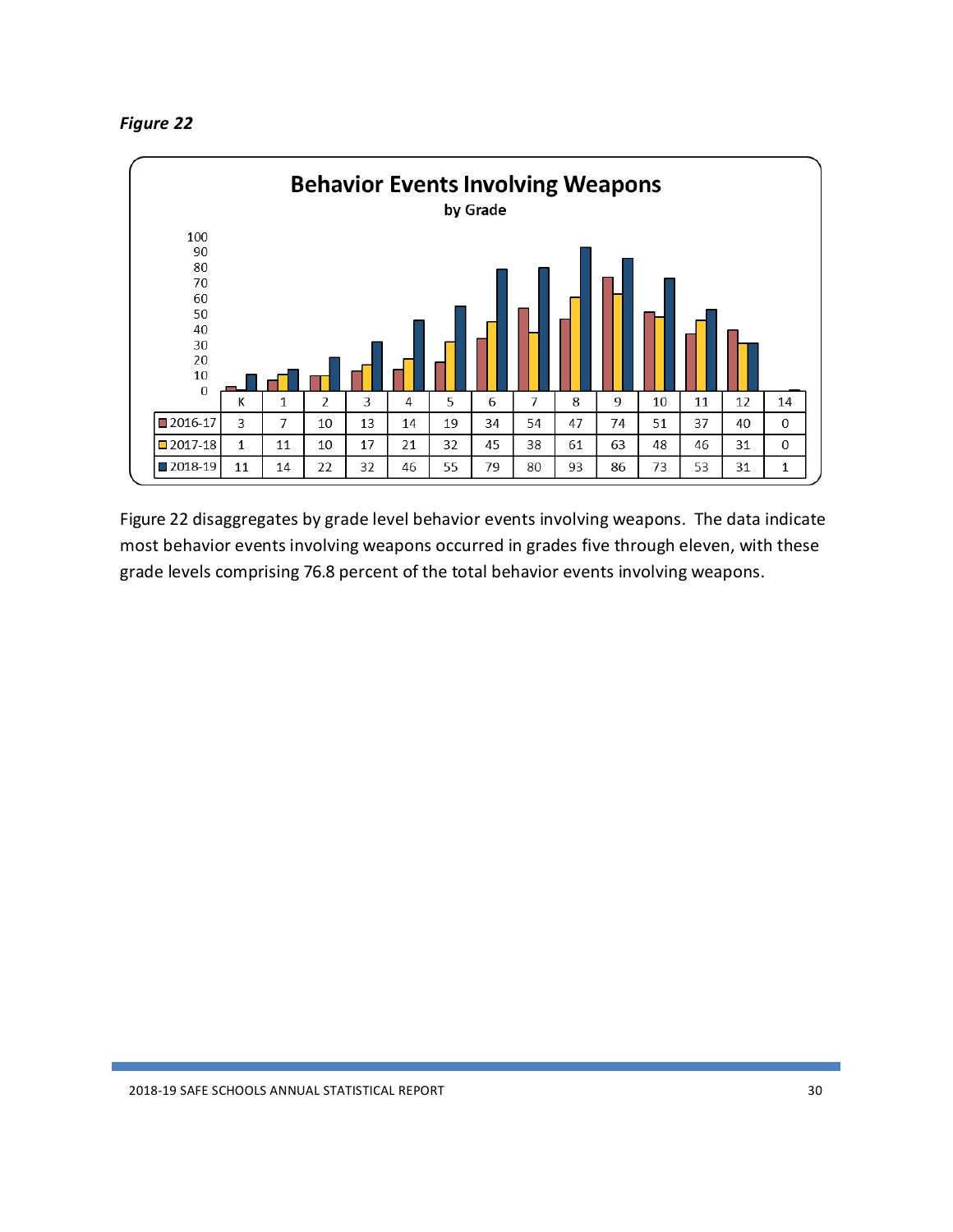



<span id="page-31-0"></span>Figure 23 below disaggregates behavior events involving weapons by socioeconomic status. The data indicate that 78.4 percent of behavior events involving weapons included students who were economically disadvantaged. Since these students comprised 60.7 percent of the total student population, students who were economically disadvantaged are overrepresented in the weapons category.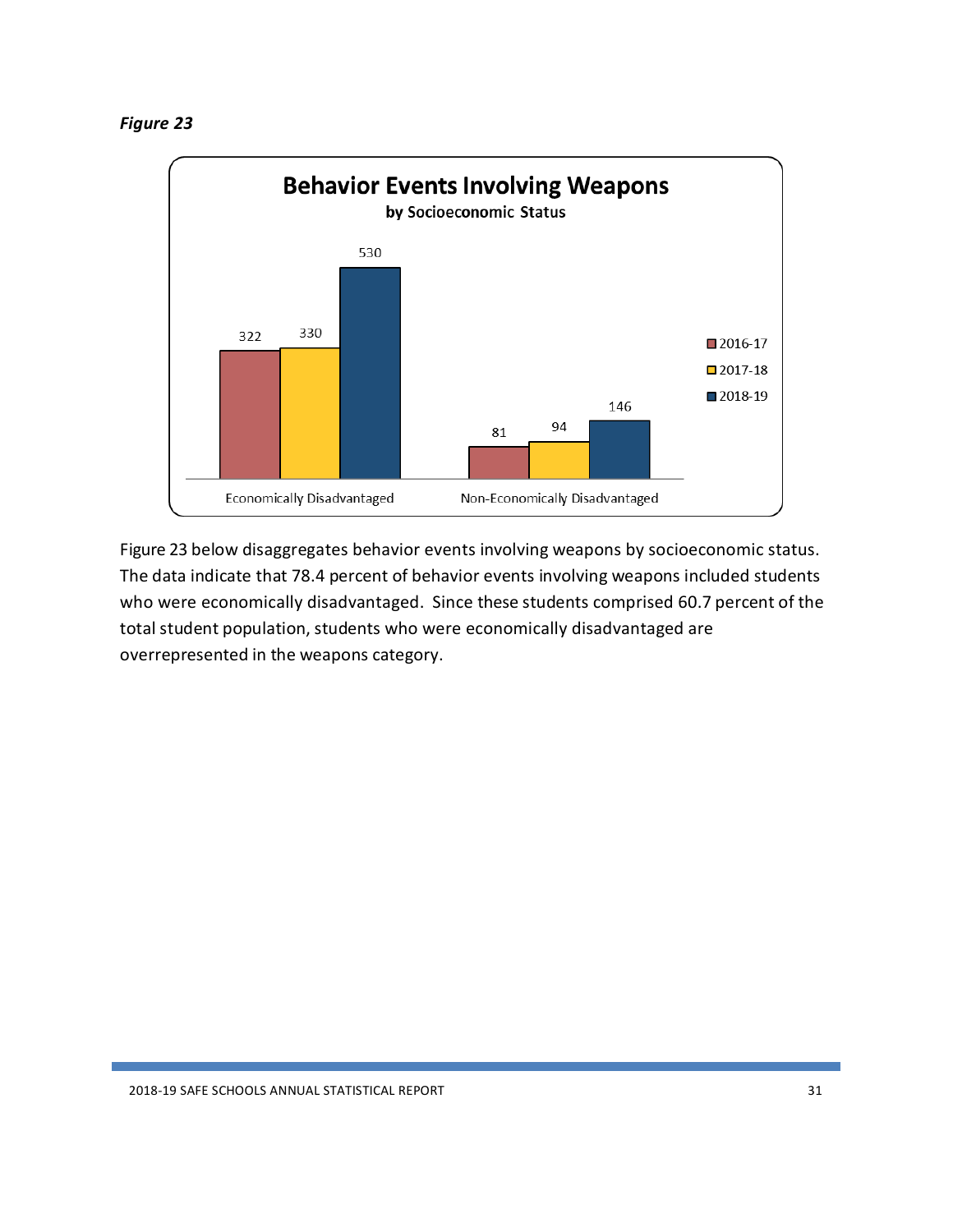



<span id="page-32-0"></span>Figure 24 below disaggregates the type of resolution for behavior events involving weapons. The resolutions for weapons violations are dictated by local district board policies. For example, in some districts there is a mandatory ten-day out-of-school suspension for a weapons violation. The data indicate that the majority of behavior events involving weapons in the 2018-19 school year resulted in out-of-school suspension, with 63.8 percent resulting in either out-of-school suspension or expulsions.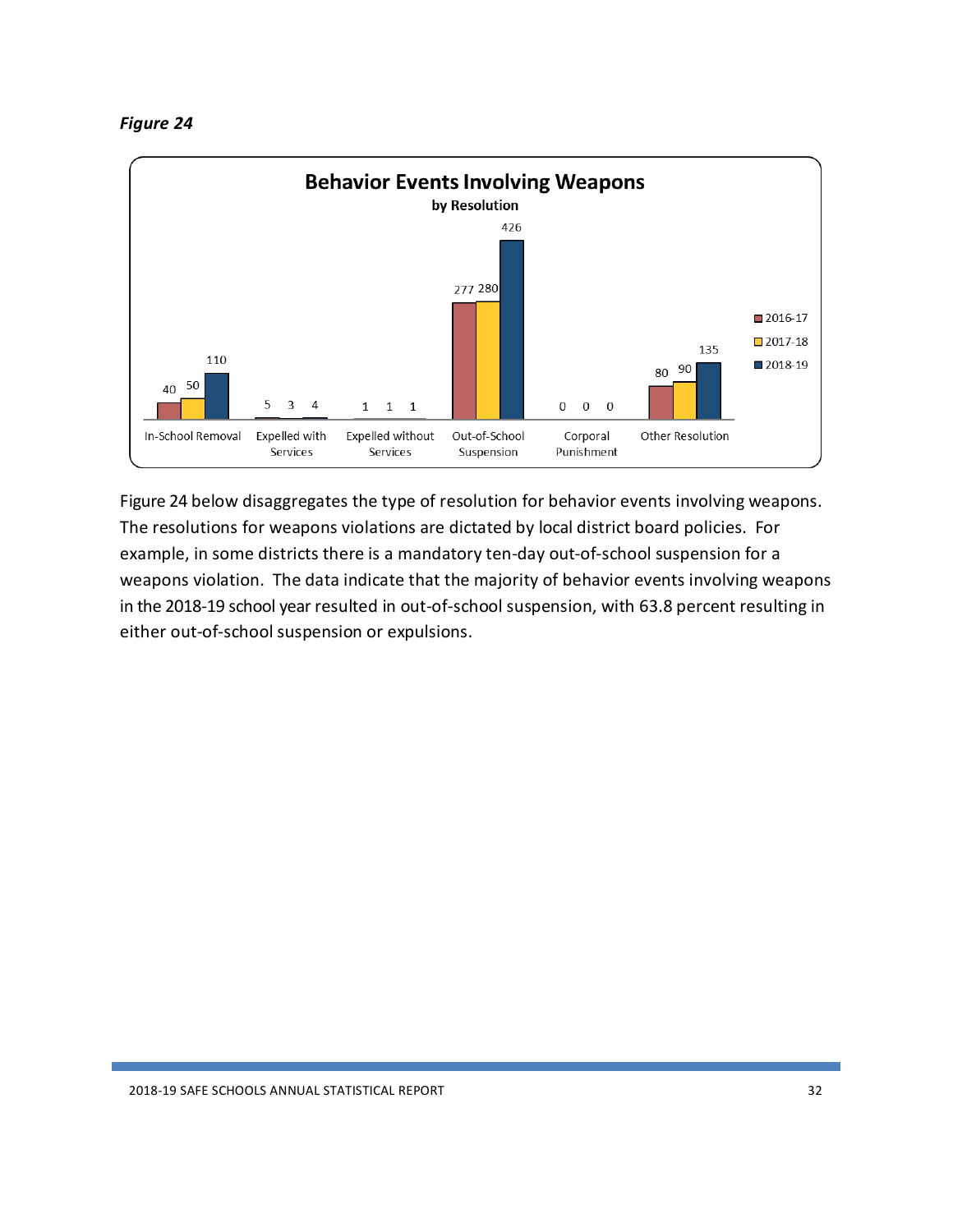

Figure 25 disaggregates by type of weapons involved in behavior events during the 2018-19 school year. The data indicate that the majority of behavior events involving weapons were reported as involving knives. "Other Weapon" is defined as any item that can be used to harm another and may include pocketknives, box cutters, improvised weapons, etc.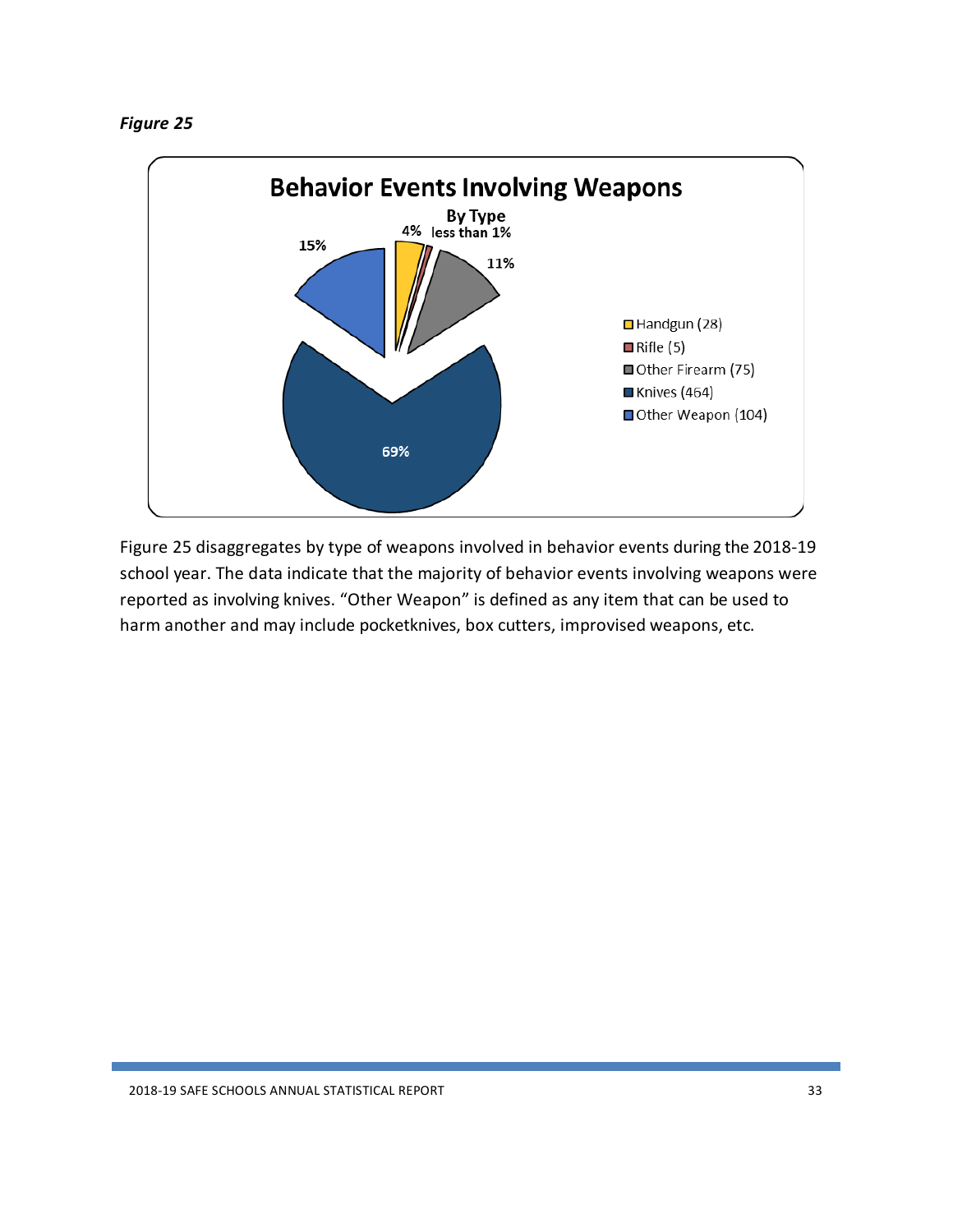## Behavior Events Involving Drugs, Alcohol or Tobacco

<span id="page-34-0"></span>For the 2018-19 school year, there were a total of 20,795 reported behavior events involving drugs, alcohol or tobacco, which accounted for 3.6% percent of all behavior events.

#### <span id="page-34-1"></span>*Figure 26*



*Events involving possession, distribution and/or use of a controlled substance are included in this section. Drug types are as follows:* Alcohol Amphetamines Barbiturate Cocaine/Crack Hallucinogens \*Heroin (Opioid) Inhalant Marijuana/Hashish Methamphetamine Nicotine Vapor Products Over the Counter Drugs Prescription Drugs Steroids (Anabolic) Synthetic Drug Tobacco/Nicotine Product

<span id="page-34-2"></span>\*No events reported for school

Figure 26 disaggregates behavior events involving drugs, alcohol, or tobacco by race/ethnicity. For the 2018-19 school year, the data indicate that 82.9 percent of behavior events involving drugs,

alcohol or tobacco involved White students, 8.1 percent Black students, 4.8 percent Hispanic/Latino students, and 4.2 percent of students of other race/ethnicity categories. These percentages indicate that White students were overrepresented in this category since they represented 76.1 percent of the total student population.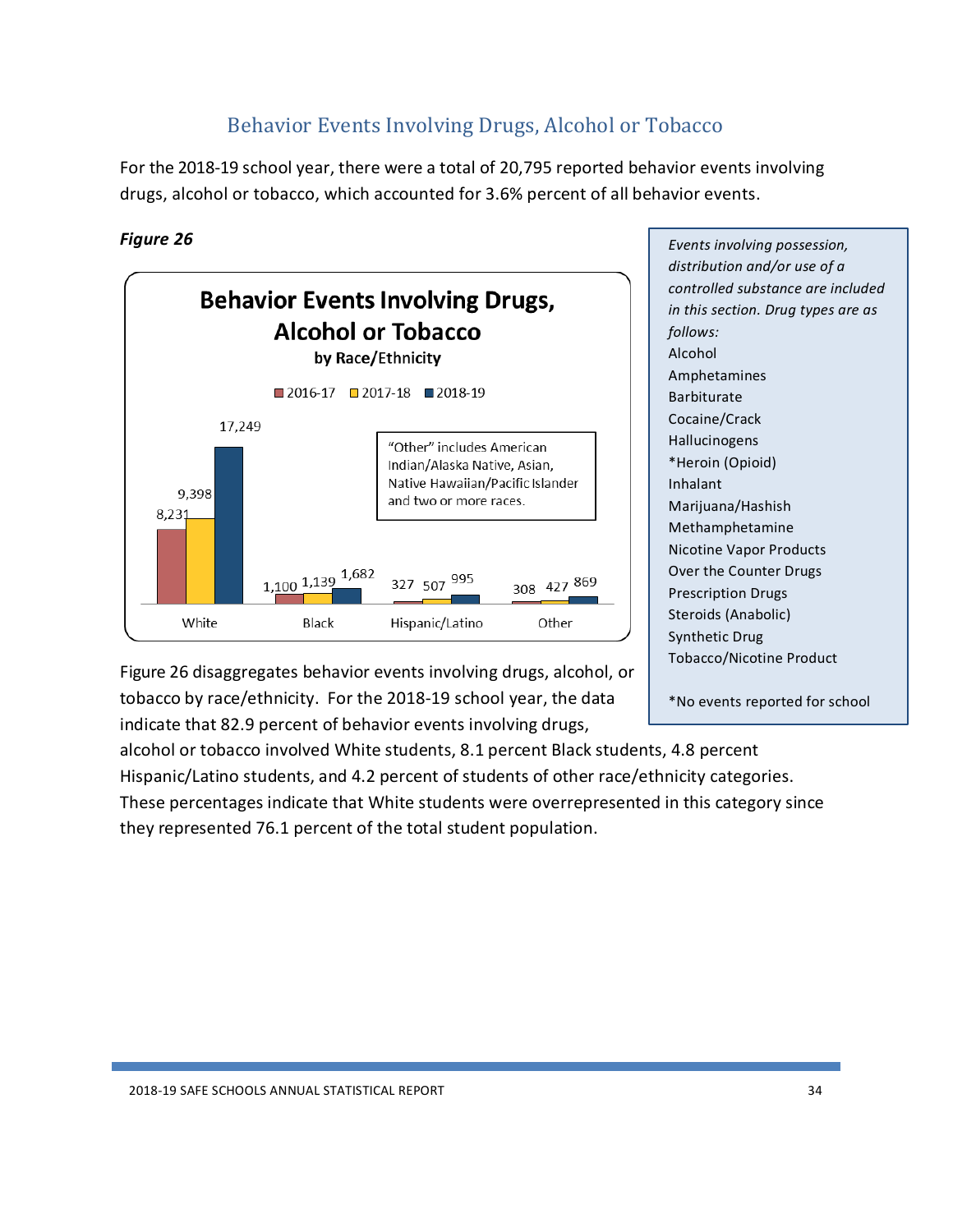

<span id="page-35-0"></span>Figure 27 disaggregates by sex behavior events involving drugs, alcohol, or tobacco. The data indicate that 74 percent of behavior events involving drugs, alcohol or tobacco involved male students and 26 percent included female students. Males were overrepresented compared to the total population.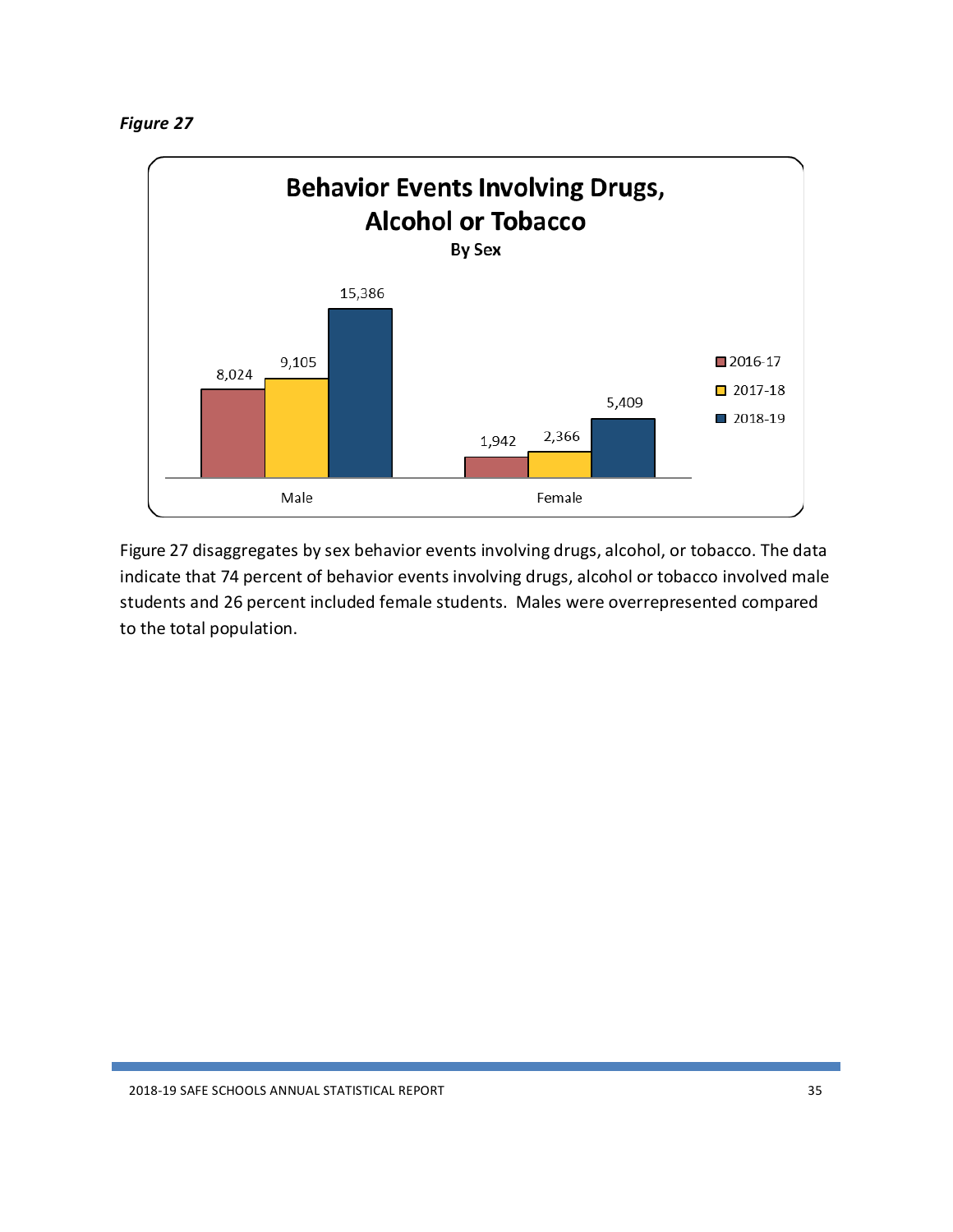



<span id="page-36-0"></span>Figure 28 disaggregates behavior events involving drugs, alcohol, or tobacco by grade level. The data indicate grades six through twelve comprised 98.6 percent of all reported behavior events in drugs, alcohol, or tobacco for school year 2018-19. Six through eighth grades, which are typically considered middle school grades, encompassed 23.1 percent of the reported events. Ninth through twelfth grades, typically considered high school, comprised 75.5 percent.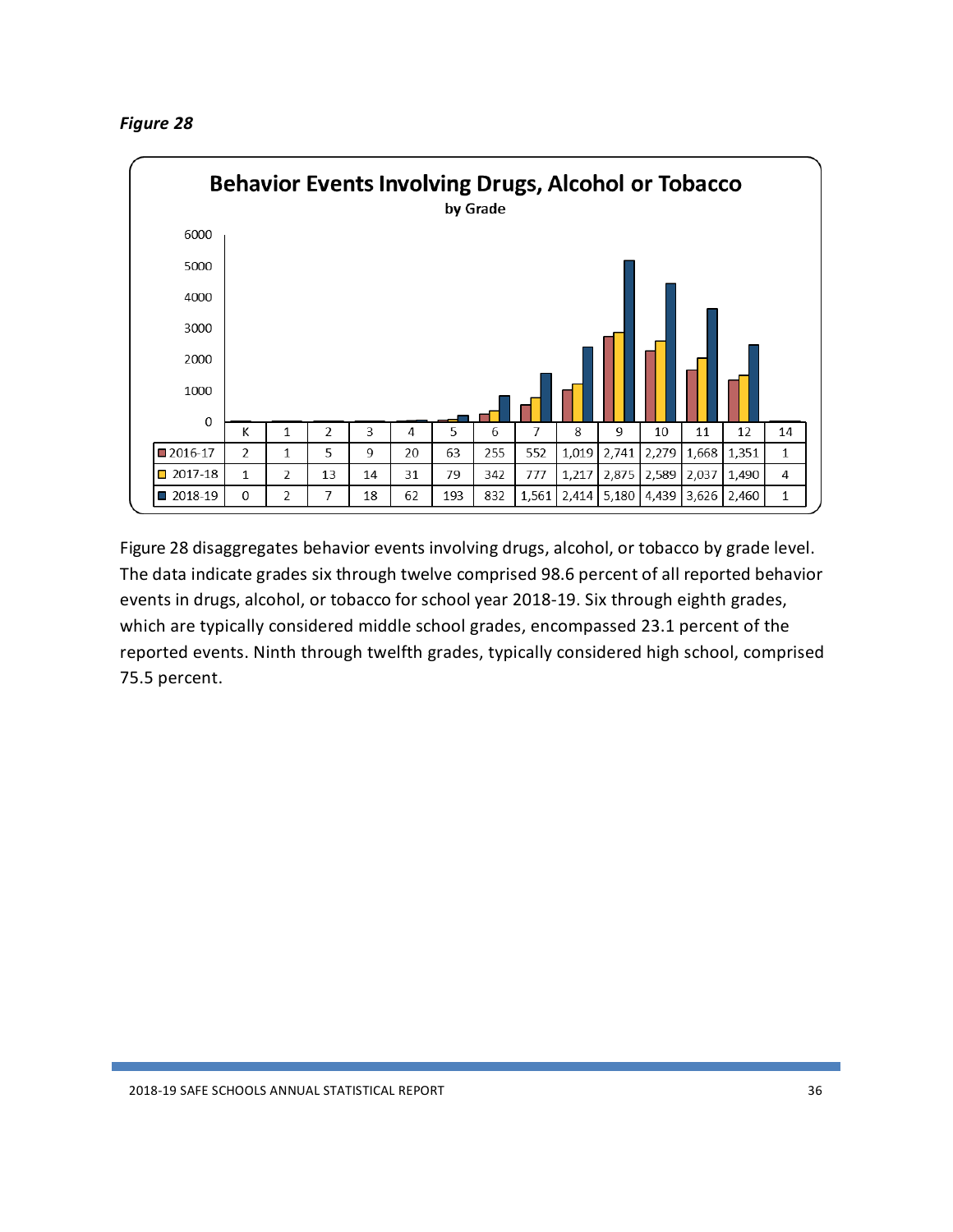*Figure 29*



<span id="page-37-0"></span>Figure 29 disaggregates by socioeconomic status behavior events involving drugs, alcohol, or tobacco. The data indicate that 71.7 percent of behavior events involving drugs, alcohol or tobacco in the 2018-19 school year included students who are economically disadvantaged, which is an overrepresentation compared to their 60.7 percent representation of the total student population.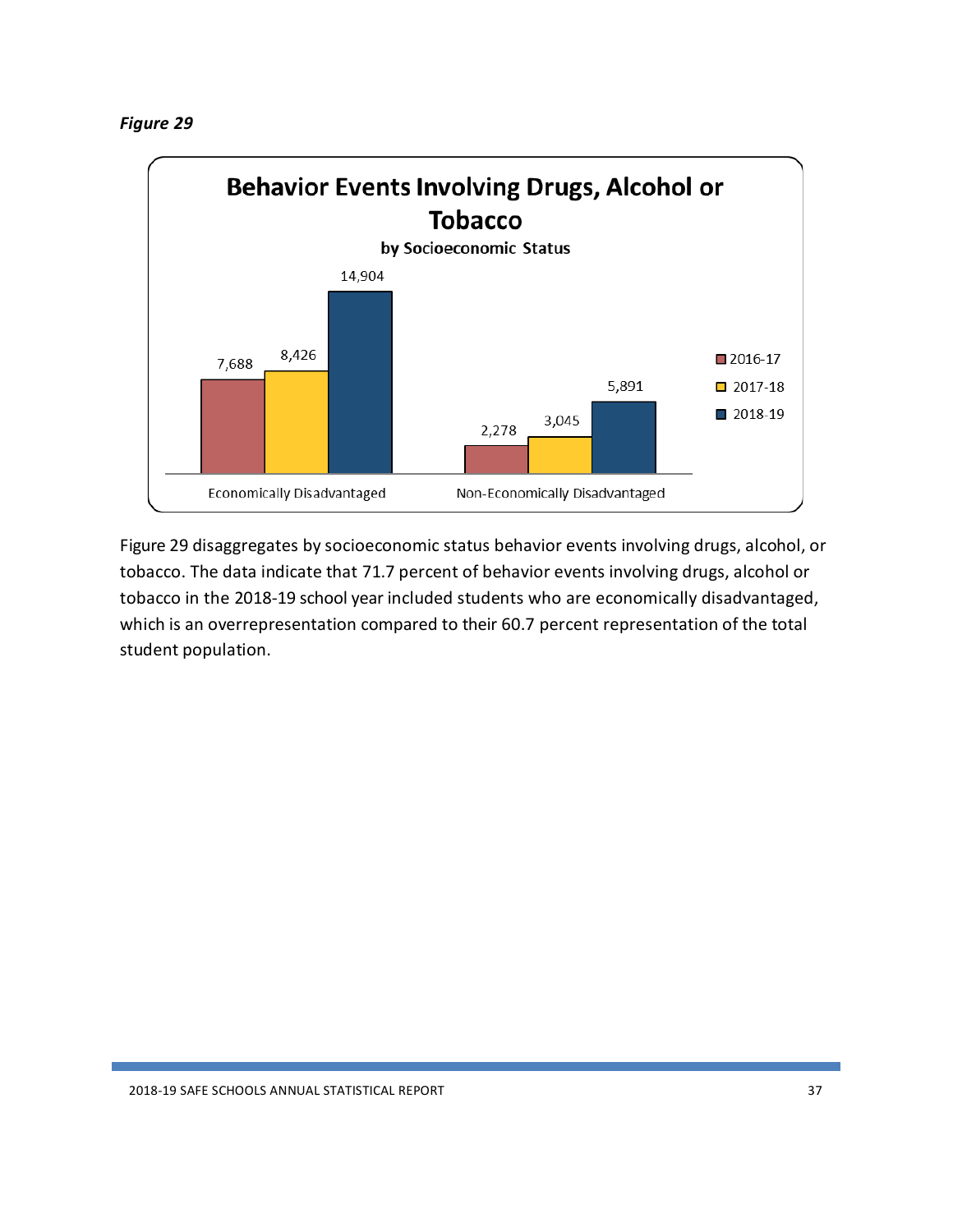



<span id="page-38-0"></span>Figure 30 disaggregates behavior events involving drugs, alcohol or tobacco by resolution type. The data indicate that expulsion and corporal punishment were the least frequently used discipline resolutions for behavior events involving drugs, alcohol or tobacco. For the 2018-19 school year, in-school removal was used as a behavior resolution in 50 percent of behavior events involving drugs, alcohol or tobacco, while out-of-school suspension was used in 24.5 percent of these events. Other resolutions were used in 25.3 percent of these events.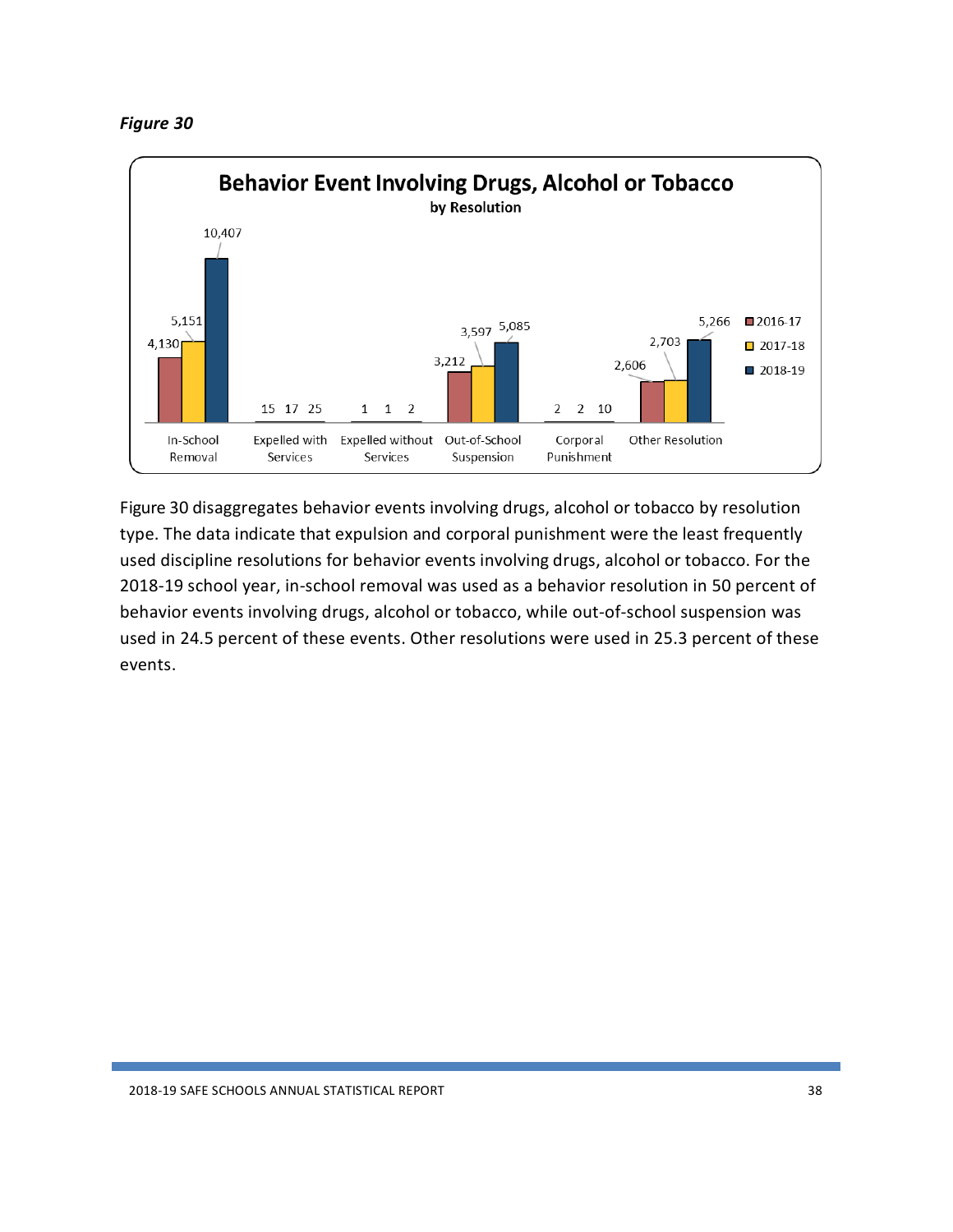| <b>Behavior Events Involving Drugs, Alcohol or</b><br><b>Tobacco by Type</b> |                |         |         |  |
|------------------------------------------------------------------------------|----------------|---------|---------|--|
| <b>Type</b>                                                                  | 2016-17        | 2017-18 | 2018-19 |  |
| Alcohol                                                                      | 789            | 866     | 746     |  |
| Tobacco                                                                      | 6,349          | 7,589   | 16,364  |  |
| Amphetamines                                                                 | 10             | 15      | 16      |  |
| <b>Barbiturates</b>                                                          | 1              | 3       | 3       |  |
| Cocaine                                                                      | $\mathfrak{p}$ | 8       | 7       |  |
| Hallucinogenic                                                               | 8              | 9       | 10      |  |
| Heroin                                                                       | 0              | ŋ       | 0       |  |
| Inhalant                                                                     | 24             | 28      | 75      |  |
| Marijuana                                                                    | 1,899          | 2,011   | 2,708   |  |
| Other Drug                                                                   | 633            | 618     | 495     |  |
| Prescription                                                                 | 251            | 324     | 358     |  |
| Methamphetamine                                                              | 0              | ŋ       | 13      |  |
| Total                                                                        | 9,966          | 11,471  | 20,795  |  |

#### *Figure 31*

Figure 31 disaggregates behavior events involving drugs, alcohol or tobacco by types of drugs reported. Based on the data, tobacco was by far the substance most frequently involved in behavior events, with 16,364 reports in school year 2018-19, compared to 4,431 reports in all other categories combined. Behavior events involving tobacco comprised 78.7 of all events, with marijuana as the next highest with 13 percent. There were no reports of heroin-related events over the three reported school years.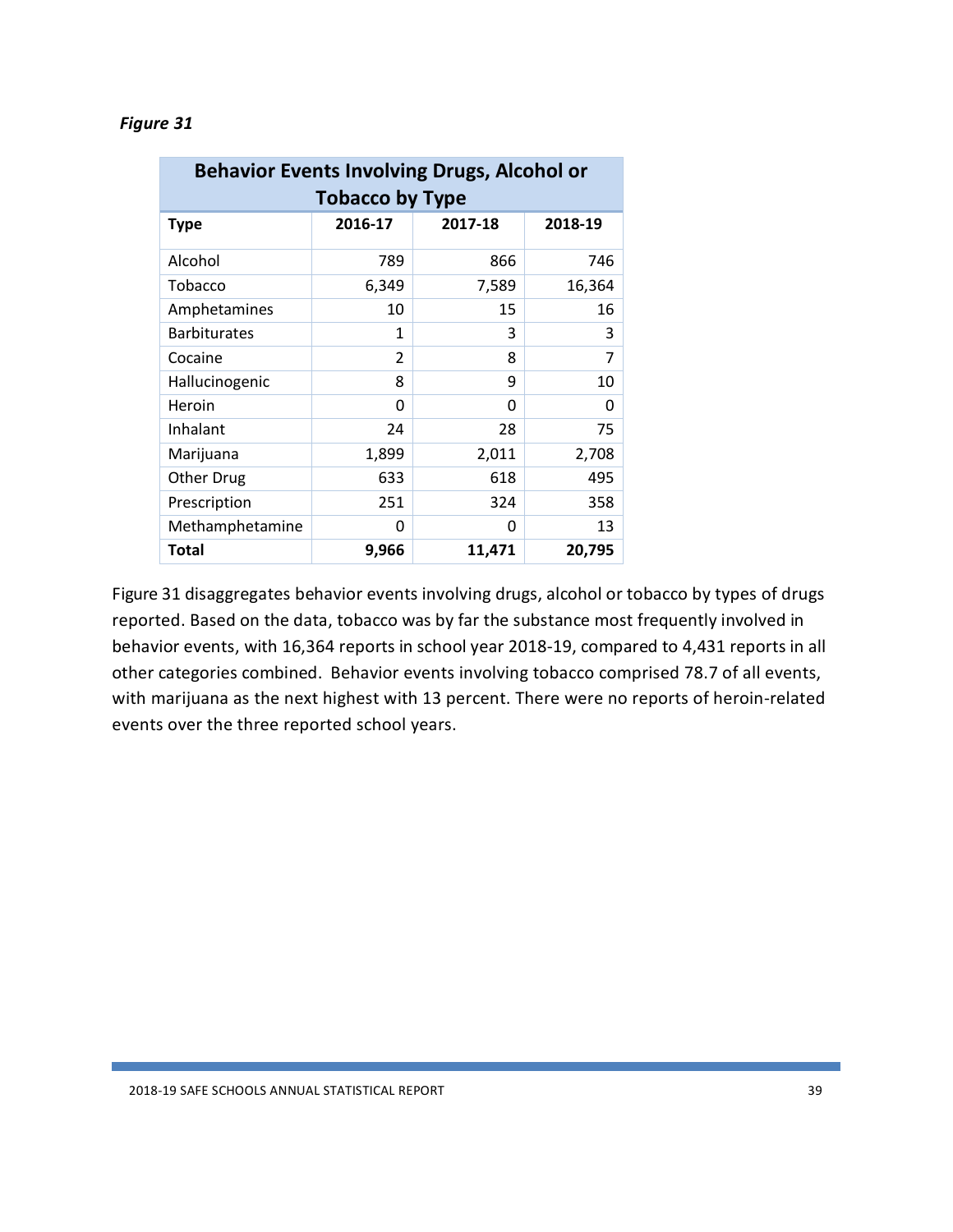## Behavior Events Involving Bullying or Harassment

<span id="page-40-0"></span>For the 2018-19 school year, there were a total of 17,410 reports of bullying or harassment.

#### <span id="page-40-1"></span>*Figure 32*



Figure 32 disaggregates behavior events by race/ethnicity involving bullying or harassment. There were a total of 18,709 behavior events of bullying or harassment reported for the 2016-17 school year and 14,876 behavior events in 2017-18, compared to 17,410 behavior events reported for the 2018-19 school year. The data indicate that 53.7 percent of bullying or harassment behavior events for school year 2018-19 were exhibited by White students, 34.2 percent by Black students, 5.3 percent by Hispanic/Latino students, and 6.8 percent by students of other race/ethnicity categories. Black students were overrepresented in bullying/harassment when compared to their proportion of the total student population (10.6 percent).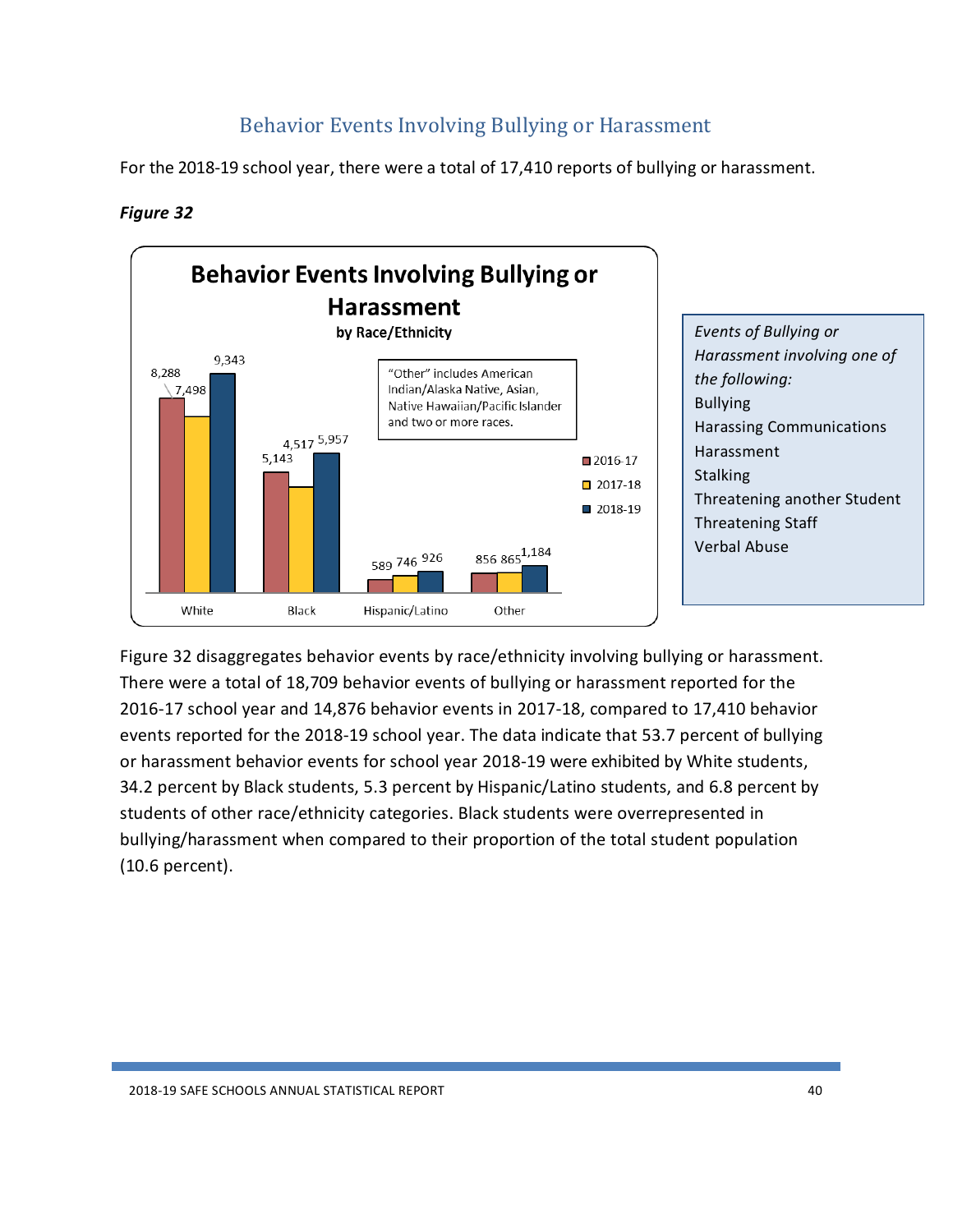<span id="page-41-0"></span>*Figure 33*



<span id="page-41-1"></span>Figure 33 disaggregates behavior events involving bullying or harassment by sex. The data indicate that 72.5 percent of bullying or harassment behavior events reported for the 2018- 19 school year involved male students and 27.5 percent involved female students. Males were overrepresented in this category when compared to their proportion of 51.5 percent of the total student population.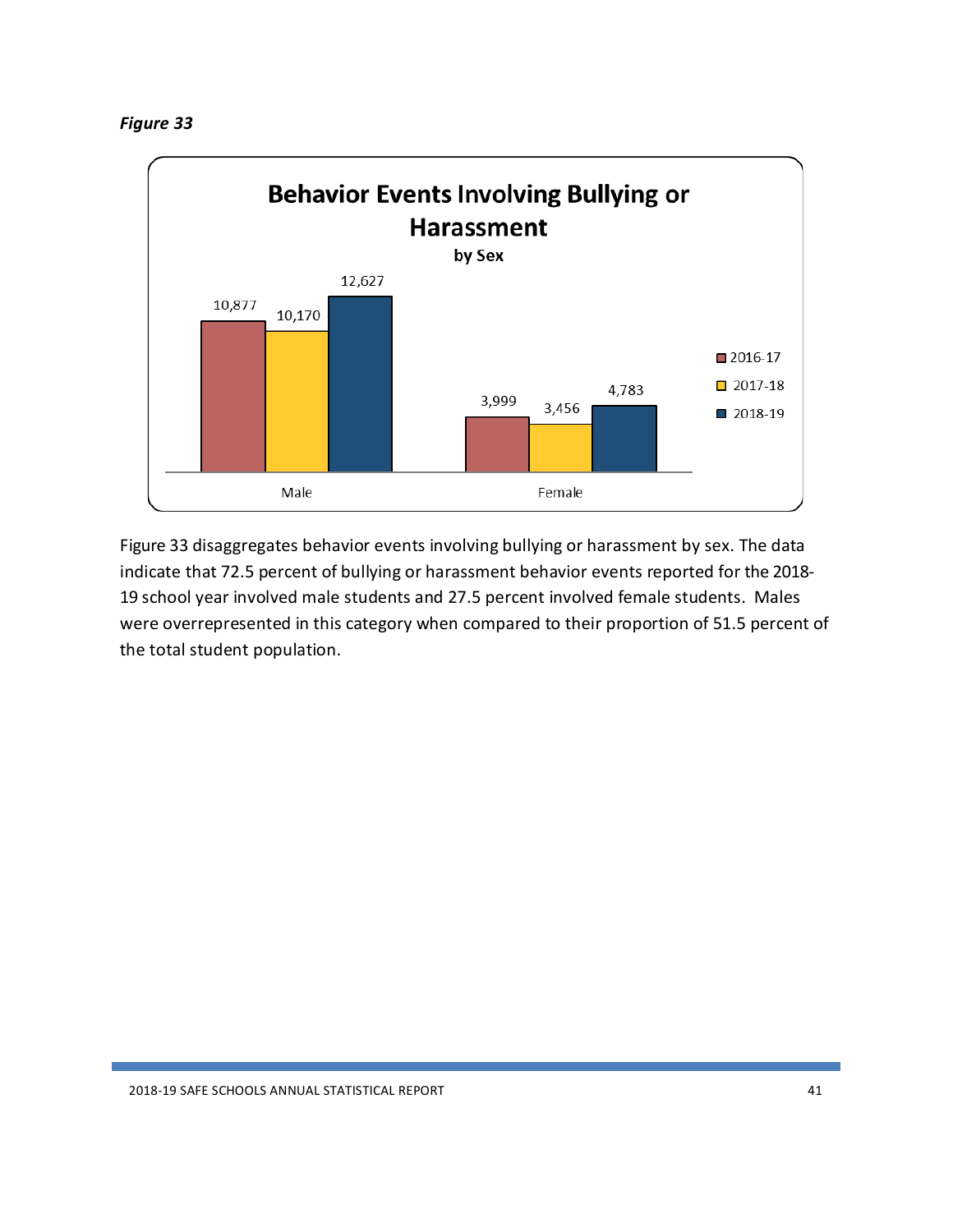



<span id="page-42-0"></span>Figure 34 disaggregates behavior events involving bullying or harassment by grade level. Grades five through ten comprise 73.4 percent of all behavior events involving bullying or harassment reported during the 2018-19 school year.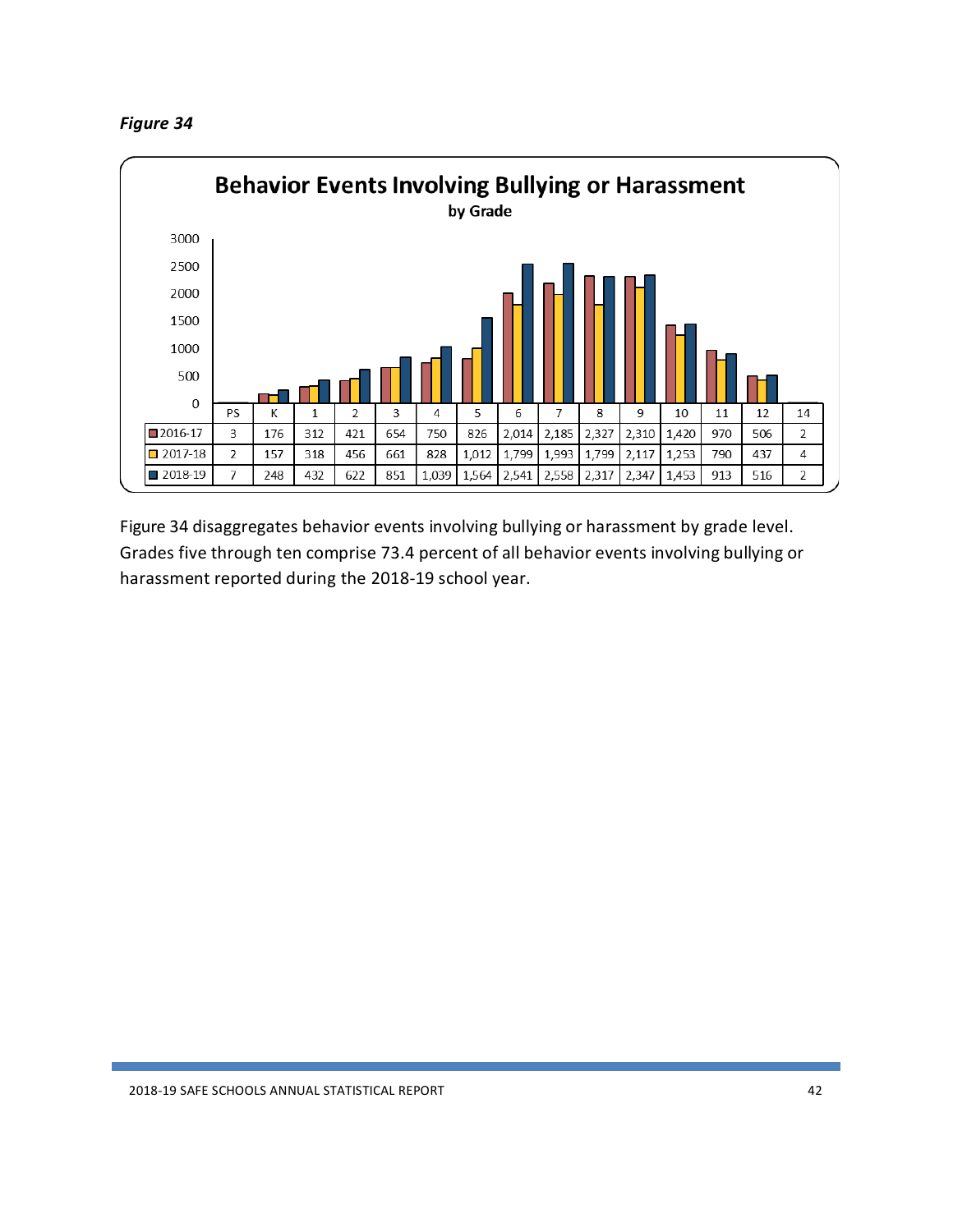

<span id="page-43-0"></span>Figure 35 disaggregates behavior events involving bullying or harassment by socioeconomic status. The data indicate that for the 2018-19 school year, 78.4 percent of bullying or harassment events involved students who are economically disadvantaged. Since these students make up 60.7 percent of the total population, they were overrepresented for this type of behavior event.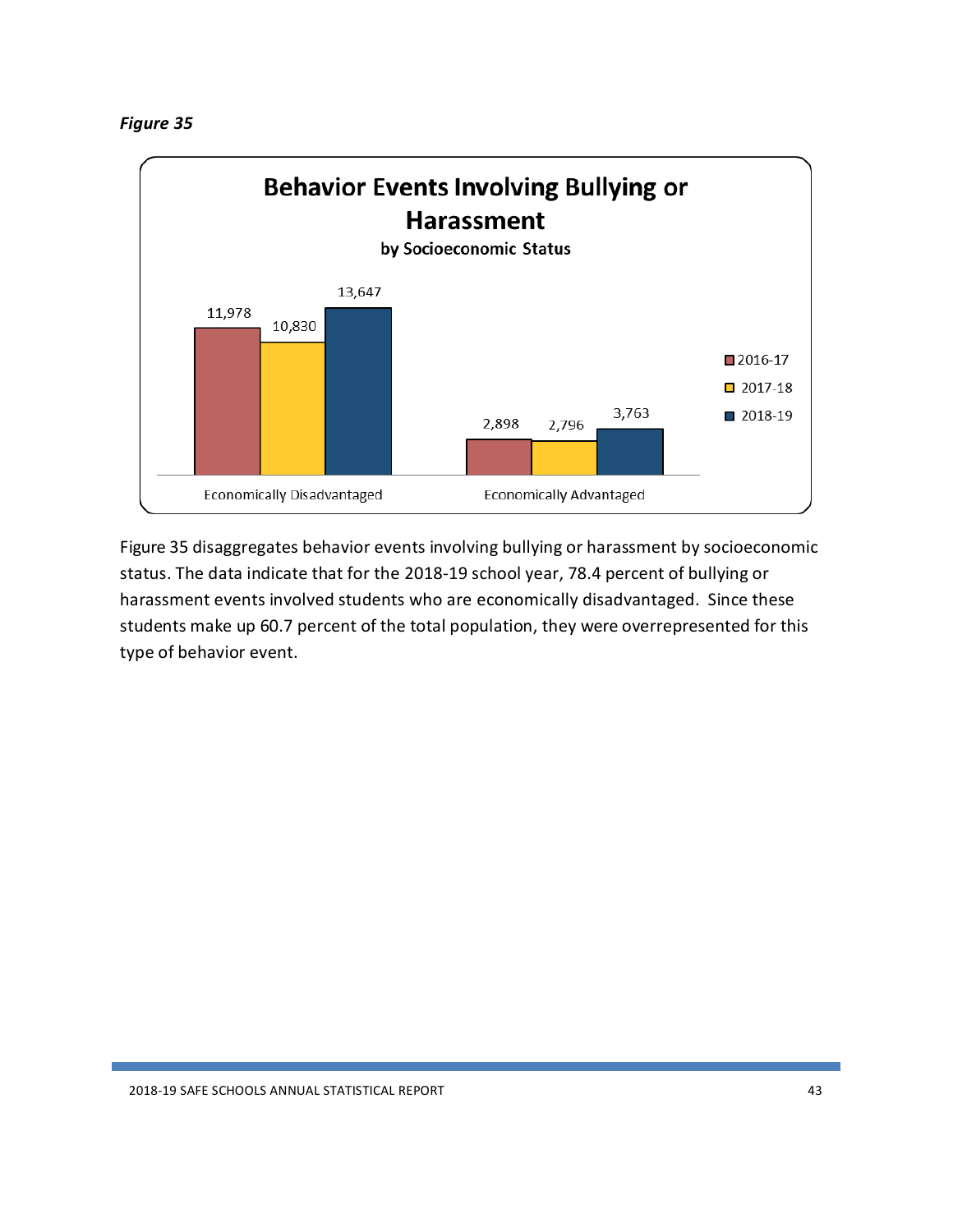



Figure 36 disaggregates behavior events involving bullying or harassment by resolution. The data indicate that the majority of events involving bullying or harassment resulted in inschool removal (33.7 percent), out-of-school suspension (28.4 percent) or other resolutions (37.8 percent). Other resolutions include behavior events that resulted in detention, conference with parent, etc.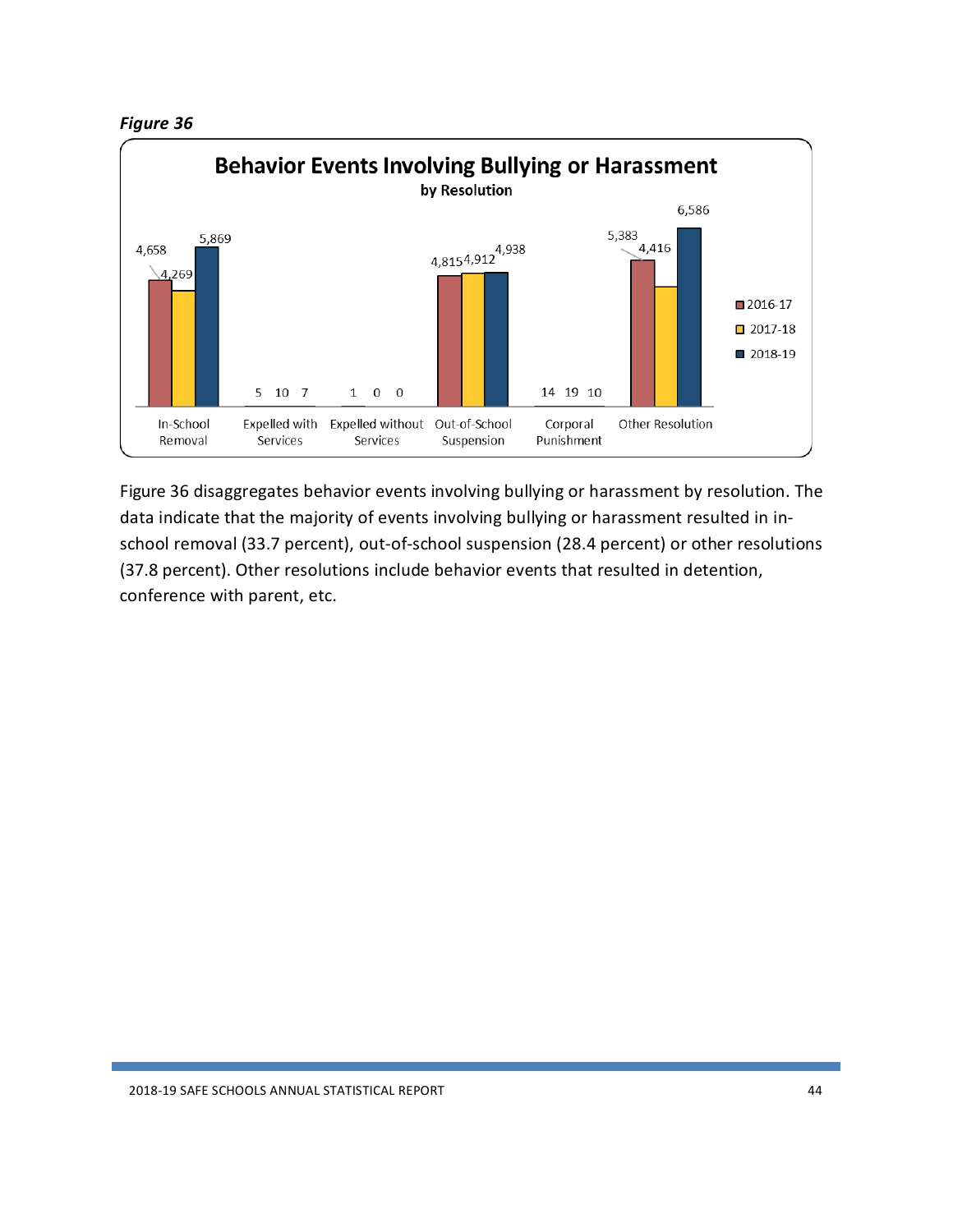# Legal Proceedings

<span id="page-45-0"></span>A law violation is an infraction of school rules that also breaks the law and could result in the involvement of law enforcement, arrest, or charges filed (if the school chooses to pursue charges). This section includes data related to all behavior incidents in which a student has been disciplined by the school and/or charges filed for harassment (KRS [525.070\)](https://apps.legislature.ky.gov/law/statutes/statute.aspx?id=19926), harassing communications (KRS [525.080\)](https://apps.legislature.ky.gov/law/statutes/statute.aspx?id=45228), or any serious incident or resulting in filing criminal charges for conduct constituting a violation of any offense specified in **KRS [Chapter](https://apps.legislature.ky.gov/law/statutes/chapter.aspx?id=39391) 508** occurring on school premises, on school-sponsored transportation, or at school functions.

It is important to note that these data reflect school-related legal sanctions and may not match data from other agencies that include legal sanctions for student behavior that is not school-related and/or takes place off school grounds or at events that are not schoolsponsored.

The 2018-19 Safe Schools data included 299,987 behavior events. Of those, 6,363 behavior events resulted in the legal sanctions depicted in Figure 37.

| <b>Type of Legal Sanction</b>  | 2016-17 | 2017-18 | 2018-19 |
|--------------------------------|---------|---------|---------|
| Calls to Police                | 1,184   | 1,398   | 1,404   |
| Arrests                        | 413     | 492     | 407     |
| Charges                        | 1,146   | 1,101   | 943     |
| Civil Proceedings              | 6       | 13      | 5       |
| SRO Involvement                | 2,664   | 2,798   | 3,303   |
| <b>Court Designated Worker</b> | 324     | 267     | 301     |
| Total                          | 5,737   | 6,069   | 6,363   |

#### <span id="page-45-1"></span>*Figure 37*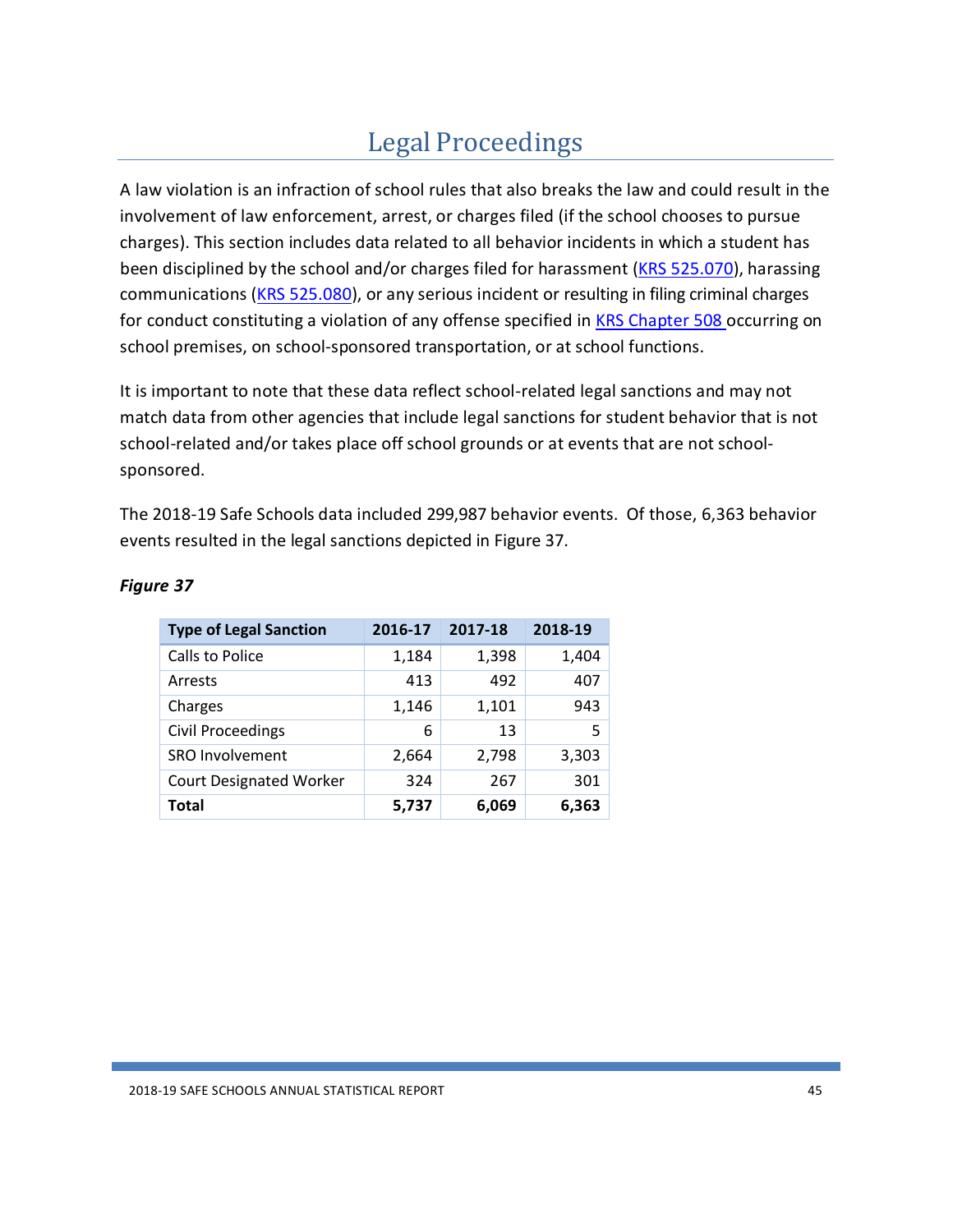# Data Summary

- <span id="page-46-0"></span>• Even though Kentucky public schools' overall student enrollment decreased from 2016-17 to 2018-19, behavior events increased during the same time period.
- Fourteen percent of Kentucky students were involved in at least one behavior event. Some of those students were involved in multiple behavior events.
- Of all students involved in a behavior event 94.4 percent had 10 or fewer events, while 49.1 percent had only one behavior event.
- White, Hispanic/Latino, and students of other races/ethnicities were underrepresented in the involvement of total behavior events. However, Black students were overrepresented with 23 percent of total behavior events compared to their 10.6 percent composition of the student population.
- The total number of discipline resolutions involving in-school removal was 240,519, while the total number of discipline resolutions involving out-of-school suspension was 61,877. For the 2018-19 school year, 79.4 percent of behavior events resulted in an in-school removal from the student's regular educational setting; 20.4 percent of behavior events resulted in an out-of-school suspension; and less than 1 percent of behavior events resulted in an expulsion (with or without services) or corporal punishment.
- The total number of students expelled during the 2018-19 school year was 159, and 22 of those were expelled without services.
- Thirteen school districts reported the use of corporal punishment in the 2018-19 school year. Corporal punishment accounted for less than 1 percent of behavior resolutions.
- Males were overrepresented for discipline resolutions accounting for 70.5 percent of all discipline resolutions but only 51.5 percent of the student population.
- Black students were overrepresented in the 2018-19 school year with 32.5 percent of the total out-of-school suspension resolutions compared to their 10.6 percent composition of the student population.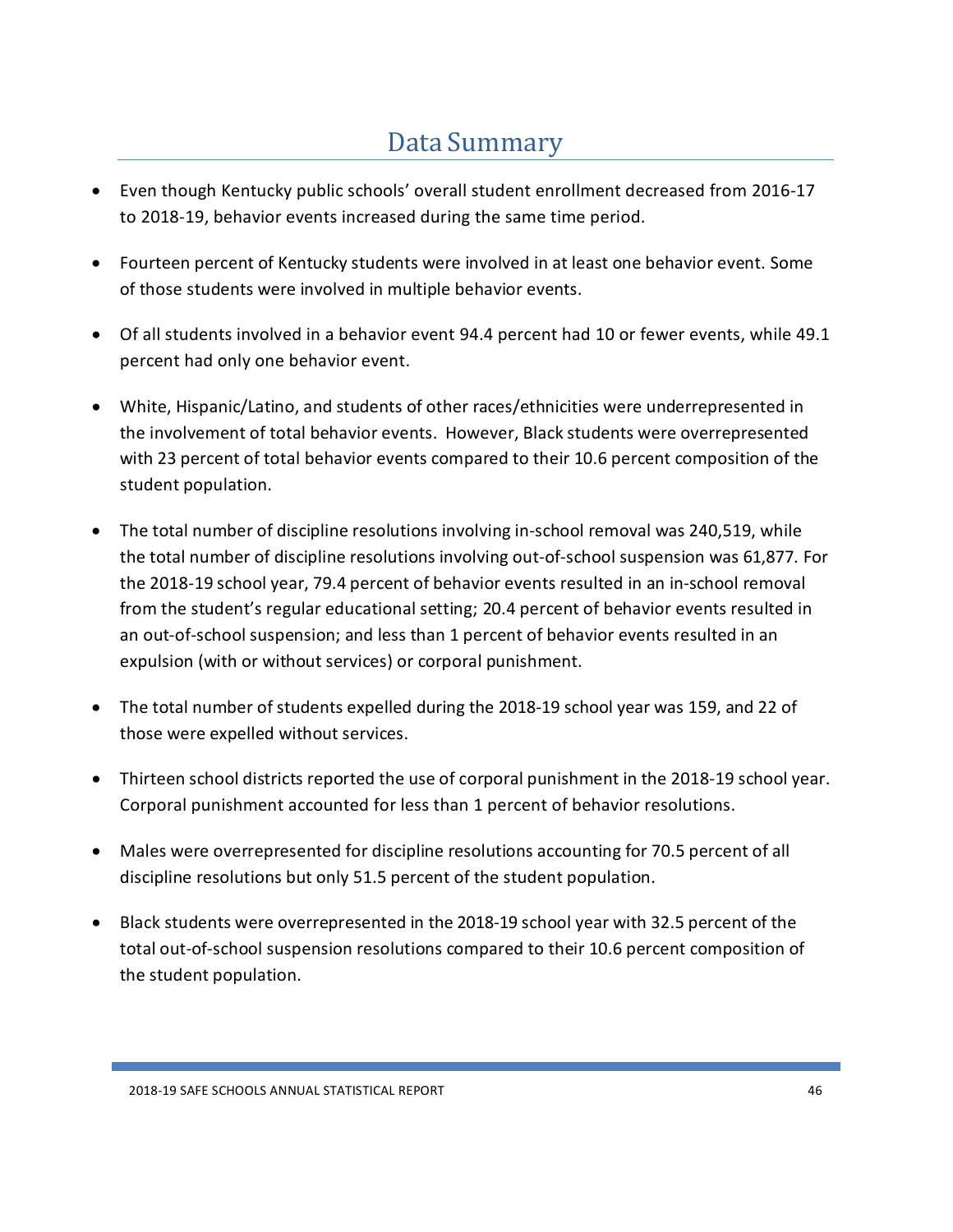- Black students were overrepresented with 36.8 percent of the total in-school removal resolutions compared to their 10.6 percent composition of the total student membership in the 2018-19 school year.
- White students were overrepresented in the 2018-19 school year for corporal punishment resolutions, accounting for 90.8 percent of the total.
- The data indicate 80 percent of reported behavior incidents occurred in the classroom. Accordingly, the majority of behavior incidents reported occurred during school sponsored events and during school hours.
- Two percent of all behavior events involved assault and violence.
- Males and Black students were both overrepresented in behavior events involving assault and violence compared to their respective proportions of the total population.
- Behavior events involving assault and violence peaked at the ninth-grade level.
- The data indicate that 79.8 percent of behavior events of assault and violence involved students who are economically disadvantaged. These students encompassed only 60.7 percent of the total student population, so they were overrepresented in this type of behavior event.
- The data indicate 47.3 percent of behavior events involving assault and violence resulted in out-of-school suspension.
- Weapons were involved in less than one percent of all behavior events.
- Black students were overrepresented in behavior events involving weapons, and White students were underrepresented compared to the total student population.
- For weapon-involved behavior events, 78.7 percent included male students and 21.3 percent include female students, reflecting an overrepresentation of males compared to the total population.
- The data indicate that 78.4 percent of behavior events involving weapons included students who were economically disadvantaged which is an overrepresentation since these students made up 60.7 percent of the total student population.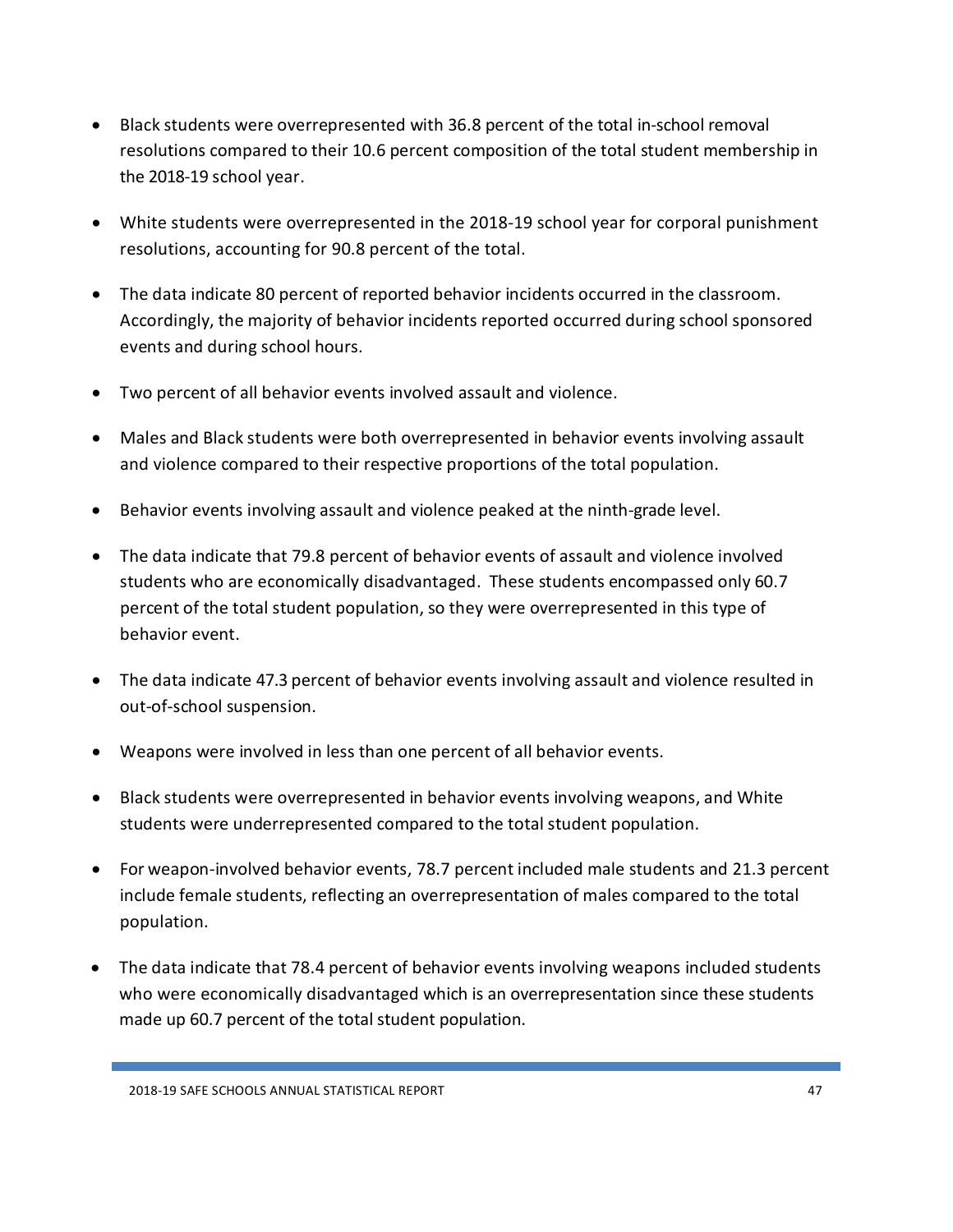- Economically disadvantaged students were overrepresented in the weapons category.
- The data indicate that 63.8 percent of behavior events involving weapons resulted in out-ofschool suspension or expulsion.
- The majority of weapons involved in the behavior events in 2018-19 were knives, which accounted for 69 percent of all weapons reported.
- This data indicates that White students were overrepresented in behavior events involving drugs, alcohol or tobacco, while all the other race/ethnicity categories were underrepresented.
- Males were overrepresented in behavior events involving drugs, alcohol, or tobacco with 74 percent involving males and 26 percent involving females.
- The data indicate grades six through twelve comprised 98.6 percent of all reported behavior events in drugs, alcohol, or tobacco for school year 2018-19.
- The data indicate that 71.7 percent of behavior events involving drugs, alcohol or tobacco in the 2018-19 school year include students who were economically disadvantaged, which is an overrepresentation since these students made up 60.7 percent of the total student population.
- The data indicate that expulsion and corporal punishment were the least frequently used discipline resolution for behavior events involving drugs, alcohol or tobacco. For the 2018-19 school year, in-school removal was used as a behavior resolution in 50 percent of behavior events involving drugs, alcohol or tobacco, while out-of-school suspension was used in 24.5 percent of the events, and other resolutions were used in 25.3 percent of these events.
- Based on the data, tobacco is by far the substance most frequently involved in behavior events, with 16,364 reports in the 2018-19 school year, compared to 4,431 reports in all other categories combined. Tobacco violations accounted for 78.7 percent of all behavior events involving drugs, alcohol, or tobacco, while marijuana comprised 13 percent, alcohol comprised 3.6 percent, and prescription and other drugs comprised 4.7 percent.
- There were a total of 17,410 reports of bullying or harassment.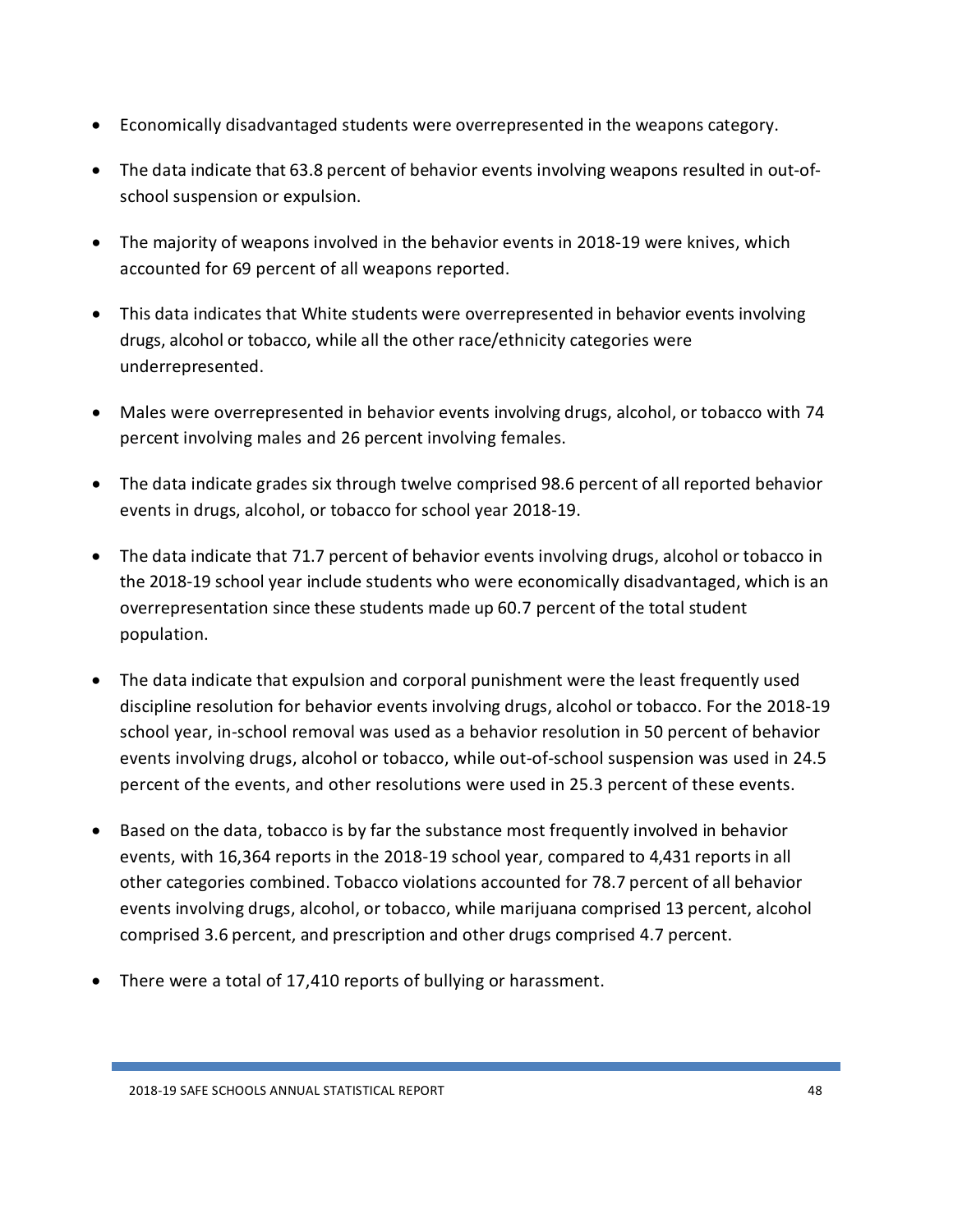- While White students accounted for the majority of bullying or harassment behavior events at 53.7 percent for the 2018-19 school year, Black students were overrepresented at 34.2 percent compared to their proportion of the total student population.
- Males were overrepresented in reports of bullying or harassment behavior events, accounting for 72.5 percent of events for the 2018-19 school year.
- The data reflect 73.4 percent of all bullying or harassment events occurred in grades five through ten.
- The data indicate that for the 2018-19 school year, 78.4 percent of bullying or harassment events involved students who were economically disadvantaged. Since these students made up 60.7 percent of the population, they were overrepresented in reported incidents of bullying.
- The data indicate that the majority of events involving bullying or harassment resulted in inschool removal (33.7 percent), out-of-school suspension (28.4 percent) or other resolutions (37.8 percent).
- The data show 6,363 behavior events resulted in the legal sanctions.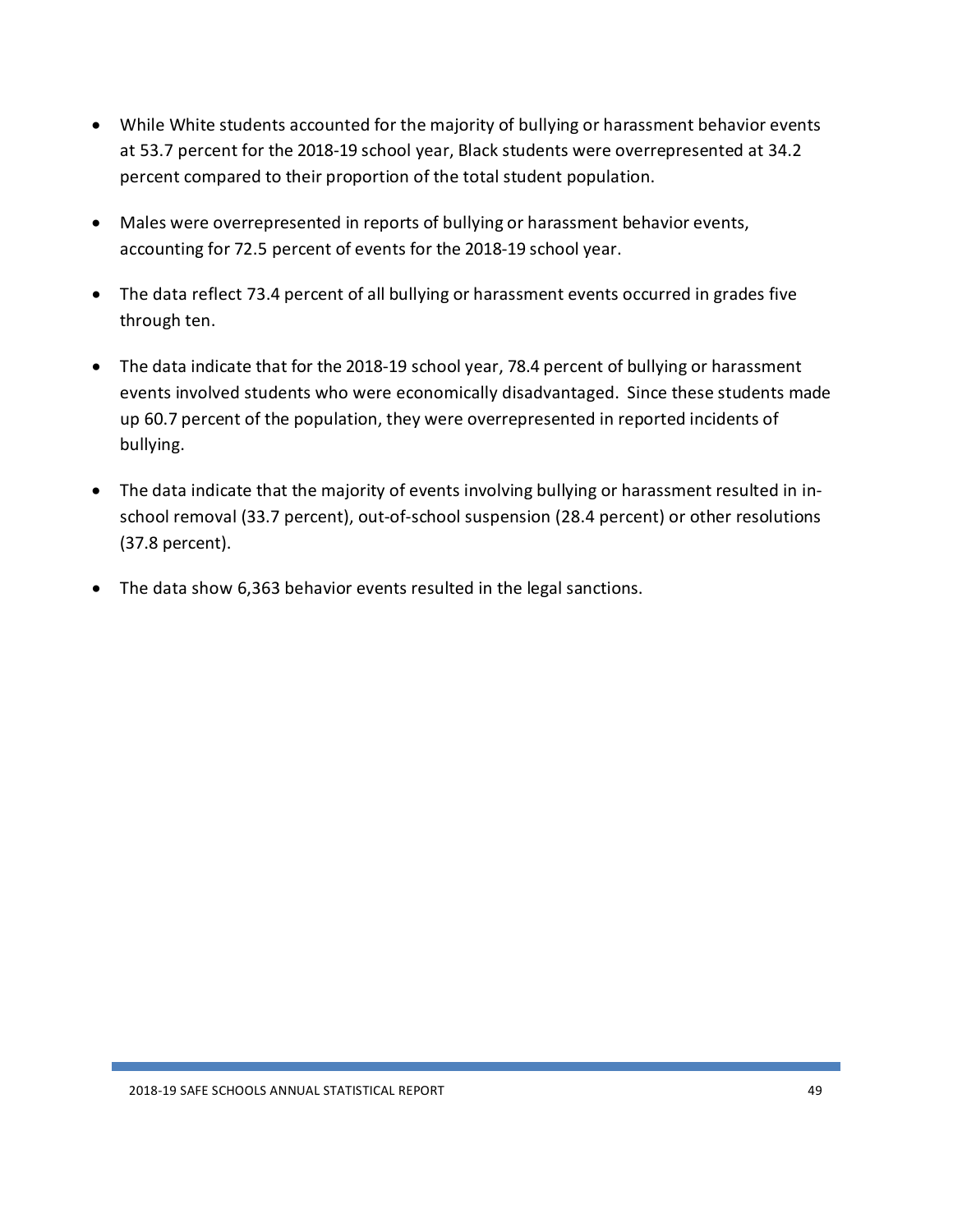# Data Trends

- <span id="page-50-0"></span>• The unduplicated count of students involved in behavior events increased over the three years of reported events while the overall student population decreased. The total population of students decreased by 9,822 students from 2016-17 to 2018-19, while the number of state behavior events reported by schools increased by 12,146.
- In-school removal was the most frequently reported discipline resolution for school years 2016-17, 2017-18, and 2018-19.
- The data show an increase in in-school removals over the three school years of reported data and a decrease in out-of-school suspensions when compared to all resolutions reported.
- The majority of the discipline resolutions across all school years involved male students.
- Corporal punishment decreased across all three school years when compared to all resolutions reported. Fewer districts reported using corporal punishment each year.
- Black students were consistently overrepresented in out-of-school suspensions and inschool removals across the three reported school years.
- Behavior events involving assault and violence have more than tripled from 2016-17 to 2018-19. This could be in part to the change in reporting of this category within IC at the beginning of the 2018-19 school year. The change condensed the options available for use.
- The data indicate that the majority of behavior events involving assault and violence for the three school years resulted in out-of-school suspension.
- Black students, male students, and students fifth through eleventh grades were overrepresented in the weapons category throughout the three reported school years.
- Behavior events involving drugs, alcohol or tobacco more than doubled from 2016-17 to 2018-19.
- There were no reports of heroin related events over the three reported school years.
- There was an increase in behavior events involving tobacco from 2016-17 (6,349 events) to 2018-19 school year (16,364 events). Marijuana and prescription drugs show an overall increase since the 2016-17 school year.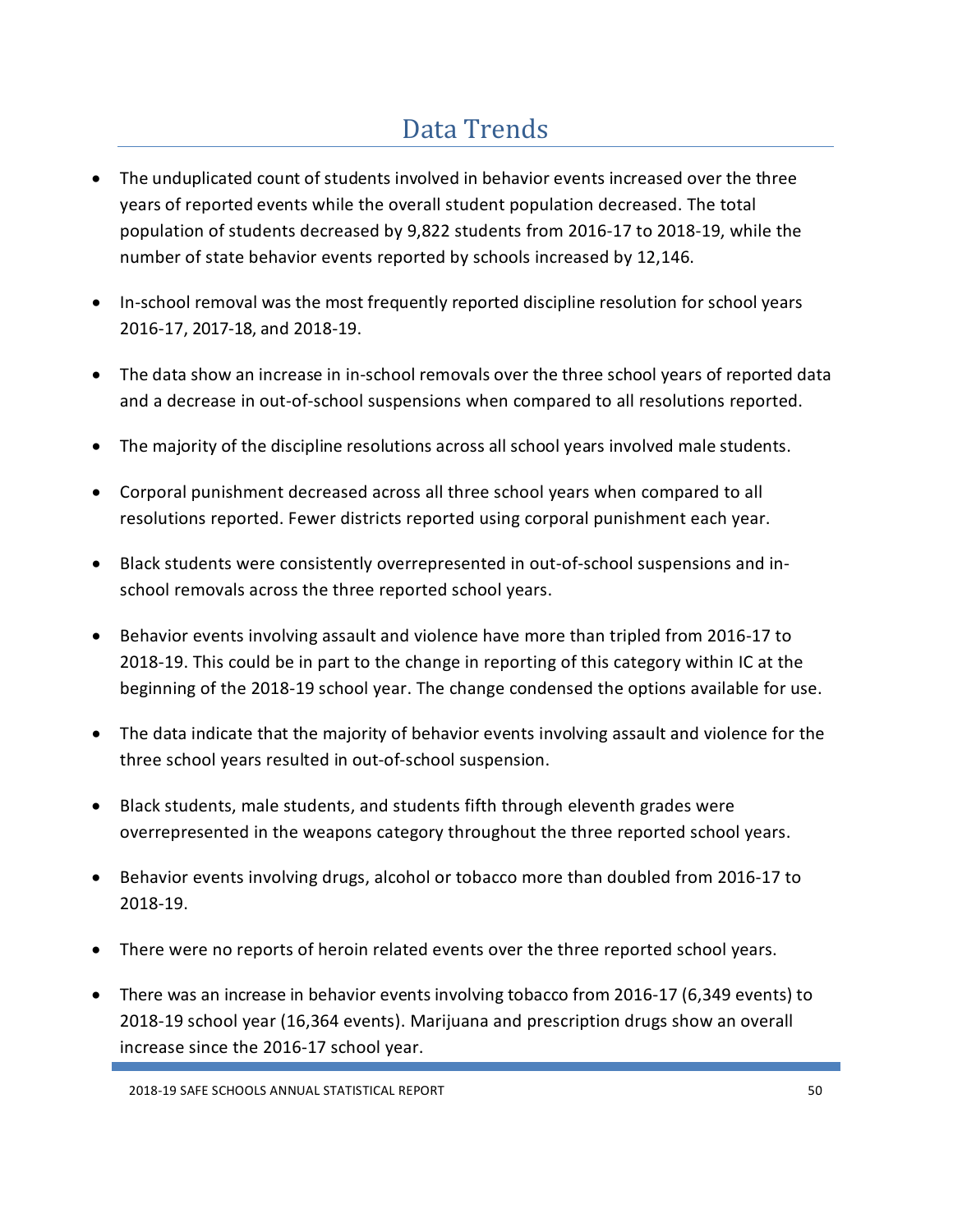- There has been an overall decrease in bullying or harassment since the 2016-17 school year.
- For all three school years, the highest number of all reported behavior events involved ninth grade students. The classroom was the most common location for these events for all three years.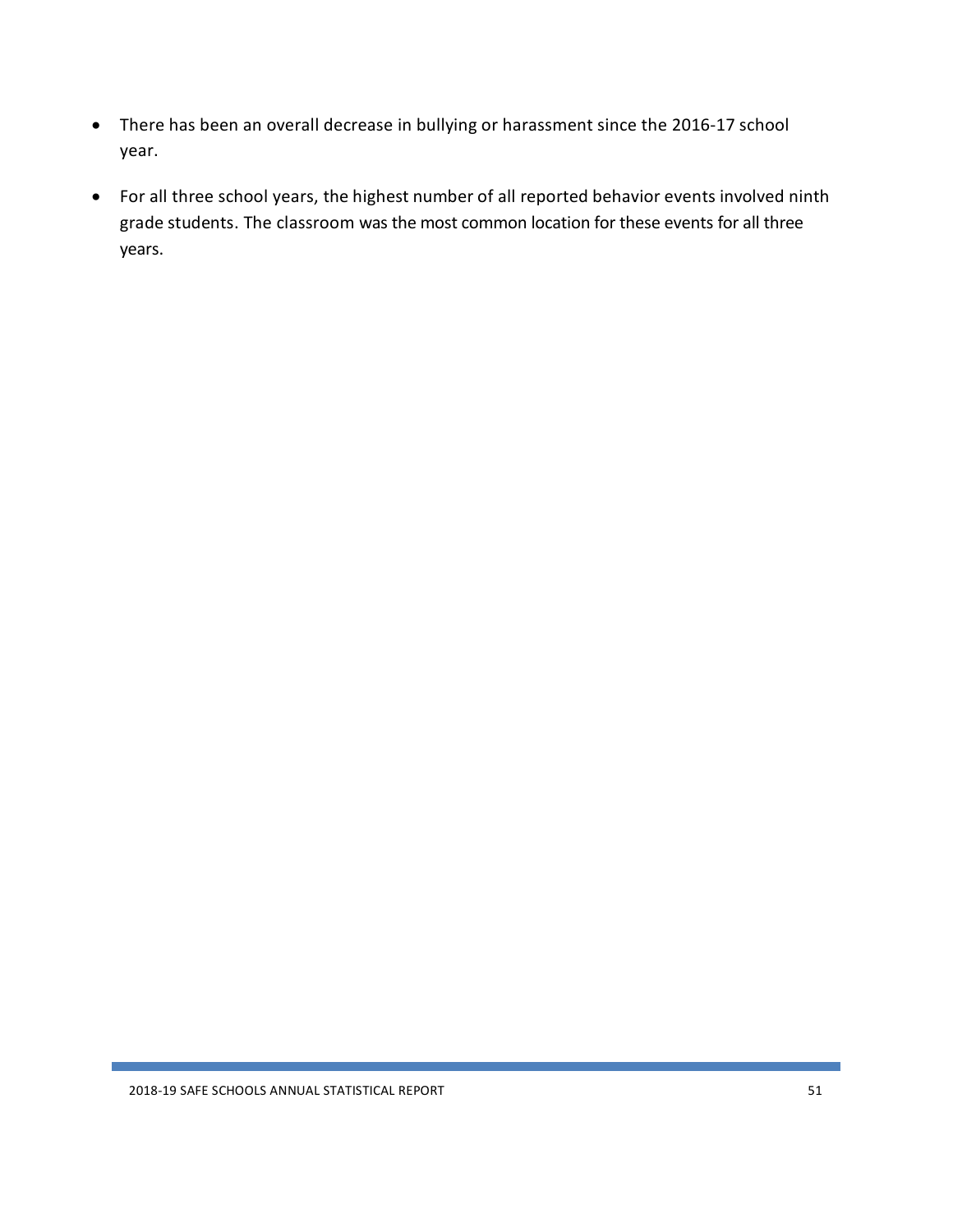## RelevantWebsites

- <span id="page-52-0"></span>▶ Kentucky Department of Education – Safe Schools Data Collection [& Reporting](http://education.ky.gov/school/sdfs/Pages/Safe-Schools-Data-Collection-and-Reporting.aspx)
- $\triangleright$  Kentucky Department of Education [2018-19 Behavior](http://education.ky.gov/districts/tech/sis/Documents/DataStandard-Behavior.pdf) Data Standards
- ▶ Kentucky Department of Education [School Report Card](https://www.kyschoolreportcard.com/home?year=2019) (Safety Domain)
- $\triangleright$  Safe Schools Reporting Statute KRS [158.444](https://apps.legislature.ky.gov/law/statutes/statute.aspx?id=3519)
- Related Agency [Kentucky](http://www.kycss.org/) Center for School Safety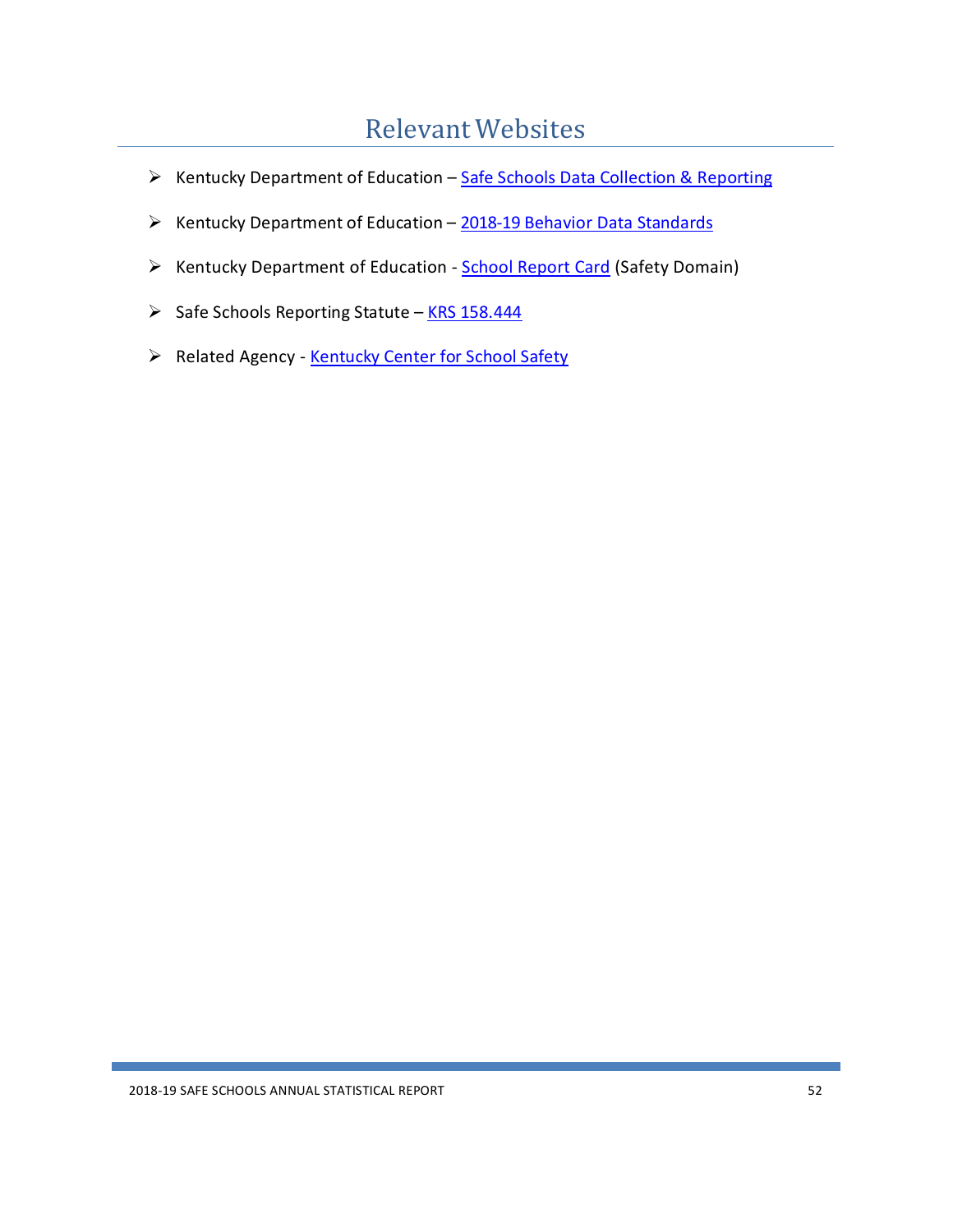# <span id="page-53-0"></span>Definitions of Event Categories Included in this Report

## Assault and Violence Events

<span id="page-53-1"></span>

| <b>Description</b>    | Definition - Assault and Violence Events                                                                                                                                                                                                                                                                                                                                                                                                                  |
|-----------------------|-----------------------------------------------------------------------------------------------------------------------------------------------------------------------------------------------------------------------------------------------------------------------------------------------------------------------------------------------------------------------------------------------------------------------------------------------------------|
| 1st Degree Assault    | Intentionally causes serious physical injury (reference KRS 500.080 for<br>complete definition of "serious physical injury," particularly for children ages<br>12 and under) to another person by means of a deadly weapon or a<br>dangerous instrument or wantonly engages in conduct which creates a grave<br>risk of death to another and thereby causes serious physical injury to another<br>person; complete definition found in <b>KRS 508.010</b> |
| 2nd Degree            | Same as 1st Degree Assault, although it includes causing serious physical                                                                                                                                                                                                                                                                                                                                                                                 |
| Assault               | injury without a weapon or instrument; complete definition found in KRS                                                                                                                                                                                                                                                                                                                                                                                   |
|                       | 508.020 (reference KRS 500.080 for complete definition of "serious physical                                                                                                                                                                                                                                                                                                                                                                               |
|                       | injury," particularly for children ages 12 and under)                                                                                                                                                                                                                                                                                                                                                                                                     |
| 3rd Degree Assault    | Recklessly, with a deadly weapon or dangerous instrument, OR intentionally<br>causes or attempts to cause physical injury to all first responders, social<br>workers, and all school employees and volunteers; complete definition<br>found in KRS 508.025 (reference KRS 500.080 for complete definition of<br>"physical injury")                                                                                                                        |
| 4th Degree Assault    | Intentionally or wantonly causes physical injury to another person, OR with                                                                                                                                                                                                                                                                                                                                                                               |
|                       | recklessness, causes physical injury to another person by means of a deadly<br>weapon or a dangerous instrument; complete definition found in KRS<br>508.030 (reference KRS 500.080 for complete definition of "physical injury")                                                                                                                                                                                                                         |
| Abuse of a            | Intentional verbal, mental or physical abuse of a teacher or administrator                                                                                                                                                                                                                                                                                                                                                                                |
| Teacher               |                                                                                                                                                                                                                                                                                                                                                                                                                                                           |
| Arson                 | Intentionally burning or attempt to burn, with or without intent to defraud, a                                                                                                                                                                                                                                                                                                                                                                            |
|                       | dwelling house, public building, motor vehicle, or aircraft                                                                                                                                                                                                                                                                                                                                                                                               |
| <b>Criminal Abuse</b> | Intentionally abusing another person causing physical injury                                                                                                                                                                                                                                                                                                                                                                                              |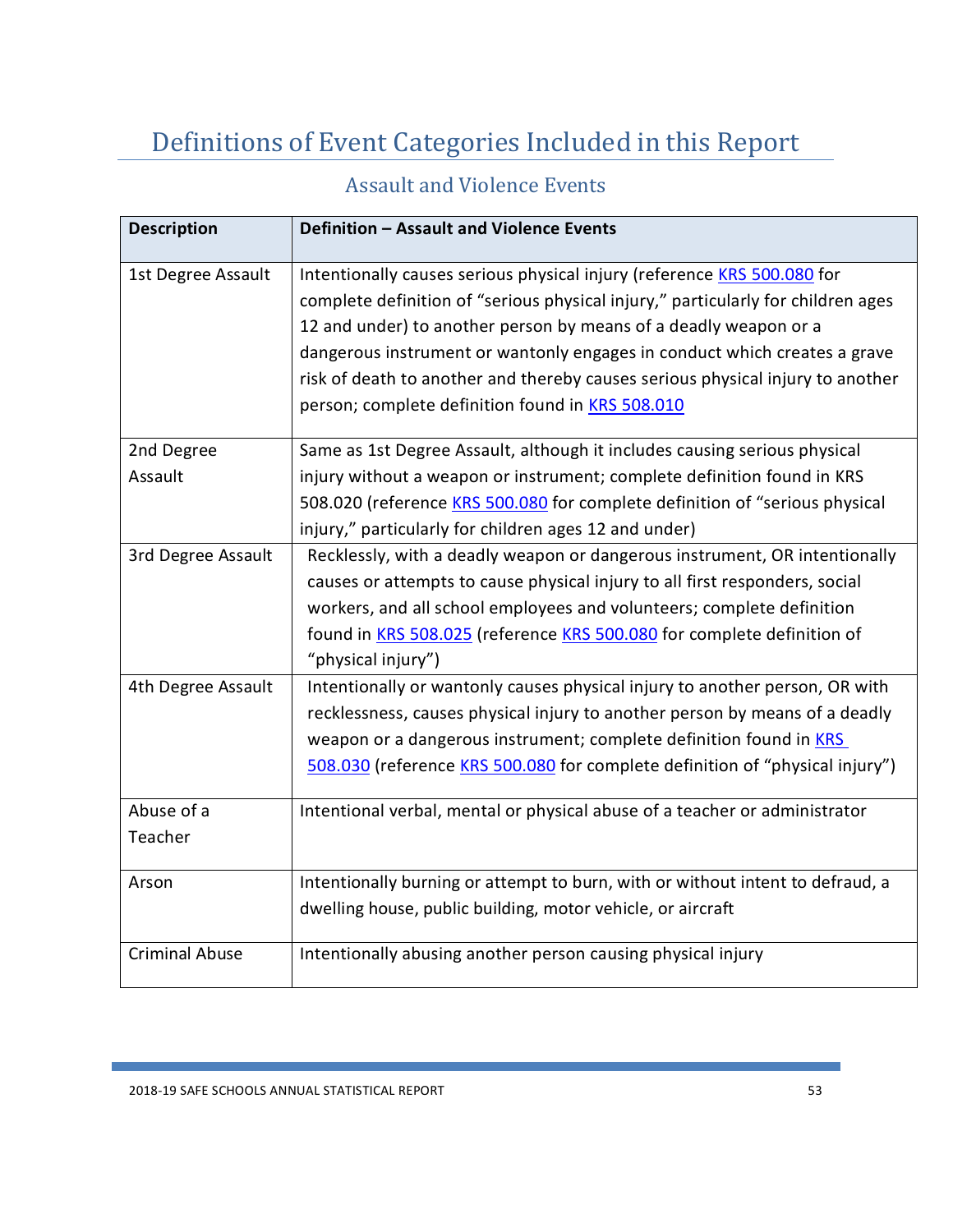| <b>Description</b>                                     | Definition - Assault and Violence Events                                                                                                                                                         |
|--------------------------------------------------------|--------------------------------------------------------------------------------------------------------------------------------------------------------------------------------------------------|
| Homicide                                               | A person causes the death of another human being under circumstances<br>which constitute murder, manslaughter in the first degree, manslaughter in<br>the second degree, or reckless homicide    |
| Kidnapping                                             | Unlawfully restraining another person with intent to hold for ransom, inflict<br>bodily injury or terrorize a person, to shield or hostage (complete definition<br>found in <b>KRS 509.040</b> ) |
| Menacing                                               | Intentionally places another person in apprehension or imminent physical<br>injury (complete definition found in <b>KRS 508.050)</b>                                                             |
| Rape                                                   | Includes forcible rape and statutory rape                                                                                                                                                        |
| Robbery/Theft                                          | Includes robbery, larceny, motor vehicle theft                                                                                                                                                   |
| Sexual Assault                                         | Unwanted touching in a sexual manner                                                                                                                                                             |
| Sexual Offense                                         | Includes non-rape, non-touch sexual offenses, not limited to lewd behavior,<br>obscene behavior and indecent exposure                                                                            |
| <b>Terroristic Threat:</b><br><b>Bomb</b>              | Bomb threats or threats of other explosive devices                                                                                                                                               |
| Terroristic Threat:<br>Chemical/Biologic<br>al/Nuclear | Chemical, biological, or nuclear threats                                                                                                                                                         |
| Wanton<br>Endangerment                                 | Wantonly engaging in conduct which creates a substantial danger of physical<br>injury                                                                                                            |

ľ

Ξ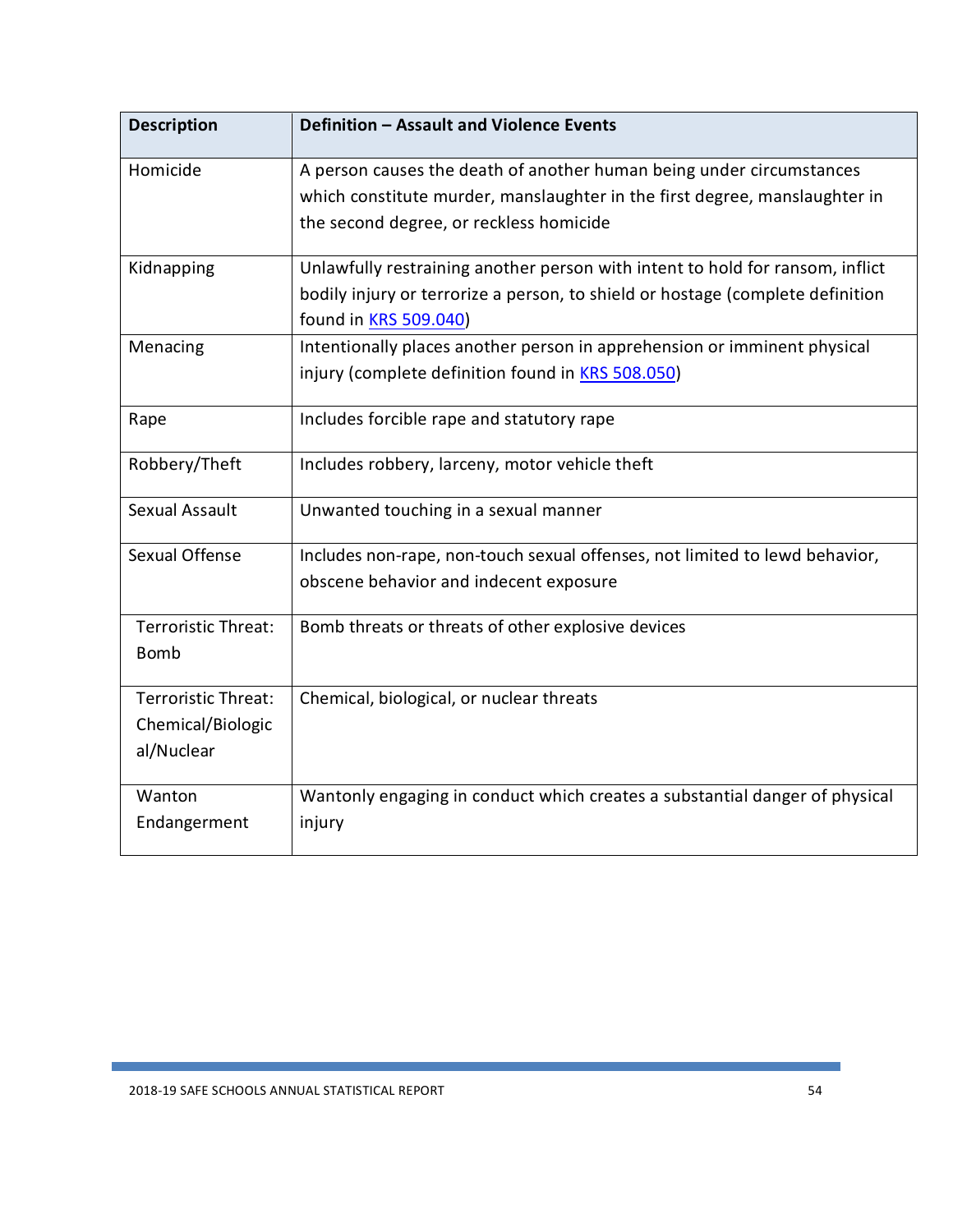# Weapon Events

<span id="page-55-0"></span>

| <b>Description</b> | <b>Definition - Weapon Events</b>                                                   |
|--------------------|-------------------------------------------------------------------------------------|
| Weapon - Handgun   | A handgun is any pistol or revolver originally designed to be fired by the use of   |
|                    | a single hand, or any other firearm originally designed to be fired by the use of   |
|                    | a single hand. A firearm is any weapon that will expel a projectile by the action   |
|                    | of an explosive. This offense encompasses manufacture, sale, or possession of       |
|                    | handguns on school property or at a school function.                                |
|                    |                                                                                     |
| Weapon - Rifle     | A rifle is a weapon designed or redesigned, made or remade, and intended to         |
|                    | be fired from the shoulder and designed or redesigned and made or remade to         |
|                    | use the energy of the explosive in a fixed metallic cartridge to fire only a single |
|                    | projectile through a rifled bore for each single pull of the trigger. This category |
|                    | also includes shotguns.                                                             |
|                    |                                                                                     |
|                    |                                                                                     |
| Weapon/Other       | Weapons other than handguns, rifles, or shotguns that will expel a projectile       |
| Firearm            | by the action of an explosive. Examples of other firearms include air guns that     |
|                    | use pneumatic pressure or pressurized cartridges to fire a projectile (also         |
|                    | known as BB guns), and other homemade firearms.                                     |
|                    |                                                                                     |
| Other Weapon       | Any object capable of being readily used by one person to inflict severe bodily     |
|                    | injury upon another person. Examples include (but are not limited to) knives,       |
|                    | artificial knuckles, club, baton and nunchaku karate sticks. This offense           |
|                    | encompasses manufacture, sale, or possession of these types of weapons on           |
|                    | school property or at a school function.                                            |
|                    |                                                                                     |
|                    |                                                                                     |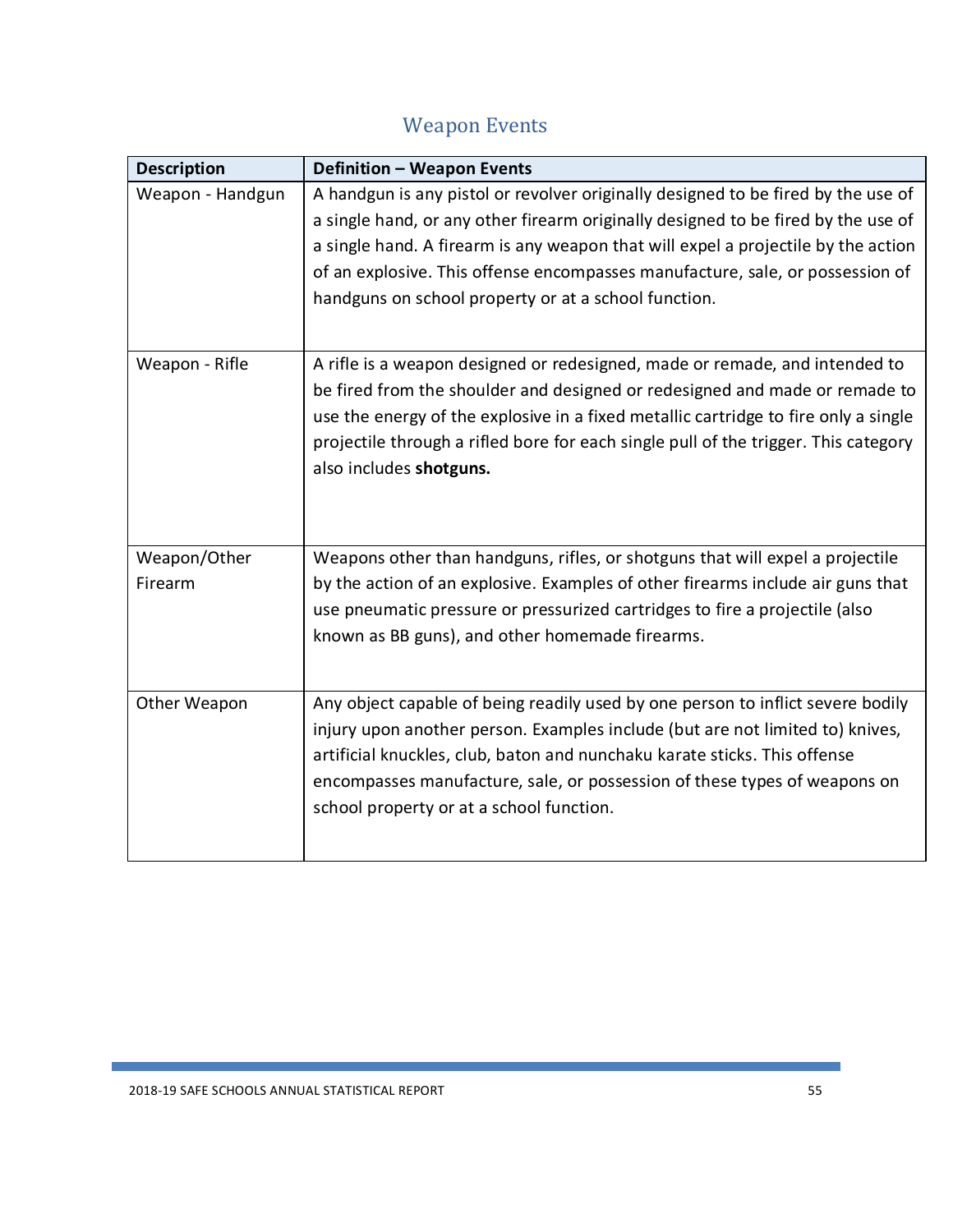<span id="page-56-0"></span>

| <b>Description</b>        | Definition - Drug, Alcohol and Tobacco Events                                            |
|---------------------------|------------------------------------------------------------------------------------------|
|                           |                                                                                          |
| Alcohol                   | Includes distribution, possession and/or liquor, brew or mixture containing              |
|                           | alcohol                                                                                  |
| Amphetamines              | Includes distribution, possession and/or use of cocaine or crack                         |
| <b>Barbiturates</b>       | Includes distribution, possession and/or use of barbiturates. Barbiturates are           |
|                           | organic compounds that produce sedative and hypnotic effects (e.g.,                      |
|                           | Nembutal, Luminal, Seconal, and Pentothal).                                              |
| Cocaine/crack             | Includes distribution, possession and/or use of cocaine or crack                         |
| Hallucinogens             | Includes distribution, possession and/or use of a psychoactive drug that                 |
|                           | induces hallucinations or altered sensory experiences (e.g., LSD, PCP).                  |
| Heroin                    | Includes distribution, possession and/or use of heroin/opioids                           |
| Inhalants                 | Includes distribution, possession and/or use of inhalants                                |
| Marijuana/Hashish         | Includes distribution, possession and/or use of marijuana or hashish                     |
| Methamphetamine           | Includes distribution, possession and/or use of methamphetamine                          |
| Over the Counter or       | Includes distribution, possession and/or use of controlled substances or                 |
| Other Drug                | unauthorized possession of over-the-counter drugs. (e.g., bath salts, cold<br>medicines) |
|                           |                                                                                          |
| <b>Prescription Drugs</b> | Includes unauthorized distribution, possession and/or use of medications that            |
|                           | are available only with prescriptions from a doctor or dentist that are filled by        |
|                           | a licensed pharmacist                                                                    |
| <b>Synthetic Drugs</b>    | Includes distribution, possession and/or use of synthetic drugs. Synthetic               |
|                           | drugs are created using man-made chemicals rather than natural ingredients               |
|                           | (e.g., methamphetamine, LSD, Ecstasy, etc.).                                             |

# Drug, Alcohol and Tobacco Events